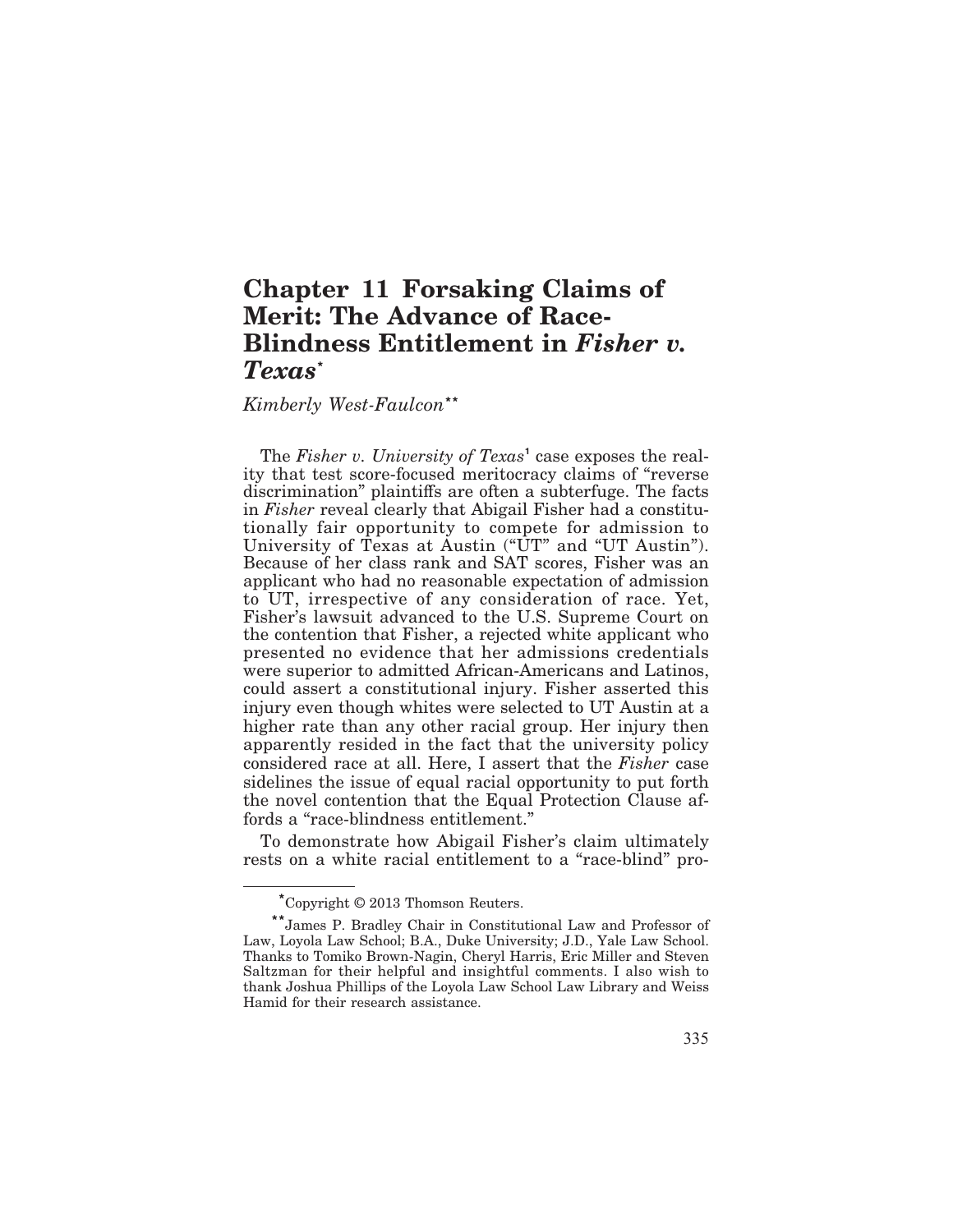cess, I consider the hypothetical—Would Abigail Fisher the rejected white plaintiff in the *Fisher v. University of Texas* case—have been admitted to the university if she had been Black or Latino? The empirical realities of the 2008 UT admissions process strongly suggest not. In fact, *Fisher* is a significant departure from cases that rely heavily on the relatively higher standardized test score of the rejected white plaintiff and differences in racial group average standardized test scores as evidence of "racial preferences" and "reverse discrimination." Because of UT's reliance on a test score-driven regression equation to assess applicants (who were not automatically admitted because they were not ranked in the top 10% of their high school graduating class) and because Abigail Fisher's SAT score was lower than the UT freshman average SAT score, it was a virtual mathematical certainty that the raceconscious aspect of the UT admissions policy did not cause Fisher's application to be rejected. Nevertheless, because those who conceived the *Fisher* lawsuit oppose any and all race-consciousness irrespective of whether it harmed the admissions chances of any particular white applicant, Abigail Fisher's inability to satisfy UT's test score-dominated admissions criteria did not deter them from selecting Fisher as a plaintiff.

Given Abigail Fisher's less than stellar academic credentials, she exemplifies a different type of "reverse discrimination" plaintiff—rejected whites who file cases in which "merit" in selection is a secondary issue. In this new era of "reverse discrimination" litigation, I posit that the "civil right" that plaintiffs like Abigail Fisher seek to vindicate is not racial inclusion, but instead, a freedom *from* racially inclusive policies. Using this frame, the selection of Abigail Fisher as a plaintiff is strategically beneficial to those pushing the Supreme Court to interpret the Equal Protection Clause as requiring "race-blindness."

Moreover, as my analysis in this Article reveals for the first time, the 2008 UT admissions process challenged by Abigail Fisher *admitted white applicants at higher rates* than African-American, Latino and Asian-Americans applicants. Likely because Fisher was a white plainti *without* a particularly high test score, the red herring argument that whites deserve to be admitted at higher rates due simply to the fact that whites, as a racial group,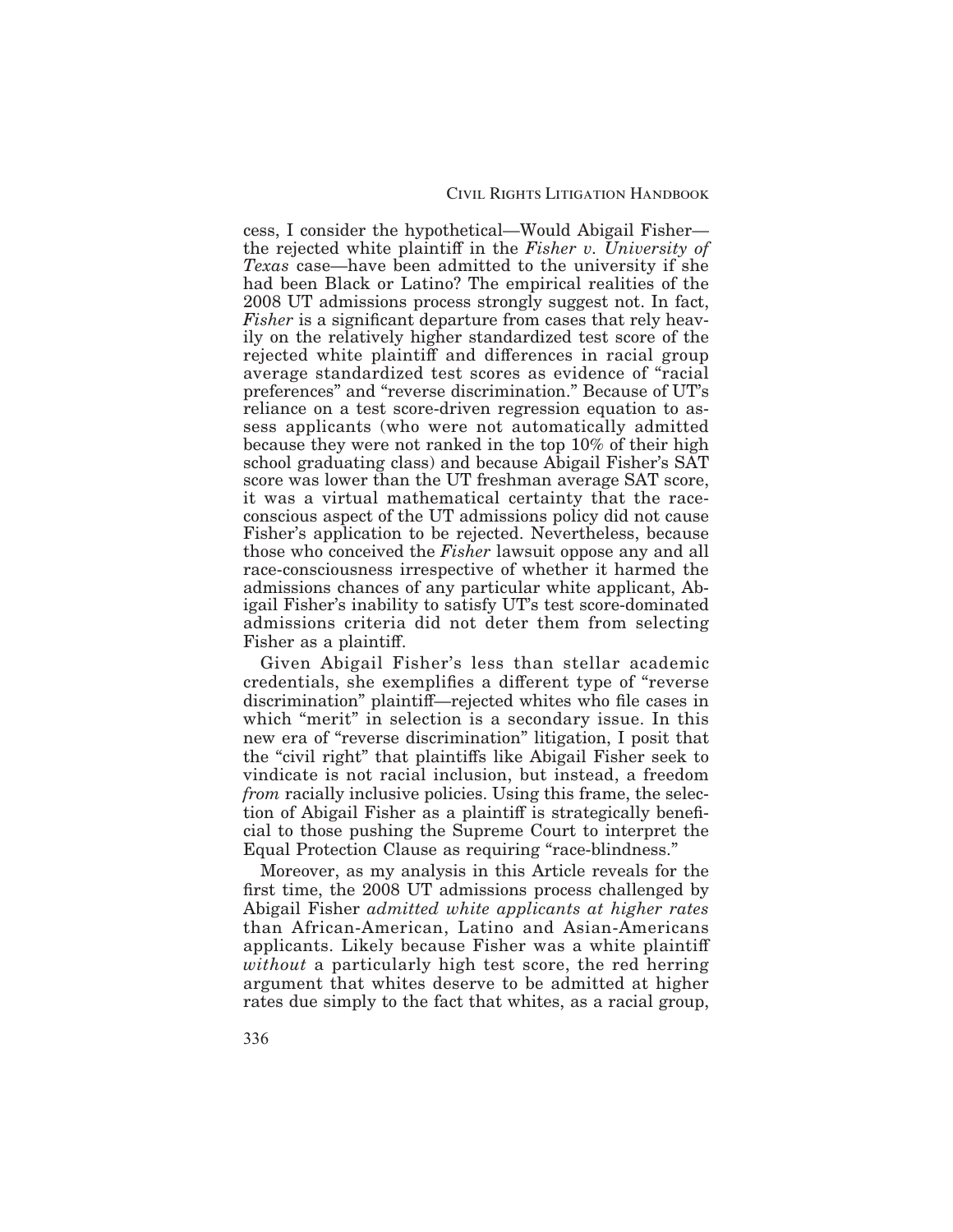have a higher average SAT score was strikingly absent from the *Fisher* litigation. Without the typical focus on SAT score differences as a distraction, the *Fisher* case made the ultimate goal of its backers easy to identify. Irrespective of whether their target is UT's modest raceconsciousness in admissions or federal civil rights statutes such as the Civil Rights Act of 1964 and the Voting Rights Act of 1965, the individuals and organizations behind the *Fisher* case seek to use the Equal Protection Clause to invalidate any effort to disrupt the historical status quo of racial inequality—in short, they seek to entrench white entitlement to a disproportionate share of society's most prized resources.

## *Background of Fisher's Discrimination Claim*

Although Fisher filed suit to challenge UT's decision in 2003 to include race as an admissions factor subcomponent,<sup>2</sup> the UT admissions processes in place before and after the addition of race-consciousness relied so extensively on either high standardized test scores or high class rank to predict applicants' future college performance that Fisher would likely have been rejected on the basis of that prediction even if UT had never included race as a potential admissions criterion.**<sup>3</sup>** For decades and up until 1996, the university's conception of admissions-related "merit"—which applicants deserved to attend UT Austin was based, by UT's own description, on whether an applicant had "high standardized test scores and high class rank."**<sup>4</sup>** In 1997, after a rejected white applicant won her legal challenge to the race-conscious component of UT's law school admissions process,**<sup>5</sup>** the Texas Legislature passed a law that defined admissions-related merit exclusively as having a high class rank (but not necessarily a high standardized test score). This was essentially a state legislative determination that students with the highest grade point average in an individual Texas high school were the most deserving of admission to UT Austin.

Under this law, HB 588 (the "Texas Ten Percent Law"),**<sup>6</sup>** the highest ten percent (10%)—the "top 10%"—of students in a particular high school graduating class were required to be admitted *automatically* to UT based solely on their high class rank.<sup>7</sup> For the relatively small number of UT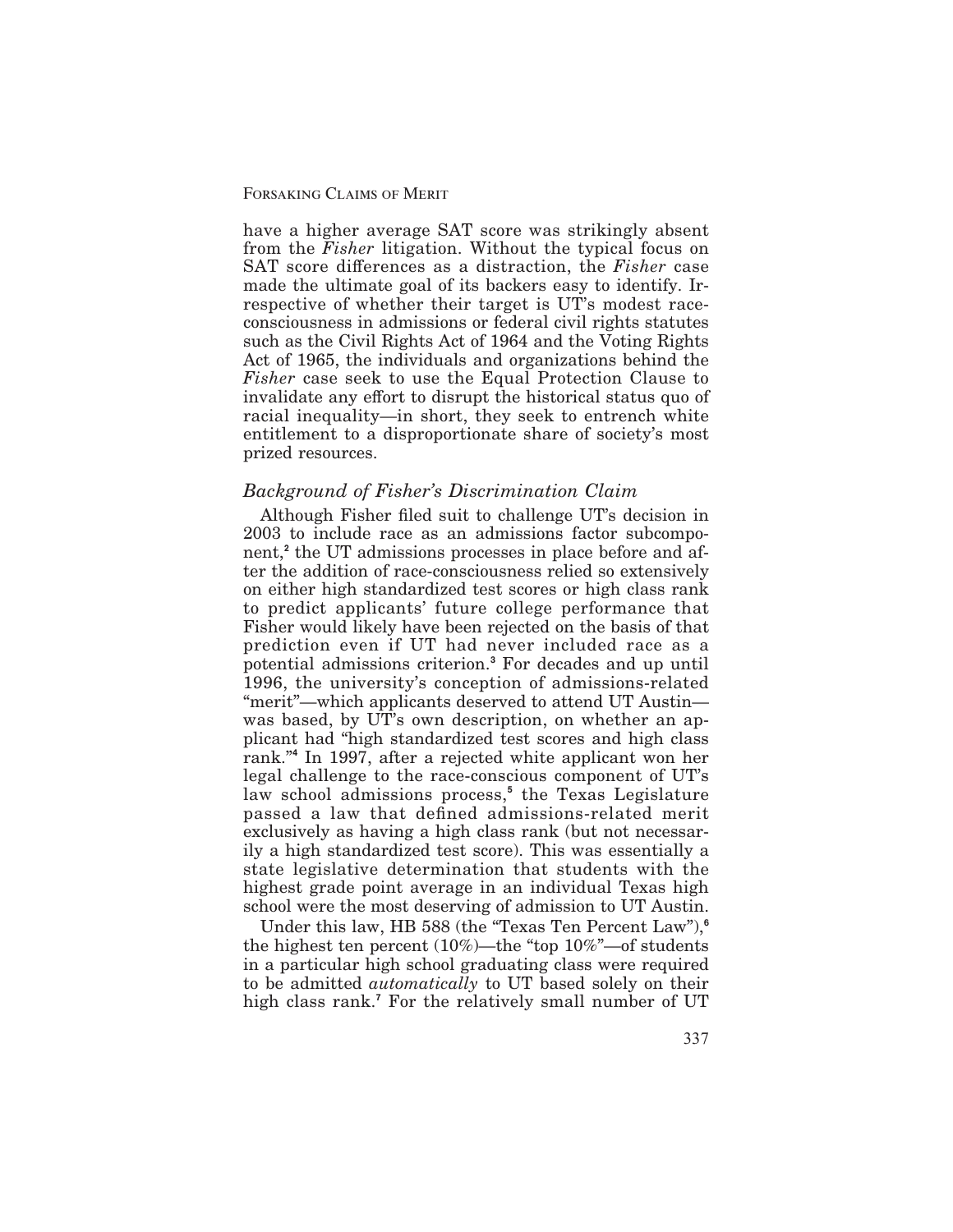admissions slots remaining after all top 10% applicants were admitted—the "non-top 10%" applicants, UT continued to define merit primarily based on high test scores. UT used a multiple regression equation to calculate each non-top 10% applicant's "predicted freshman year grade point average (GPA)" as the primary "academic" admissions factor but the university also had admissions officers read the complete admissions file of eligible non-top  $10\%$ applicants in order to consider several non-numerical, "personal achievement" factors for which applicants were assigned an overall "personal achievement index" score.**<sup>8</sup>**

Specifically, each applicant's SAT-driven<sup>9</sup> predicted freshman year GPA, referred to by UT as an applicant's "academic index" score,**<sup>10</sup>** was used to either automatically admit the applicant or to plot the applicant's position by index score into a "cell" on UT's two-axis "admission decision grid" for subsequent cell-by-cell selection.**<sup>11</sup>** The plotting of an applicant's scores was determined along the horizontal axis of the decision grid based on the applicant's academic index score. As part of UT's expansion of admissions criteria beyond SAT scores and class rank, the cell position along the vertical axis of the grid was determined by the applicant's personal achievement index score**<sup>12</sup>**—a number computed using a formula comprised of three subscores—two distinct written essay scores**<sup>13</sup>** and a "personal achievement score"**<sup>14</sup>** that admissions readers assigned by considering six equally weighted, personal achievement sub-factors—(1) leadership experience, (2) extracurricular activities, (3) awards and honors, (4) work experience, (5) community service and (6) "special circumstances," the last of which permitted admissions officers to consider seven subcomponents, six of which were socio-economicfocused and one that was race-conscious.**<sup>15</sup>** According to the UT admissions office, the inclusion of the personal achievement factors and subcomponents as admissions factors in addition to an applicant's test scores and class rank served to broaden the concept of merit in UT admissions.**<sup>16</sup>**

The central issue in the *Fisher* case was the constitutionality of the race-conscious subcomponent of the "special circumstances" personal achievement sub-factor. In *Fisher*, Abigail Fisher, who was evaluated under the non-top 10%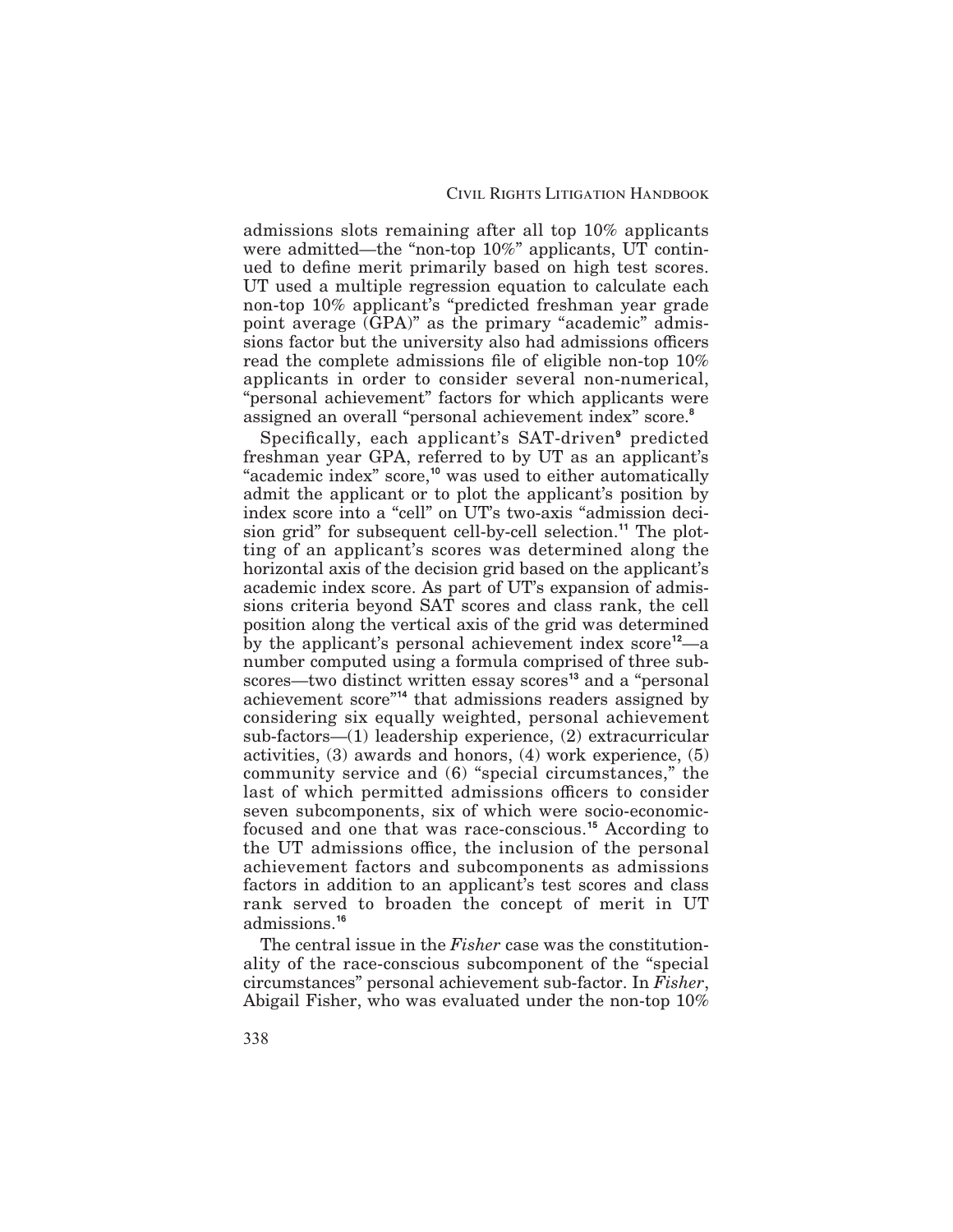admissions policy (because her class rank was lower than top 10%), alleged that the Equal Protection Clause prohibited UT admissions officers from considering race, even in the limited and individualized manner**<sup>17</sup>** set forth in UT's policy. The anti-affirmative action organization behind the *Fisher* litigation filed the case because it sought to establish the legal precedent that *any* raceconsciousness by UT violated Abigail Fisher's equal protection rights**<sup>18</sup>**—the advance of a new constitutional theory that race cannot be considered at all by a public entity. While opponents of race-based affirmative action and backers of the *Fisher* case undoubtedly hoped the facts in the lawsuit would demonstrate that the university's raceconsciousness was, in some way, the cause of Abigail Fisher's rejection, the reality seems to be that UT's heavy reliance on SAT scores was to blame for Fisher's rejection. The fact that Abigail Fisher's SAT was not high enough to claim she was a high-scoring white plaintiff rejected in lieu of lower-scoring African-American and Latino plaintiffs potentially explains why Fisher essentially focused on an entitlement to what I term "race-blindness" as the basis for her equal protection claim.

While many opponents of race-based affirmative action have asserted greater racial desert for whites based on differences in racial group average scores on standardized tests,**<sup>19</sup>** comparison of Black/Latino versus White/Asian SAT average test scores was noticeably absent from the case presented on behalf of Abigail Fisher. In other words, Fisher did not adopt the enticing but fallacious argument—known as the "mean test score fallacy"—that whites, as a group, were entitled to a larger share of the 2008 UT admissions slots because whites had, on average, higher SAT scores than African-Americans and Latinos.**<sup>20</sup>** The likely explanation as to why the *Fisher* case omitted arguments relying on the fallacy—a typical feature of "reverse discrimination" claims—is the fact that Abigail Fisher's own SAT score was lower than the average SAT score of UT Austin enrolled students (and thereby *even lower than the average SAT score of 2008 UT applicants*).**<sup>21</sup>** Strikingly, without reliance on the mean test score fallacy, Abigail Fisher offered no explanation—absent an implicit presumption of white racial entitlement—as to why an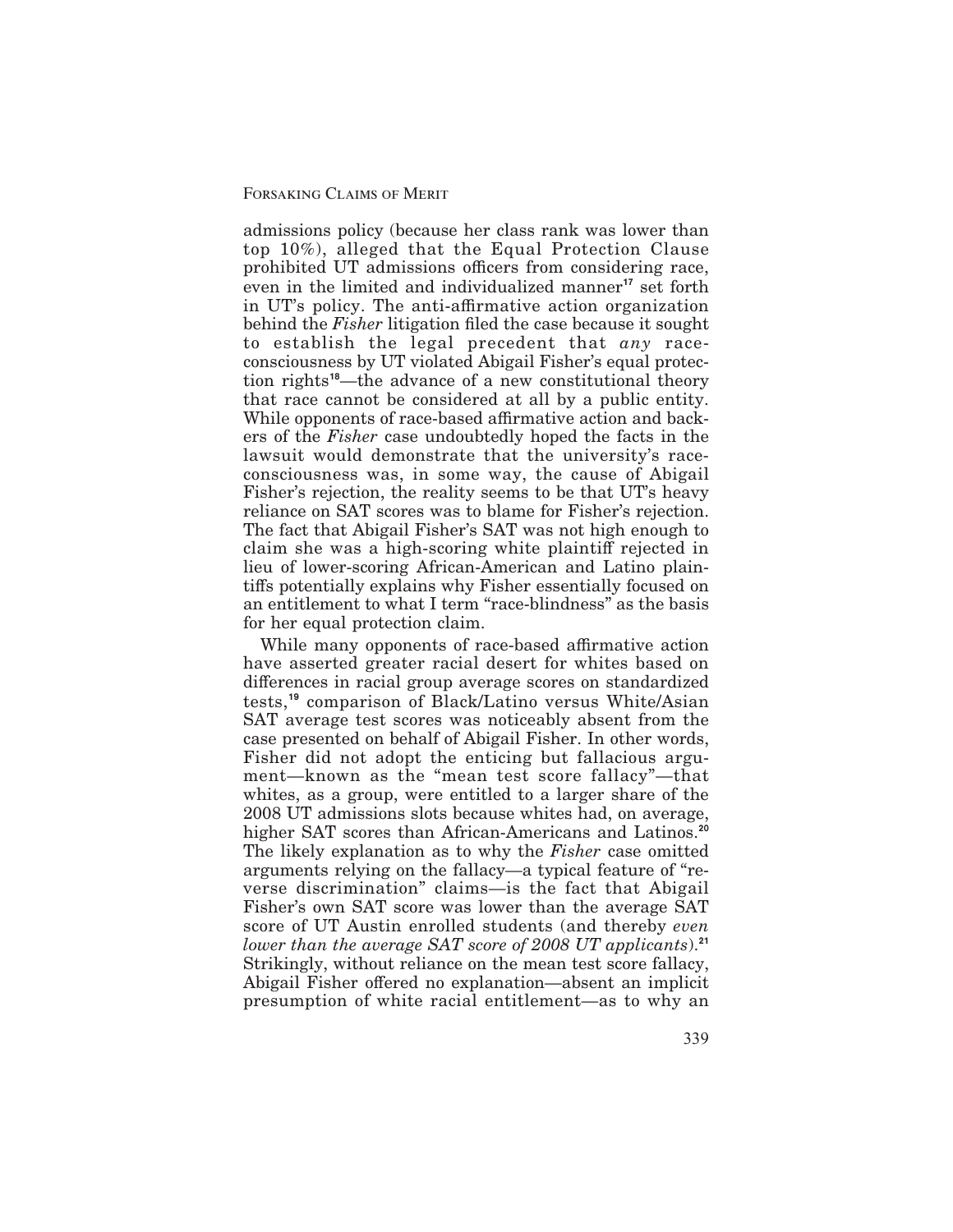admissions system that admits whites at a *higher* rate than African-Americans, Latinos, and Asian Americans should be construed as either a racial "preference" for nonwhites or as racial discrimination against whites.

In the next section, I show how Fisher's claim that she lost out on attending UT because of her race was contradicted by other details about the 2008 UT Austin admissions process included in the *Fisher* record. To accomplish this, I take seriously Fisher's contention that she would have been admitted to UT if she had been Black or Latino by considering the potential impact a change of Fisher's race from white to either Black or Latino would have had under the terms of UT's 2008 freshman admissions process. This analysis exposes the lack of empirical support for Fisher's claim that African-American and Latino applicants received preferential treatment. The following examination of the basic arithmetic of the mathematical equations that governed non-top 10% admissions as well as evidence of UT's admission of many lower-scoring white 2008 freshman applicants and rejection of lower-scoring Black and Latino 2008 freshman applicants combine to strongly support the conclusion that Abigail Fisher would most likely have been rejected by UT if she had been an African-American or Latina who received positive consideration for her race.**<sup>22</sup>**

## *If Abigail Fisher Had Been Black or Latino*

In this section, I consider explicitly, by examining the basic mathematical details of the entire UT admissions process, whether Abigail Fisher's admissions file would have been treated differently and, ultimately, whether she would have been admitted to UT if she had been Black or Latino. I consider this hypothetical because "reverse discrimination" plaintiffs have often contended that the race-conscious policy they have challenged discriminates against whites because it results in the virtual certain acceptance of lower-scoring Blacks and Latinos yet virtual certain rejection of lower-scoring whites.**<sup>23</sup>** Here, I explain that there is strong reason to conclude that a Black or Latino applicant with the same SAT scores and grades as Abigail Fisher would have met the same admissions fate as Fisher—rejection.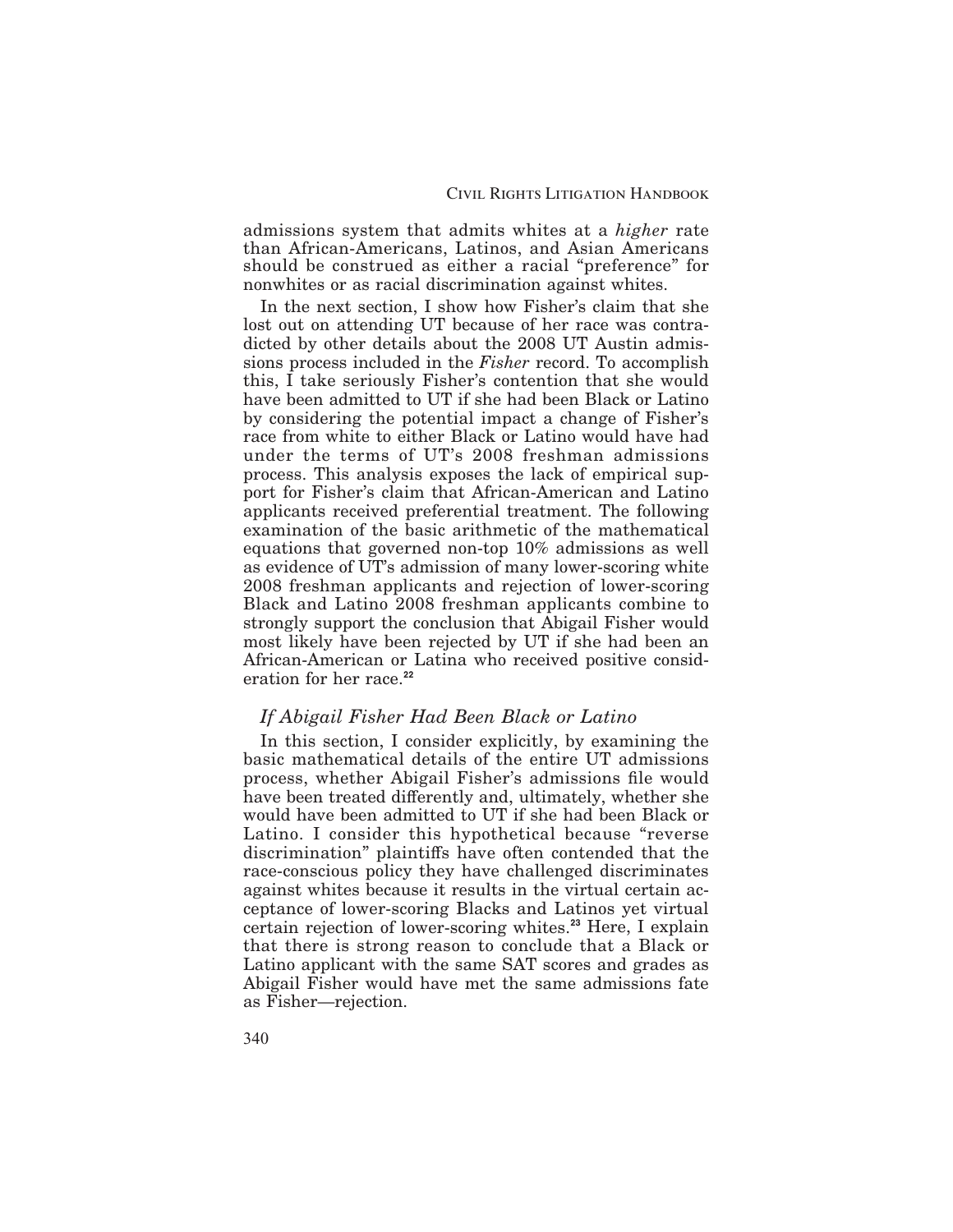Foremost, the actual 2008 UT Austin admissions outcomes belie the contention that lower-scoring Blacks and Latinos were admitted to the detriment of higherscoring white applicants.**<sup>24</sup>** Though SAT scores played a critical and likely determinative role in the admission of those applicants who did not qualify for class rank-based top 10% admission, UT did not apply lower standards to African-American and Latino applicants. Instead, the university both admitted and rejected higher- as well as lower-scoring applicants of all races.

First, being Black or Latino did not make admission to UT Austin a certainty. Moreover, many lower-scoring whites were admitted. No African-American or Latino applicant with lower admissions scores than Abigail Fisher was admitted to UT Austin for the 2008 regular fall admissions cycle and only five such applicants were admitted for summer admission. Secondly, being white did not translate into certain rejection. A significant number of different white applicants with scores the same as Fisher were accepted to UT. Specifically, forty-two  $(42)$  white applicants with scores "identical to or lower than" Fisher were admitted.**<sup>25</sup>** Thirdly and notably, *Black and Latino applicants with higher admissions scores than Abigail Fisher were denied admission* at the same time that these lowerscoring whites were admitted. According to the undisputed facts in the *Fisher* case record, there were 168 African-American and Latino students with credentials "identical to or *higher* than" Abigail Fisher who were denied admission.**<sup>26</sup>**

Like the actual facts presented in the case, analysis of the mathematical details of the various components of the 2008 UT Austin admissions process are also useful in considering the hypothetical question of whether Abigail Fisher would have been selected by UT if she had been African-American or Latino. First and most obviously, under the Texas Ten Percent Law at the time Fisher applied, irrespective of race, a Texas high school senior whose class rank placed them in the top 10% of their high school graduating class was automatically admitted to UT Austin based solely on their class rank.**<sup>27</sup>** Since Abigail Fisher ranked 81 (only top 12%)**<sup>28</sup>** out of 680 students at Stephen F. Austin High School, she would have been, by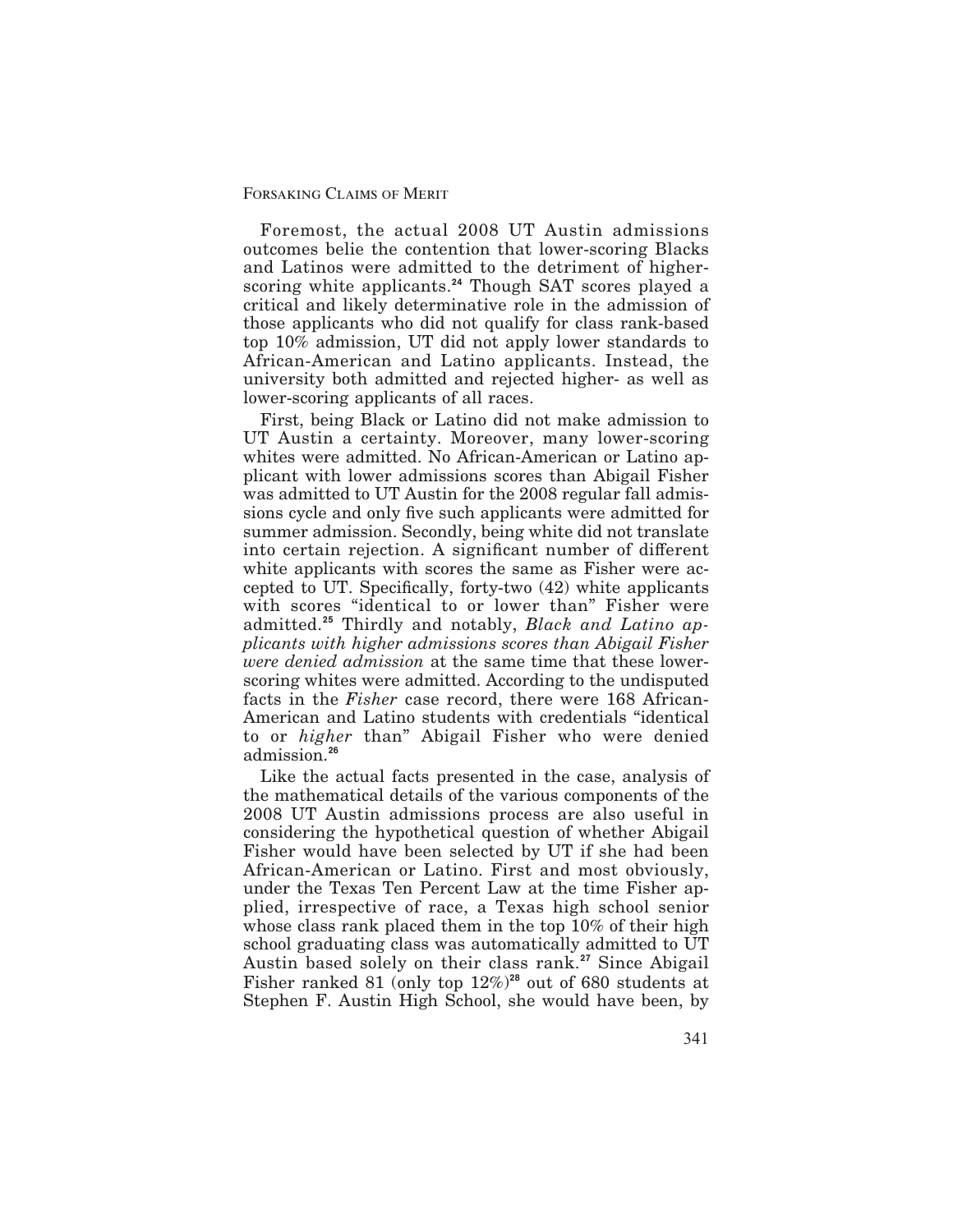law, still ineligible for top 10% automatic admission to UT Austin if she had been an African-American or Latina applicant.

It bears noting that Abigail Fisher's admissions chances were likely negatively impacted by another component of the UT policy that received relatively little attention in the *Fisher* case. An undisclosed number of UT admission slots were awarded to applicants based solely on their predicted first year GPA,<sup>29</sup> which UT calculated by inputting each applicant's SAT score and a fraction comparing their class rank and class size into a multiple regression equation.**<sup>30</sup>** As is common practice in higher education admissions, this regression formula was derived based upon correlations between high school grades and SAT scores and grade point averages of UT Austin freshman admitted in previous admission cycles.**<sup>31</sup>** As I have explained elsewhere, this by-the-numbers, formula-driven "prediction" of a high school applicant's future grades in college is useful but imperfect and has been the subject of judicial criticism for its limitations.**<sup>32</sup>**

Though some 2008 applicants were admitted automatically based on their academic index score—UT's regression formula-based numerical prediction of their freshman college GPA, Abigail Fisher was not. Fisher's SAT score— 1180 (out of 1600)**<sup>33</sup>**—was not high enough to qualify her for this automatic "high academic score" admission.**<sup>34</sup>** Fisher's 3.1 academic index score was a full 1 point below the highest possible academic score of 4.1 points.**<sup>35</sup>** If Abigail Fisher had been African-American or Latino, she would not have been admitted based solely on her academic index score.

Thus, Abigail Fisher was ineligible under either of UT's facially race-neutral automatic admissions routes—(1) admission based solely on class rank or (2) admission based solely on a SAT score-driven numerical prediction of freshman GPA (academic index score). Fisher's ineligibility for admission under these processes had nothing to do with her race. Instead, it had everything to do with her grades and SAT scores. Because neither Fisher's class rank nor her SAT test scores were particularly competitive,**<sup>36</sup>** her only chance of admission to UT would have been through the non-automatic, non-top 10% process—the pro-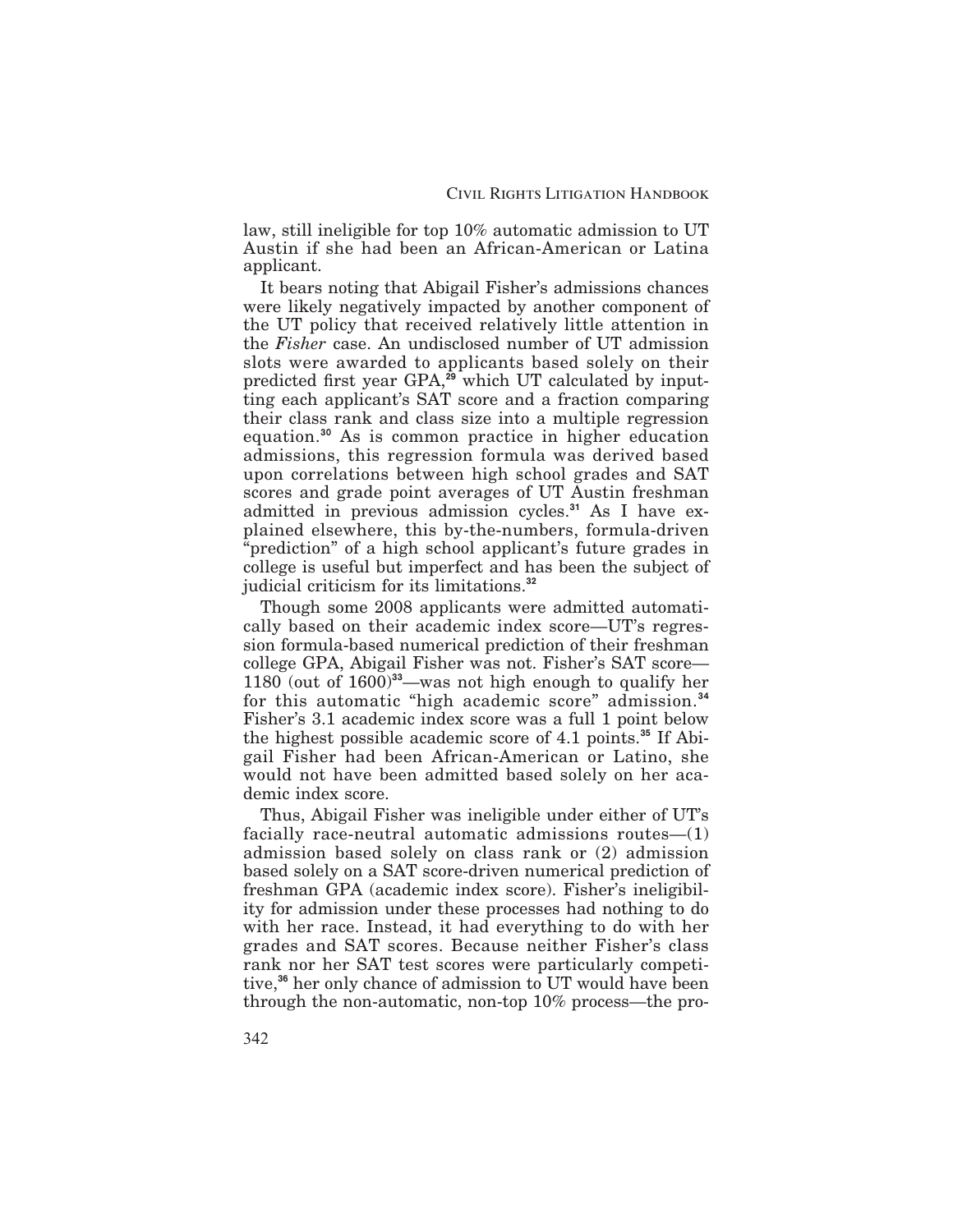cess that considered numerous factors other than class rank and SAT scores, only one of which included a raceconscious subcomponent.

As mentioned in the prior section,**<sup>37</sup>** the non-top 10% component of the UT admissions process was the aspect of the process that UT conceived as including a "holistic" aspect because it was based on a broader conception of "merit" than sole reliance on grades and test scores.**<sup>38</sup>** Had Abigail Fisher been Black or Latino, the computation of her academic index score,**<sup>39</sup>** the assessment of her two written essays,**<sup>40</sup>** and her level of personal achievement based upon five of the six total personal achievement factors<sup>41</sup> would have been identical because none of those admissions criteria were race-conscious. So, the only question left to consider in assessing whether Abigail Fisher's admission decision would have been different if she had been African-American or Latino is the last of the six personal achievement sub-factors—the special circumstances sub-factor.

As an initial matter, all but one of the seven special circumstances sub-factors permitted consideration of an applicant's socio-economic status. Thus, the significance of race was likely to have been outweighed by an admissions reader's assessment of how Abigail Fisher's socio-economic status may or may not have been relevant to assessing her "personal achievement."**<sup>42</sup>** In addition, irrespective of her race—whether Abigail Fisher had been Black, Latino, Asian-American or white, admissions readers could have opted to consider her race positively or not to consider it at all because UT's policy did not *require* that any particular applicant's race be considered.**<sup>43</sup>** Thus, if Abigail Fisher had been an African-American or Latina applicant, it is possible but not necessarily the case that the admissions reader evaluating her application could have added a maximum of 1 point to her personal achievement subscore based on the consideration of race, which, as explained below, would not have impacted her chances of admission.**<sup>44</sup>**

Despite the open, individualized, and racially inclusive character of this race-consciousness, the fact that race was included at all as a possible factor UT admission officers could consider was the basis for Fisher's legal claim that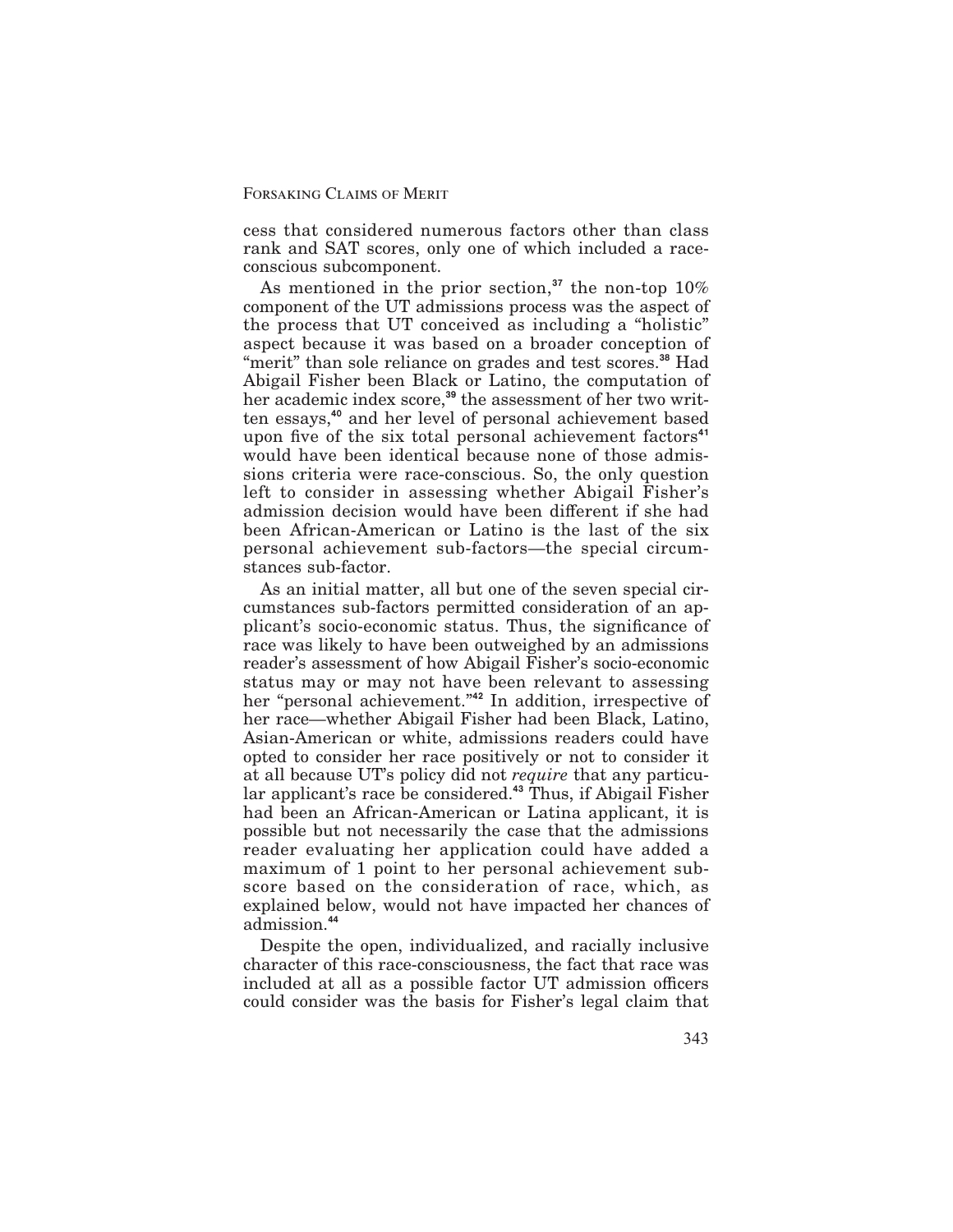UT Austin discriminated against her because of her race—as I describe it, an implicit claim that the Equal Protection Clause entitled Fisher to "race-blindness." However, as a matter of basic arithmetic, even if Fisher had been African-American or Latino and received the highest possible special circumstances sub-factor score, it could have only increased her personal achievement score by one (1) of six (6) possible points and, accordingly, her overall personal academic index score could have only increased by a fraction of a fraction.**<sup>45</sup>** Most likely because of her unexceptional academic index score,**<sup>46</sup>** it was an undisputed fact in the case record that receiving the maximum possible positive consideration for race would not have changed Abigail Fisher's admissions decision from a rejection into an acceptance.**<sup>47</sup>**

In fact, it was asserted by Fisher's attorneys and not contradicted by UT that a difference of 1 point in overall personal achievement index score was needed to make a difference in whether an applicant was admitted to UT but it took *only a one-tenth*  $(0.1)$  of a point difference in academic index score to make the difference in whether some applicants were admitted.**<sup>48</sup>** In mathematical terms, this meant that relatively small differences in an applicant's academic index score had significantly greater impact on an individual applicant's admissions decision than even large differences in an applicant's overall personal achievement index score. Accordingly, due to how Fisher's SAT score compared to other UT applicants, no facts exist to suggest Fisher would have been admitted had she been Black or Latino even if her personal achievement score had included the maximum possible positive consideration of her race.

Lastly, other facts in the *Fisher* case record support the conclusion that being Black or Latino would not have changed Abigail Fisher's UT rejection letter into an acceptance letter. In particular, how the UT 2008 admissions process impacted high school applicants in the "second decile of their high school class"—applicants who, like Abigail Fisher, ranked above the top 20% but below the top 10% of their high school graduating class—showed a marked disadvantage for African-Americans and Latinos. Specific focus on this group reveals a racially differential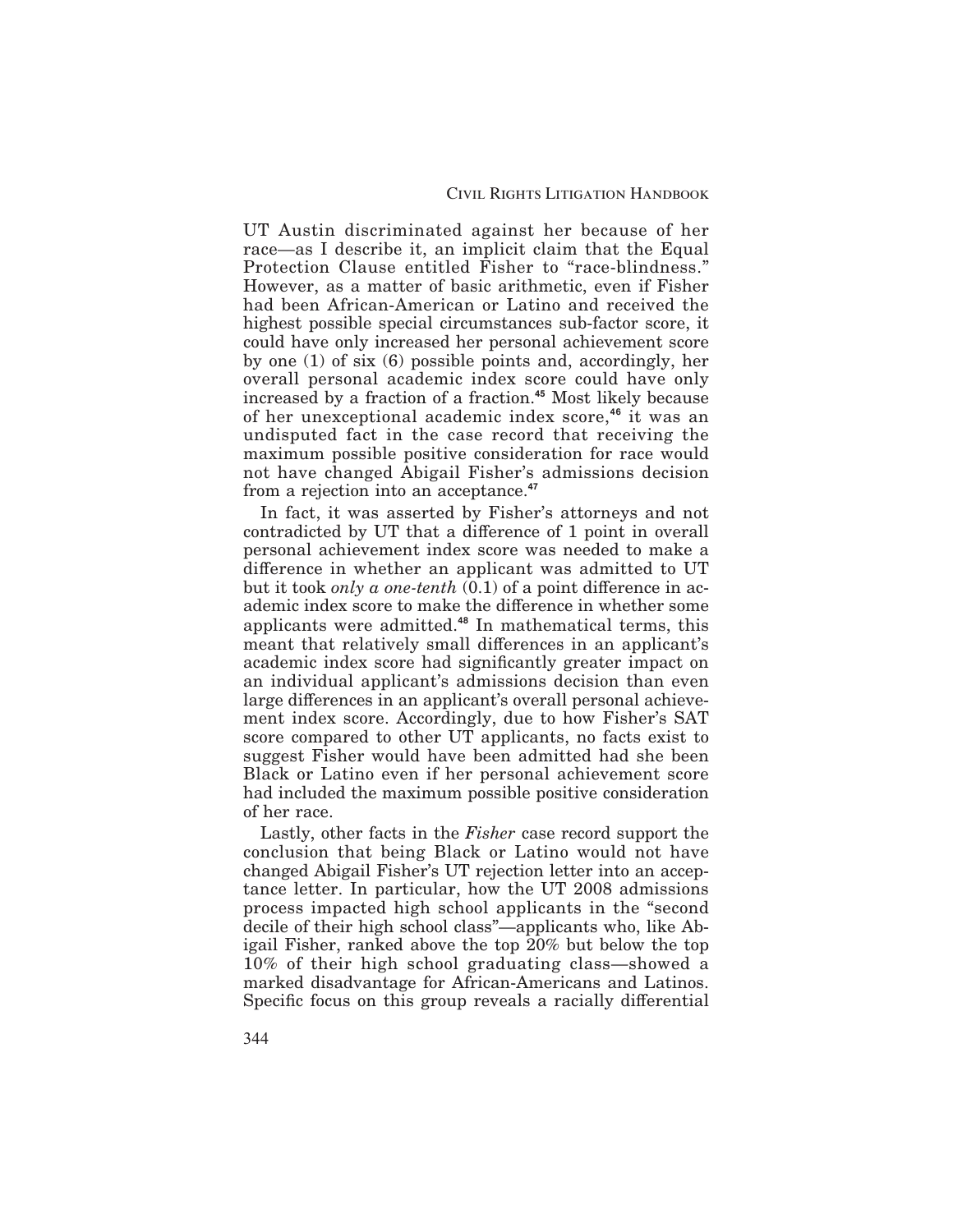impact of the UT Austin admissions process—but it is one that disfavors nonwhites, not whites. As explained by UT in its brief to the Supreme Court, "[t]he odds of admission for a qualified African-American or Latino applicant from the second decile of their high school class declined after the top  $10\%$  law took effect, whereas the odds for a similarly situated Caucasian applicant increased."**<sup>49</sup>** So, before UT added race to the list of special circumstances sub-factors, white students in the second decile—those between 10% and 20% in high school class rank—were admitted at higher rates than African-American and Latino students with the same high school class rank.**<sup>50</sup>**

UT noted this differential racial impact on second decileranking African-American and Latino applicants during the course of the *Fisher* litigation and contended that the university's consideration of race in the non-top 10% component of the admissions process was crucial to remedying the differential racial effect of the automatic top  $10\%$  process on UT's effort to achieve racial diversity in a holistic manner.**<sup>51</sup>** In other words, one of the rationales for UT's race-consciousness was its need to have "diversity within its diversity" by admitting a diverse group of African-American and Latino applicants, including nonwhite students with highly competitive academic credentials who attended racially diverse schools but ranked below the top 10%—students not admitted by the top 10% plan.**<sup>52</sup>** That said, since the race-consciousness admissions sub-factor ameliorated some but not all of the negative racial impact of UT's regression formulagenerated academic index score, there is no evidence to suggest that it would have improved Abigail Fisher's chance of admission if she had been a second decile African-American or Latino student instead of a second decile white applicant.

Hence, unlike other "reverse discrimination" cases in which a rejected white applicant successfully identified African-American and Latino applicants with *lower* test scores and grades who were admitted, Fisher did no such thing. In fact, it seems Fisher discovered no evidence during the course of the litigation to prove any concrete harm that UT's race-consciousness caused her. So, it defies reason, based on the details of the 2008 admissions process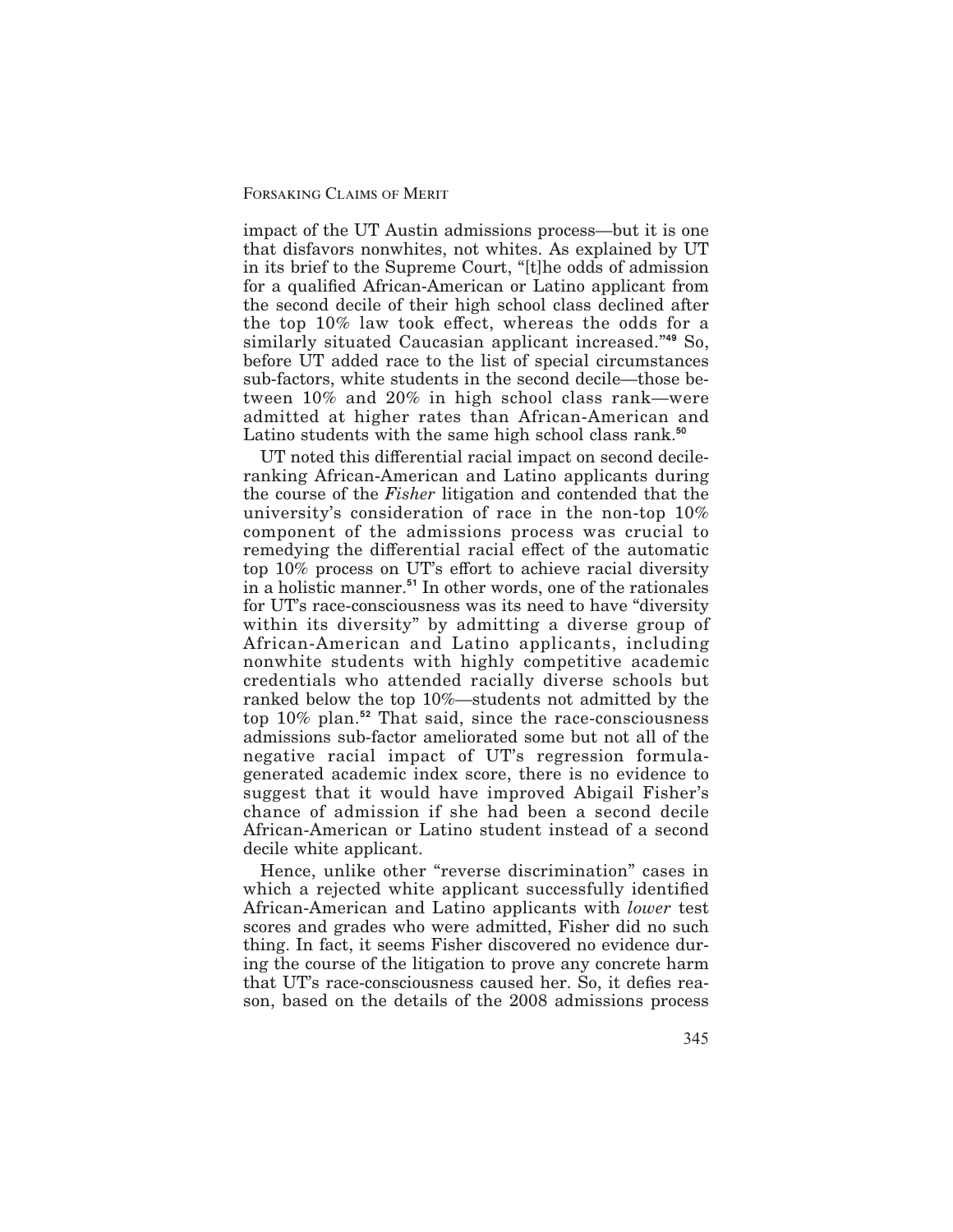highlighted here and based on the actual admissions outcomes detailed in this section of this Article, to conclude that a change in Abigail Fisher's race would have put Abigail Fisher at a competitive advantage in vying for admission to UT Austin.**<sup>53</sup>**

Since Abigail Fisher presented no evidence that raceconsciousness negatively impacted her individual admissions chances, the next issue to consider is whether the facts in the *Fisher* case support the conclusion that whites, *as a group,* had their admissions chances diminished by UT's inclusion of a potentially race-conscious admissions factor subcomponent. In the following section, I compile and analyze the overall numerical admissions outcomes and admission rates for "top 10%" and "non-top 10%" 2008 UT applicants by racial group—data that was not compiled nor presented by the parties in the *Fisher* case and, thus, not considered by the courts that ruled on the merits of the *Fisher* lawsuit. Significantly, the data below shows that whites, as a racial group, were admitted in both higher numbers and at higher rates under the non-top 10% admissions process—the aspect of the UT admissions policy that Abigail Fisher challenged as discriminating against her on the basis of her race.

## *The Missing Admissions Data Analysis in* Fisher

As noted above,**<sup>54</sup>** the complaint in the *Fisher* case invoked the familiar "reverse discrimination" rhetoric that UT Austin's use of race as a potential admissions criterion was a "racial preference" that had "a pervasive negative effect on non-minority applicants.<sup>"55</sup> However, unless it is presumed that whites, as a group, possess greater admissions-related merit than all other groups, Abigail Fisher failed to present evidence of racially preferential treatment in favor of African-American and Latino applicants. To the contrary, my analysis reveals clearly that non-top 10% white applicants were *more*, not less, likely than non-top 10% African-American, Latino, or Asian-American applicants to be admitted to UT.

Figure 1 shows the total number of 2008 freshman applicants and admits to UT Austin by race and of international students.**<sup>56</sup>**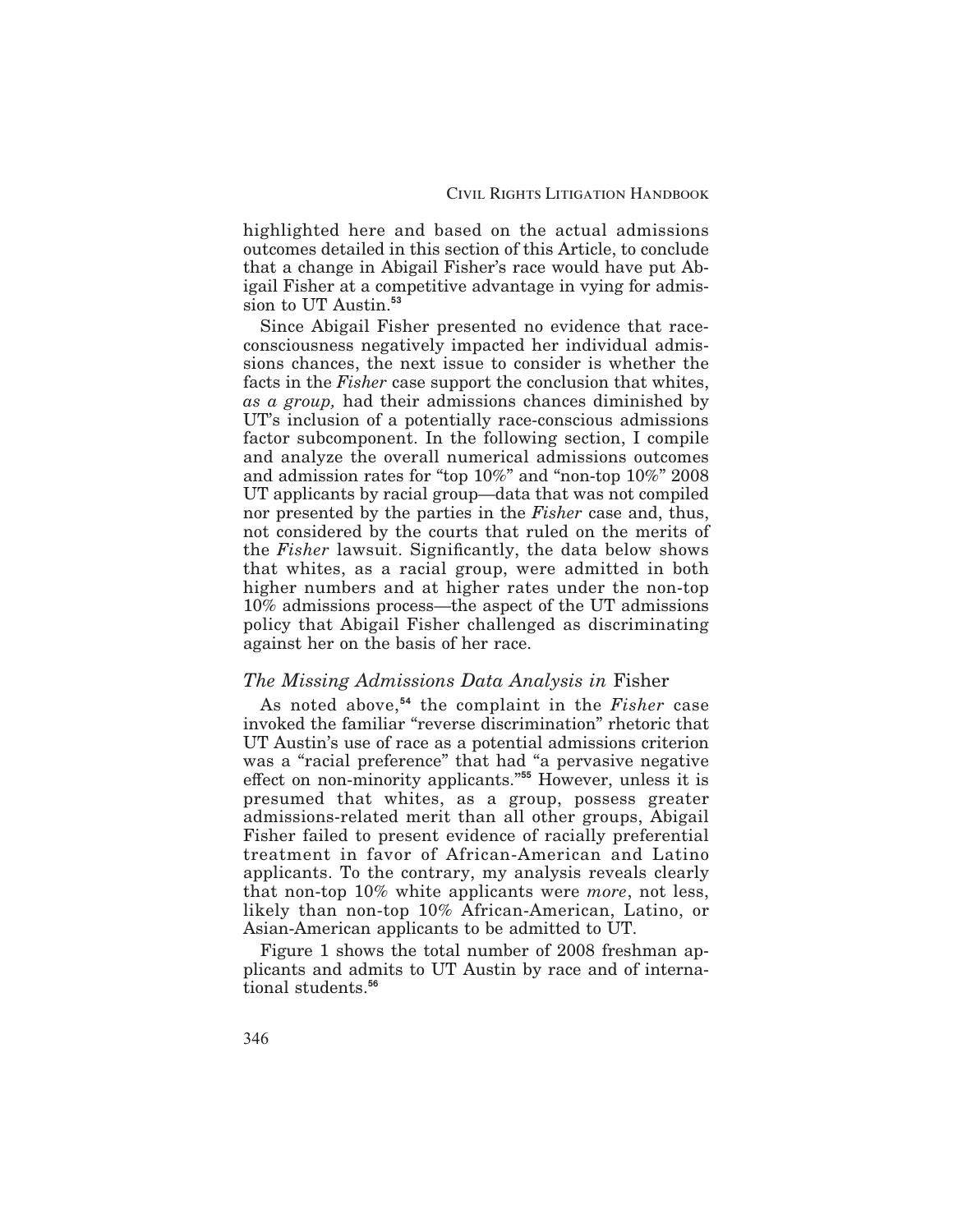Forsaking Claims of Merit

# **Figure 1.<sup>57</sup>**

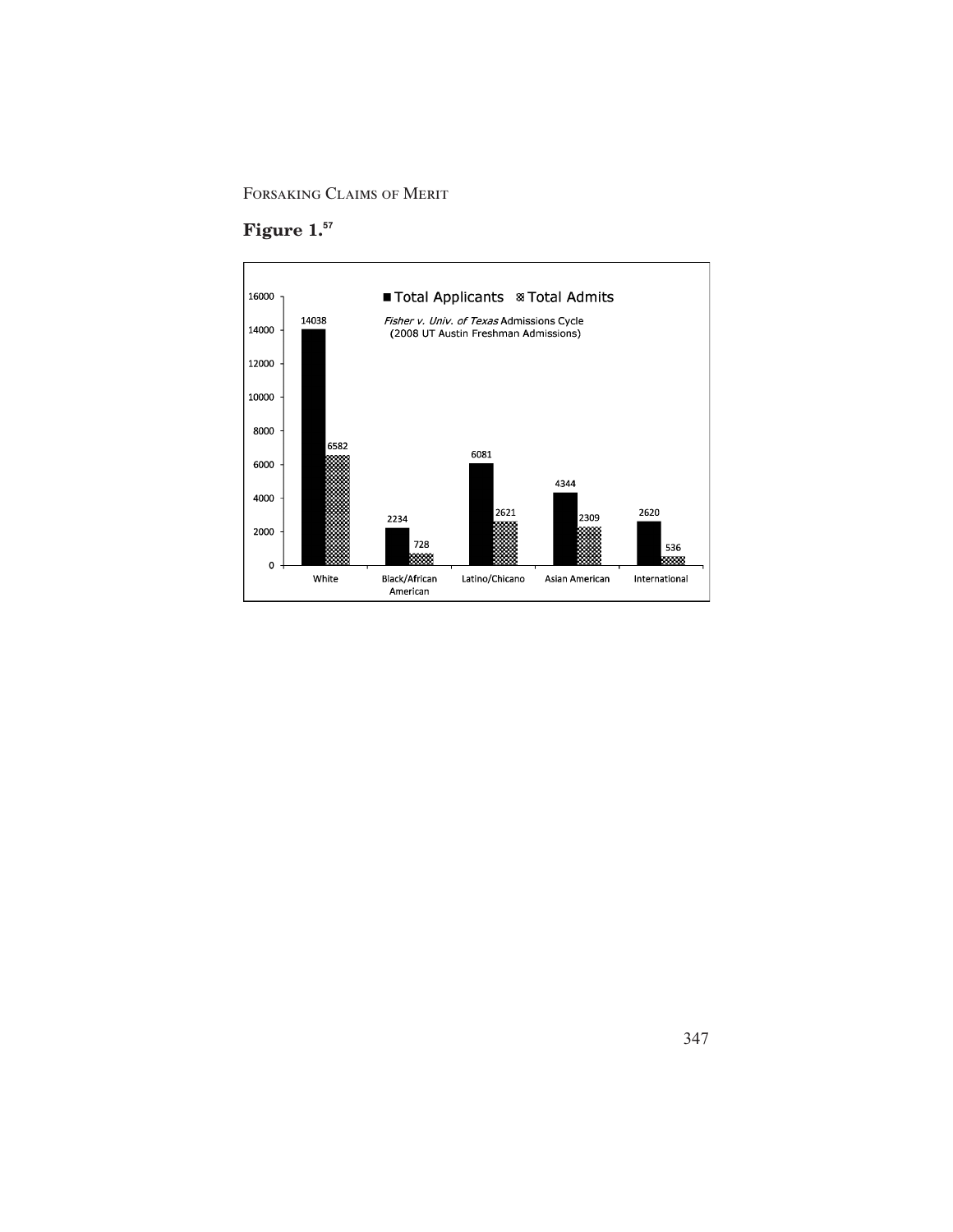The total number of white applicants for 2008 freshman admission to UT Austin was 14,038. Of those white applicants, 6,582 were admitted. Of the 2,234 African-American applicants, 728 were admitted. For Latinos, the number of applicants was 6,081 and, of those, 2,621 Latino students were admitted as 2008 freshman. Of the 4,344 Asian-Americans who applied to UT Austin for 2008 freshman admission, 2,309 Asian-Americans were admitted.**<sup>58</sup>** Yet, because of the significant differences between the top 10% admissions process and the non-top 10% admissions process, examination of total applicants and admits by race does not provide the full picture of 2008 UT admissions.

Figure 2 compares the numerical results of the automatic top 10% admissions process dictated by the Texas Ten Percent Law**<sup>59</sup>** to the non-top 10% admissions process. In accordance with the legal requirement that top 10% admission be based *solely on class rank*, the admissions outcomes for top 10% applicants to UT were very straightforward numerically and equivalent to the applicant numbers—all top 10% applicants of all racial groups were admitted. In contrast, also as shown in Figure 2, very large numbers of non-top 10% applicants were rejected. Still, whites fared better than any other racial group in the non-top 10% process, both as a matter of overall numbers of whites admitted and the percentage of total white admits who were non-top 10%. The number of whites admitted under the non-top 10% process—2,142 was far greater than the number of non-top 10% admits from any other racial group.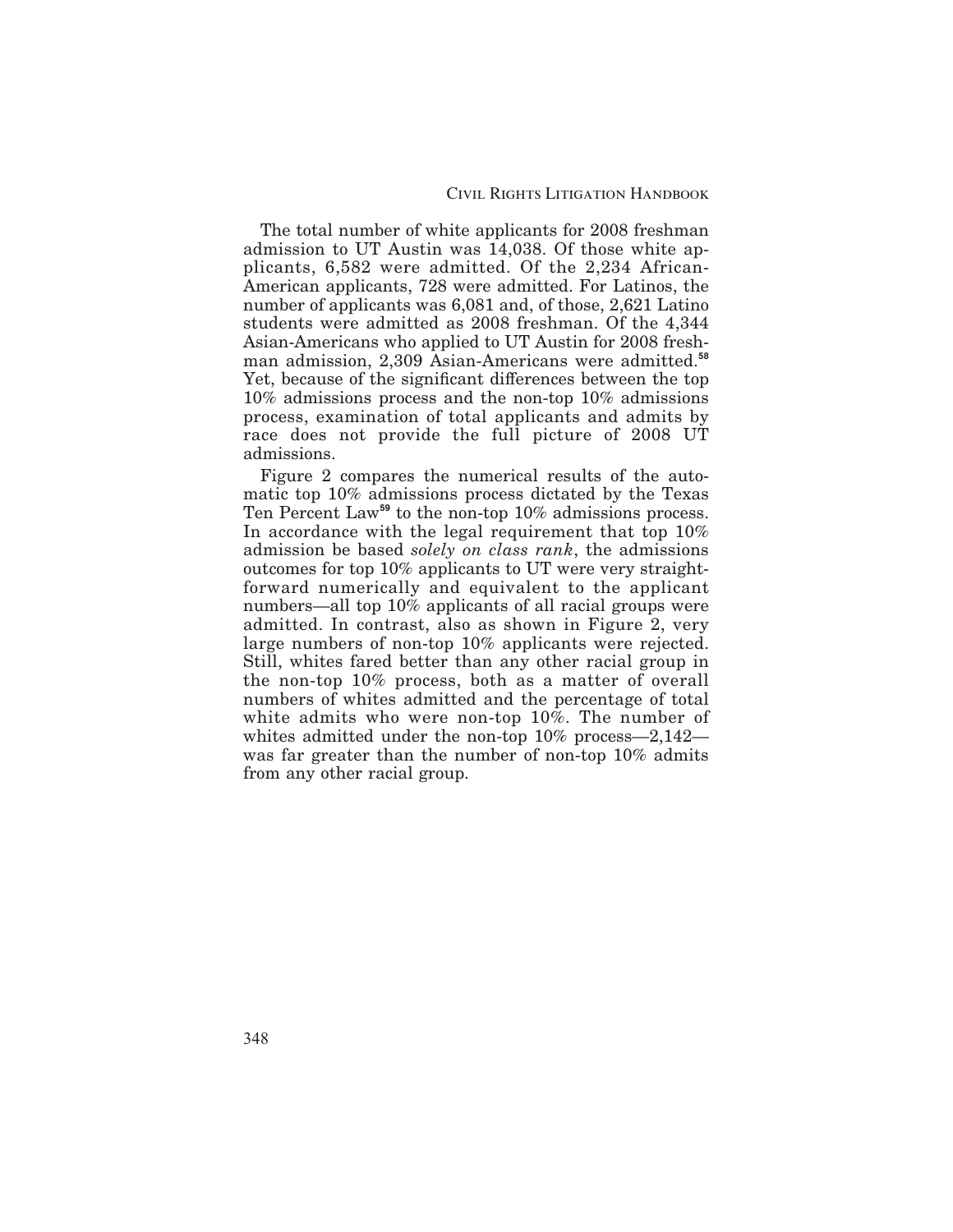# **Figure 2.<sup>60</sup>**

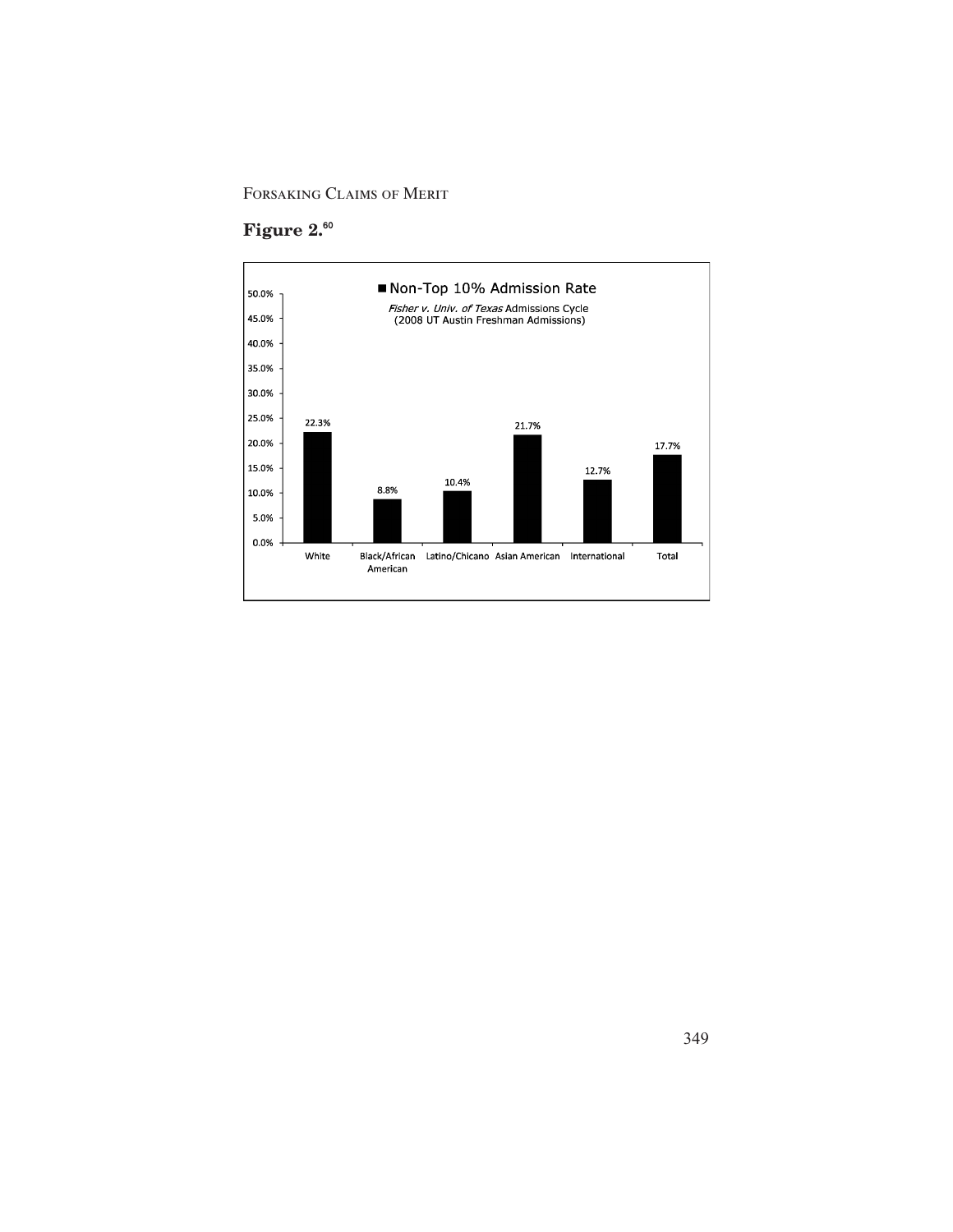To elaborate, excluding international applicants,**<sup>61</sup>** each of the 4,440 white applicants ranked in the top 10% of their high school class who applied for 2008 freshman admission to UT Austin was automatically admitted as were all of the 582 top 10% African-American applicants who applied. Likewise, each of the 2,218 Latino applicants ranked in the top 10% of their class was admitted. The same was true of the 1,744 Asian-American top 10% applicants.**<sup>62</sup>**

However, of the 9,598 *non*-top 10% white applicants the white applicants ranking below the top 10% in their high school graduating class, 2,142 were admitted to UT Austin. Only 146 of the 1,652 non-top 10% African-American applicants were admitted. Of the 3,863 non-top 10% Latino high school students who applied to UT, just 403 of those Latino applicants were accepted. The pattern was similar for Asian Americans who did not rank in the top 10%. Of the 2,600 Asian-American applicants ranked below the top 10%, 565 were admitted.**<sup>63</sup>** The total number of white non-top 10% admits—2,142—not only far out*numbered* the total number of African-American (146), Latino (403) and Asian-American (565) non-top10% admits, the 2,142 total number of white non-top 10% admits far exceeded the combined total *number* of African-American, Latino and Asian-American non-top 10% admits— 1,114—by almost double.**<sup>64</sup>**

While these admissions numbers reveal how many admissions *slots* were offered to members of each racial group, *rates* of admission are more useful in evaluating variations in admissions between different policies and how those policies differed in their selection by race. As intended by the Texas Ten Percent Law, the admission rates for the automatic top 10% applicants was one hundred percent (100%) of those who ranked above the 10% class rank cut-off point and thus far exceeded the admission rates for non-top 10% applicants. Because admission was literally automatic for those ranked in the top 10% of their high school class, the admission rate is 100% *for all racial groups* under the class rank-based automatic admissions process**<sup>65</sup>** —perfect racial parity.**<sup>66</sup>** As a basic mathematical proposition, there was no disparity in admission *rates* in favor of and no disparity to the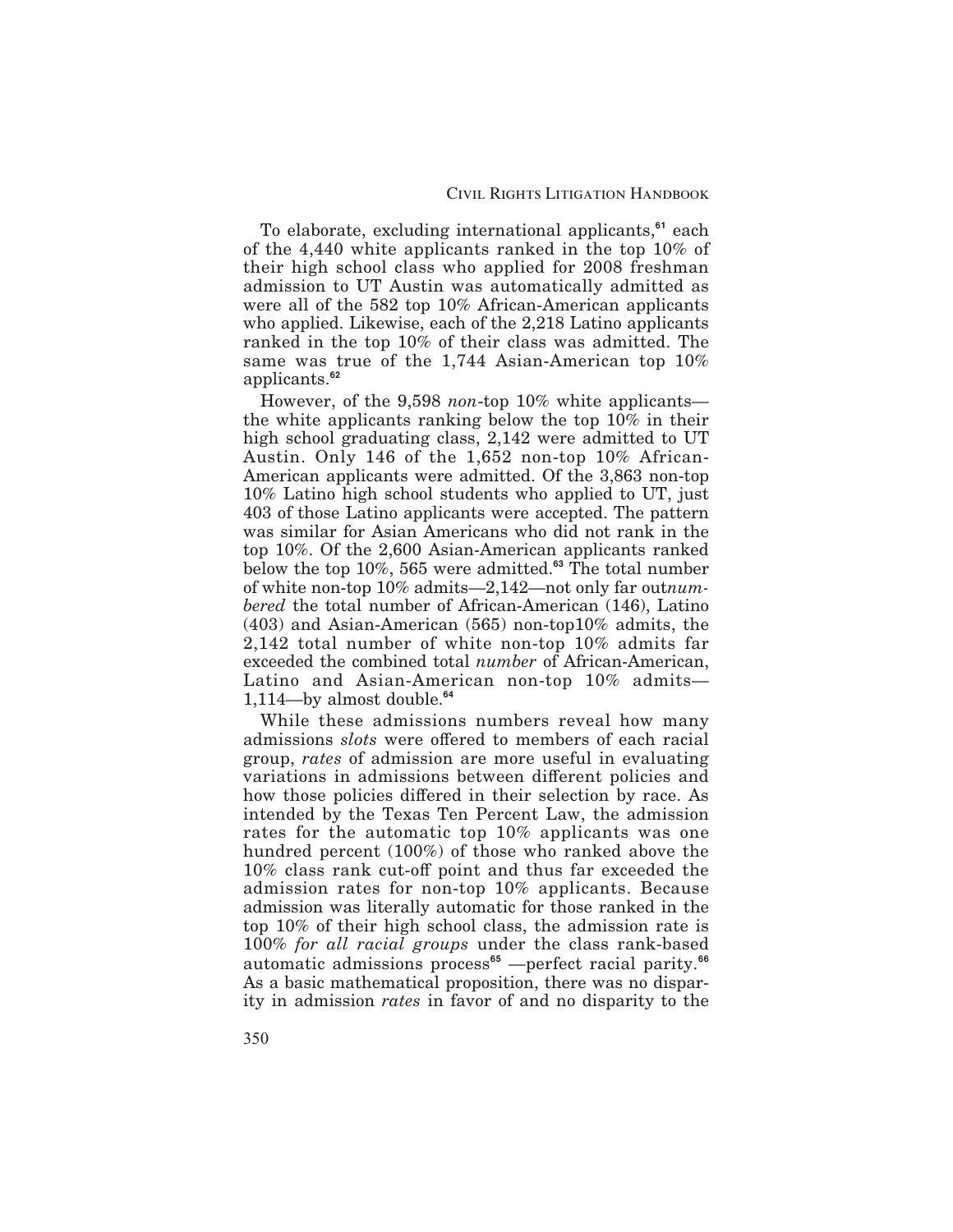detriment of any racial group for the top 10% component of 2008 UT admissions.

Given that the vast majority of 2008 UT admissions slots were offered to top  $10\%$  applicants, it makes sense that the non-automatic component of UT's admission process—the non-top 10% process—resulted in significantly lower admission rates for all racial groups. Students with a grade point average that placed their class rank lower than the top 10% had to compete based on multiple admissions criteria, including SAT scores, for the far smaller number of admissions slots left over after all top 10% applicants were admitted. In contrast to the 100% admission rate for top 10% applicants, the overall admission rate for all non-top  $10\%$  applicants was just  $17.7\%$ . This difference simply provides numerical support for what is well-known and clearly intended by the Texas state legislature. The Texas Ten Percent Law makes it much more difficult for students ranked below the top 10% of their high school class to be admitted to the top-ranked school in the University of Texas system—UT Austin.

Since Abigail Fisher ranked below the top 10% of her class, she applied to UT under the hypercompetitive nonautomatic, non-top 10% admissions process. Again, because the non-top 10% component of UT's admissions was the only part of the process in which an applicant's race could potentially be considered, this was the aspect of UT Austin admissions process that was challenged by the opponents of affirmative action who conceived the *Fisher* case. It turns out that indeed there were substantial racial disparities in *rates* of admission under the non-automatic, non-top 10% portion of UT admissions. But, contrary to the very general assertion in the *Fisher* complaint that UT's race-consciousness negatively impacted whites as a group, my analysis of the admissions outcomes shown below in Figure 3 shows whites were admitted at the *highest* rate of any racial group.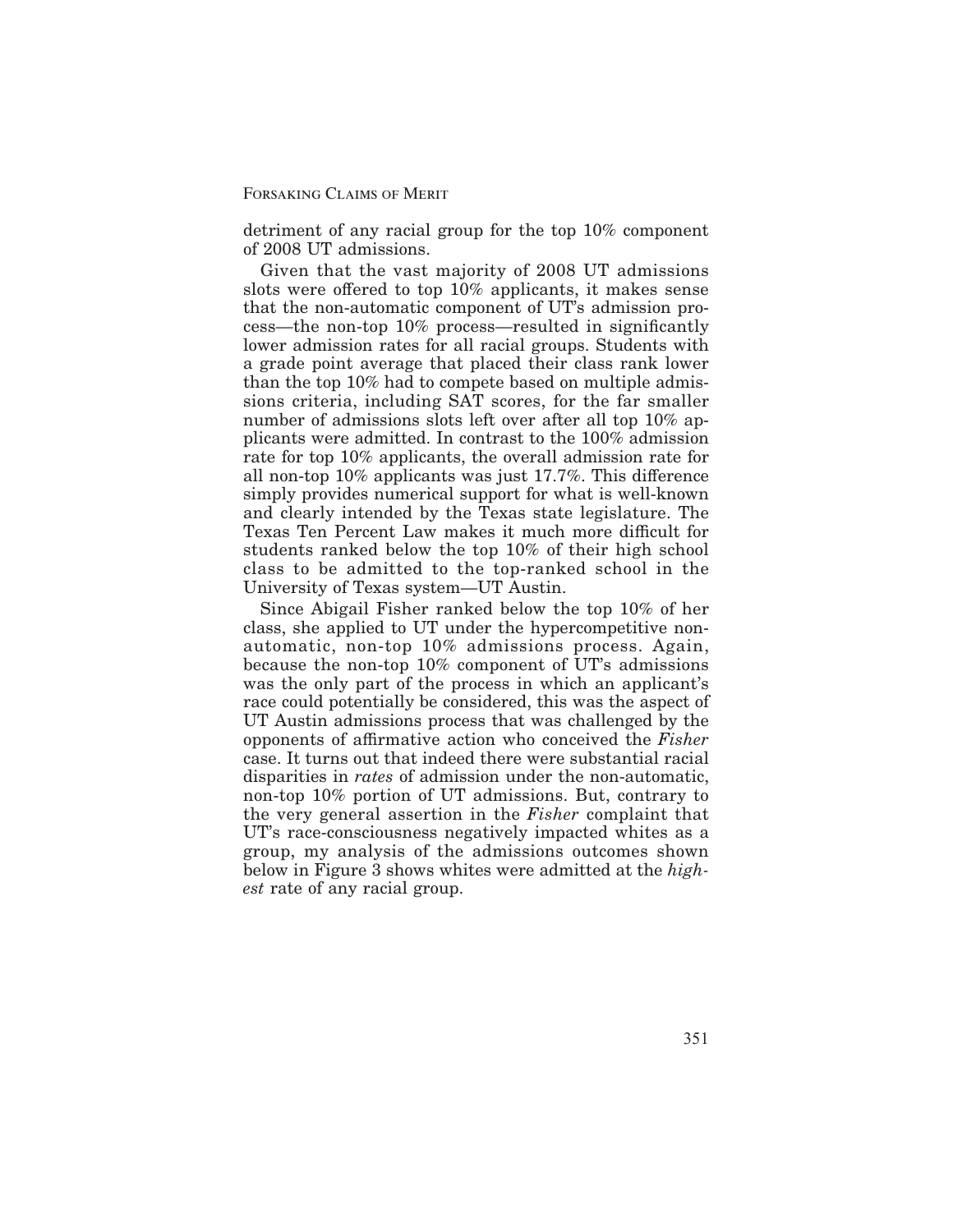## Civil Rights Litigation Handbook



# **Figure 3.<sup>67</sup>**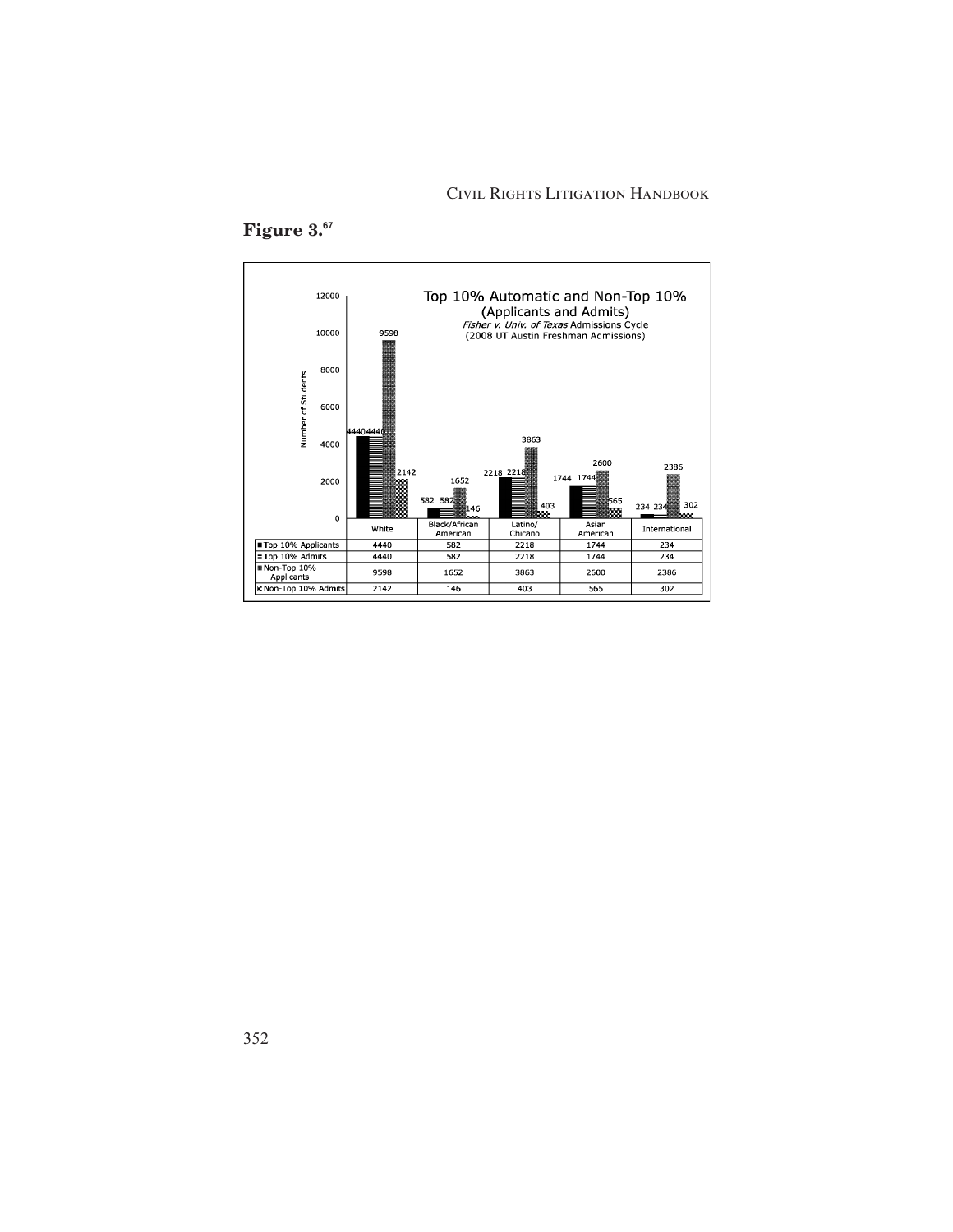Figure 3 shows that Abigail Fisher claims to have been discriminated against on the basis of her race by an admissions process that disproportionately selected whites *more often* than African Americans, Latinos, and Asian Americans. For 2008 UT admissions, excluding international applicants,**<sup>68</sup>** the admission rate for white non-top 10% applicants was 22.3%. That was somewhat higher than the admission rate of 21.7% for non-top 10% Asian-American applicants and also higher than the overall 17.7% admission rate for all groups.**<sup>69</sup>** The 10.4% admission rate for Latino non-top 10% 2008 UT Austin freshman applicants was less than half of the white admission rate. Finally and most starkly, the 8.8% admission rate of African-American applicants under the non-top 10% process was the lowest rate of all racial groups.**<sup>70</sup>** So, interestingly, Abigail Fisher's chances of admission as a white non-top 10% applicant were well over twice as good as they would have been if she had been African-American or Latino.

Again excluding international applicants,**<sup>71</sup>** Figure 4 shows that non-white non-top 10% applicants had access to fewer admissions slots than white non-top 10% applicants. It also shows disparities among racial groups in the proportion of slots filled by non-top  $10\%$  students. Non-top 10% whites were selected for admission in both greater numbers and in a greater proportion than non-10% applicants of other races.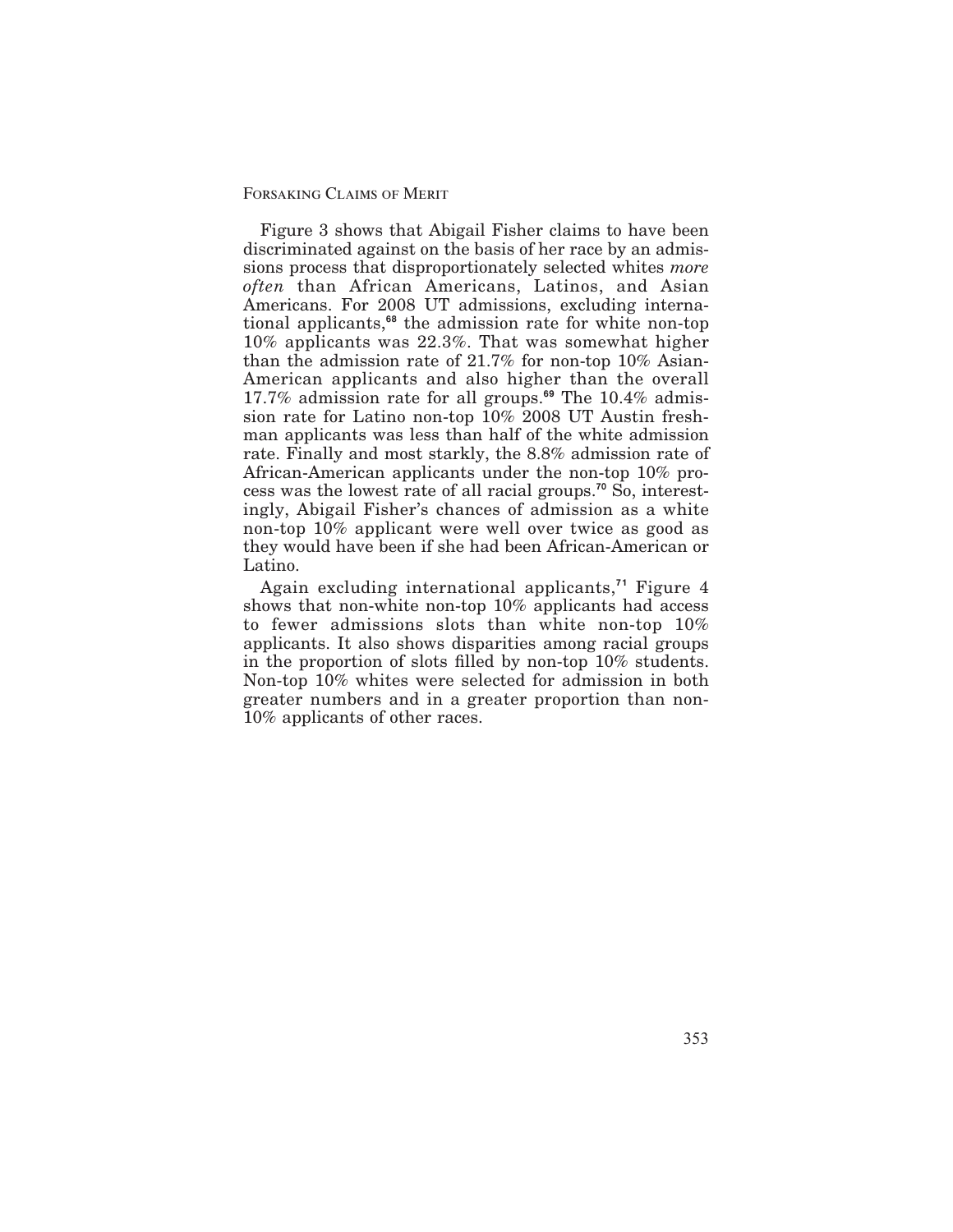## Civil Rights Litigation Handbook



# **Figure 4.<sup>72</sup>**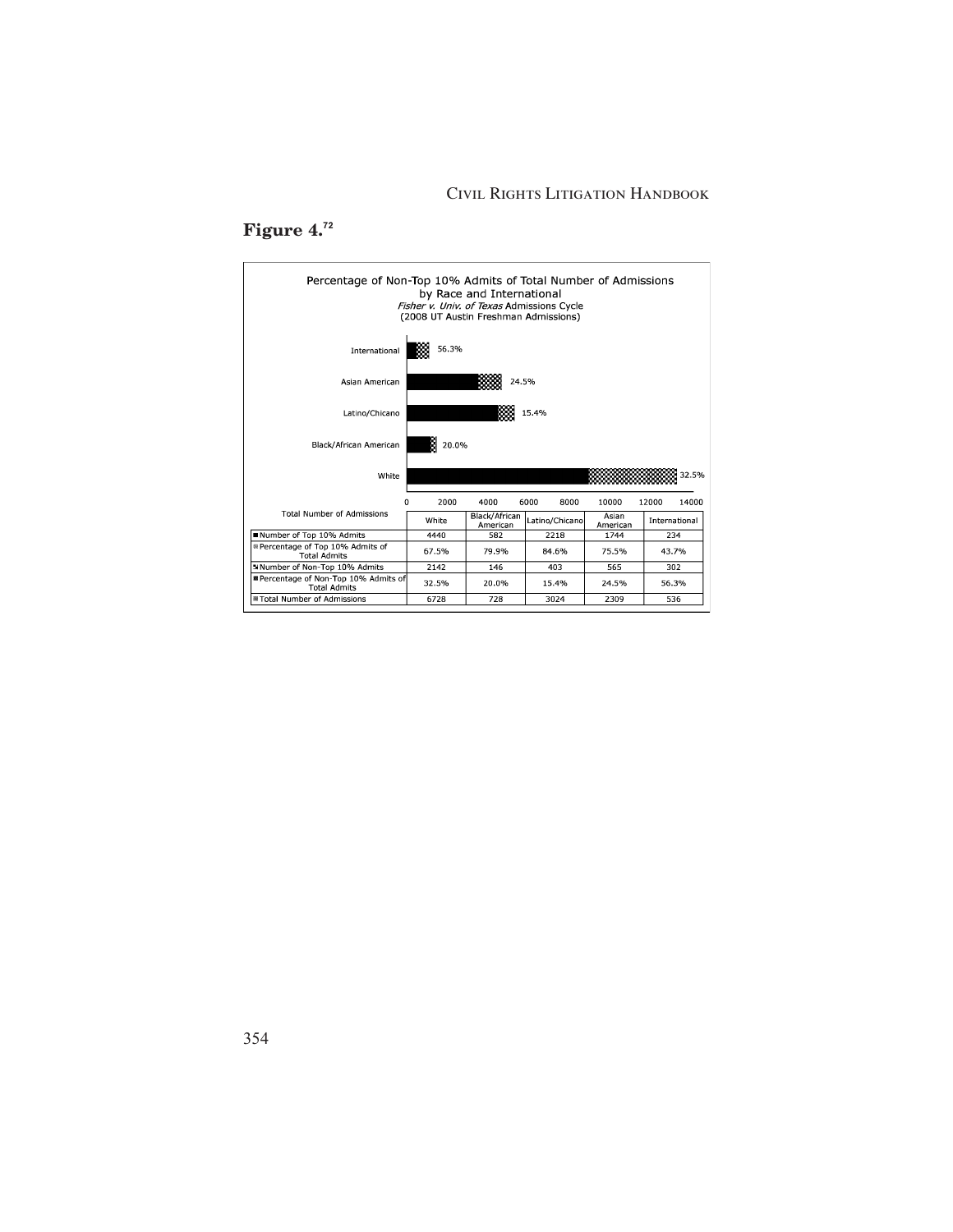Over a third of the whites admitted to UT Austin the year Abigail Fisher applied were non-top 10% applicants like Fisher. While it was certainly more difficult for an applicant of any race ranking lower than the top 10% of his or her high school class to gain admission to UT Austin, a greater percentage of the non-top 10% admissions slots were awarded to white applicants than any other racial group. As shown in Figure 4 above, excluding international applicant admissions,**<sup>73</sup>** 32.5% (2,142 of the 6,582 white admissions) of the overall total number of white UT Austin admits were non-top 10%. For all Asian-American admits, 24.5% were non-top 10% admits (565 of the 2,309 Asian-American admissions).**<sup>74</sup>** Only 20% of all admission slots for African-Americans (146 of the 728 African-American admissions) were awarded to non-top 10% African-American applicants. Of all groups, Latinos had the smallest percentage of admission slots awarded under the nontop 10% admissions process (403 of the 2,621 Latino admissions)—15.4%.

Thus, as a white Texan, Fisher's white racial group membership gave her the best chance of admission under the non-top 10% UT admissions process of any other racial group. As shown in Figure 4, the higher admission rate for non-top 10% whites ultimately meant UT Austin awarded a greater *number* and greater *percentage* of nontop 10% admission slots to whites than any of racial group. Thus, of all the racial groups, whites benefited most from UT's non-automatic, non-top 10% admissions process. Barring an assumption that white UT applicants,**<sup>75</sup>** as a group, far outstrip all other races in admissions-related merit, the analysis of admission rate data that I have provided here greatly undermines Abigail Fisher's claim of "reverse discrimination." Given that the facts surrounding Abigail Fisher's application to UT Austin fall so far short of proving that race-consciousness harmed Fisher's chances of admission, I next consider what may have motivated the decision to select Abigail Fisher as a "reverse discrimination" plaintiff.

## *So, Why Choose Fisher to Sue UT Austin?*

Edward Blum, a conservative non-lawyer on a mission to put an end to "race-based laws and policies," was the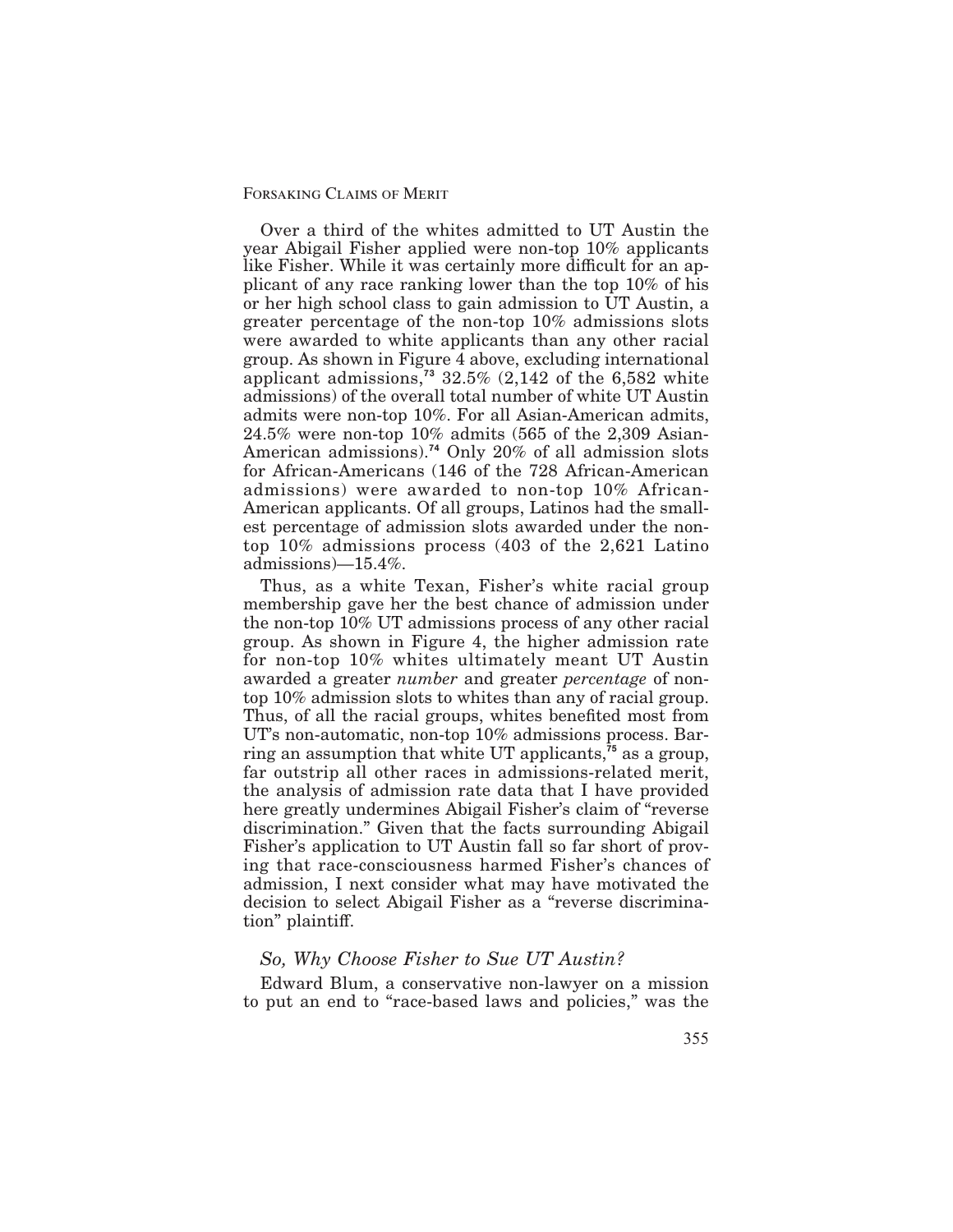architect of the *Fisher v. Univ. of Texas* lawsuit.**<sup>76</sup>** Soon after the Supreme Court's 2003 decision in *Grutter v. Bol*linger,<sup>77</sup> Blum identified UT Austin—Texas' flagship public university—as one of the numerous targets in his litigation campaign against race consciousness. As explained above, after the *Grutter* decision,**<sup>78</sup>** UT Austin introduced race as one of the seven possible subcomponents of the special circumstances sub-factor for assessing a non-top 10% applicant's personal achievement based on the university's assessment that many meritorious African-American and Latino students were not being admitted under its race-blind process.**<sup>79</sup>** It was this modest degree of race-consciousness**<sup>80</sup>** that made the university's admissions policy "race-based" in Blum's eyes. Still, why would Blum select Abigail Fisher as the plaintiff for his "reverse discrimination" lawsuit if she would have been equally or, as I have explained above, potentially *more* likely to be rejected if she had been an African-American or Latina 2008 freshman applicant to UT? I theorize that the answer is two-fold. First, Abigail Fisher may have been selected as the plaintiff Blum backed to sue UT Austin because Blum had few other options.**<sup>81</sup>** Second, in my view, Blum's selection of Abigail Fisher as a plainti exposes how the articulated legal objective of "reverse discrimination" lawsuits has begun to shift from meritdriven claims to what I term "race-blindness entitlement" claims.

It is quite possible that the reason that Blum had a dif ficult time finding white applicants with high SAT scores and grades who were denied 2008 freshman admission to UT Austin is because the UT admissions policy was so class rank-driven and SAT-score driven that most highranking and high-scoring white students who applied were in fact admitted. Despite UT's repeated characterization of the non-top 10% aspect of its admissions process as "holistic," the vast majority (92%) of all 2008 Texas residents accepted to UT were selected based solely on the single admissions criteria identified by the Texas Ten Percent Law—class rank.**<sup>82</sup>** Another undisclosed percentage of the remaining 8% of Texas residents admitted in 2008 were selected based on the academic index regression formula based in large part on SAT test scores as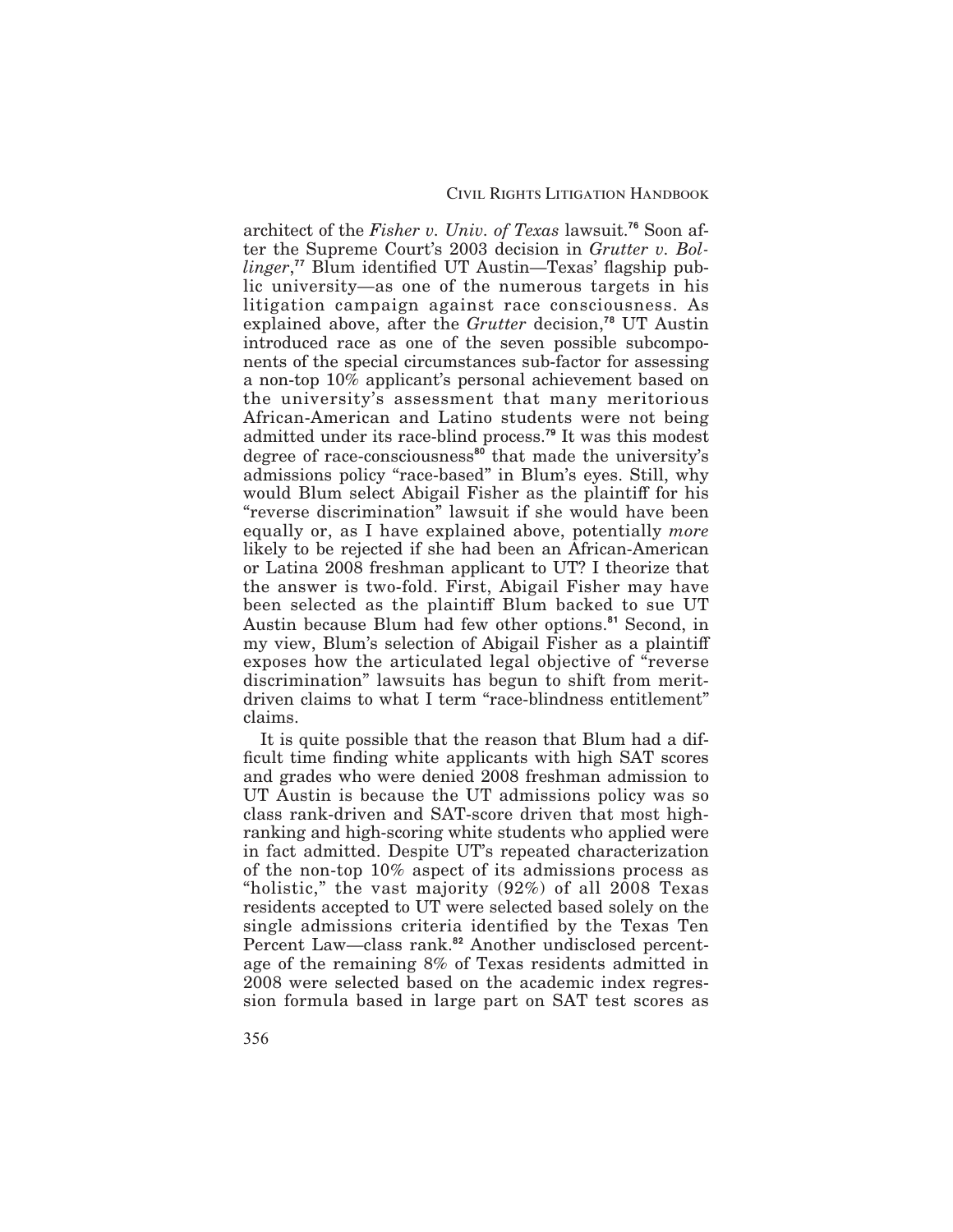"high academic score" automatic admits.**<sup>83</sup>** Finally, even though UT Austin considered non-numerical academic information like written essays, leadership experiences, extracurricular activities, and special circumstances such as family economic status, parental education and race for some applicants, the equation and grid cut-score process the university used for this supposedly "holistic" part of the process was still heavily SAT score and class rank driven.**<sup>84</sup>**

Hence, although the inclusion of race as an admission sub-factor made it possible to consider the race of a given individual African-American and Latino applicant (or the race of an Asian-American or white applicant) when race warranted consideration, the admissions policy that UT Austin touted as based on a broader concept of "merit"**<sup>85</sup>** was, as a numerical matter, far more influenced by the facially race-neutral academic index criteria than the modestly race-conscious personal achievement criteria. Ultimately, when both the top 10% and non-top 10% processes are considered, the upshot is that UT Austin relied exclusively on one admissions criterion to select the vast majority of the freshman class—class rank—and a SAT-test-score-driven regression equation was the primary determinate of which applicants got one of the few remaining and coveted non-top 10% spots.

My key point is to note that SAT scores and class rank were, for the most part, highly influential in determining which applicants were admitted to UT. Under the equations and grid-determined cut-scores used by UT Austin, the supposedly holistic non-top 10% admission process gave substantially more weight to the class rank and SAT test-score-based formula than was given to applicants' non-numerical, non-academic accomplishments and personal background. Since SAT scores and class rank were the primary drivers of UT admissions, UT accepted many whites with high class rank and high SAT scores for 2008 freshman admission. This, at least partially, explains Blum's difficulty identifying rejected white applicants with stellar SAT scores and class rank to serve as plaintiffs willing to charge UT with race discrimination against whites.

My alternative theory as to why Abigail Fisher may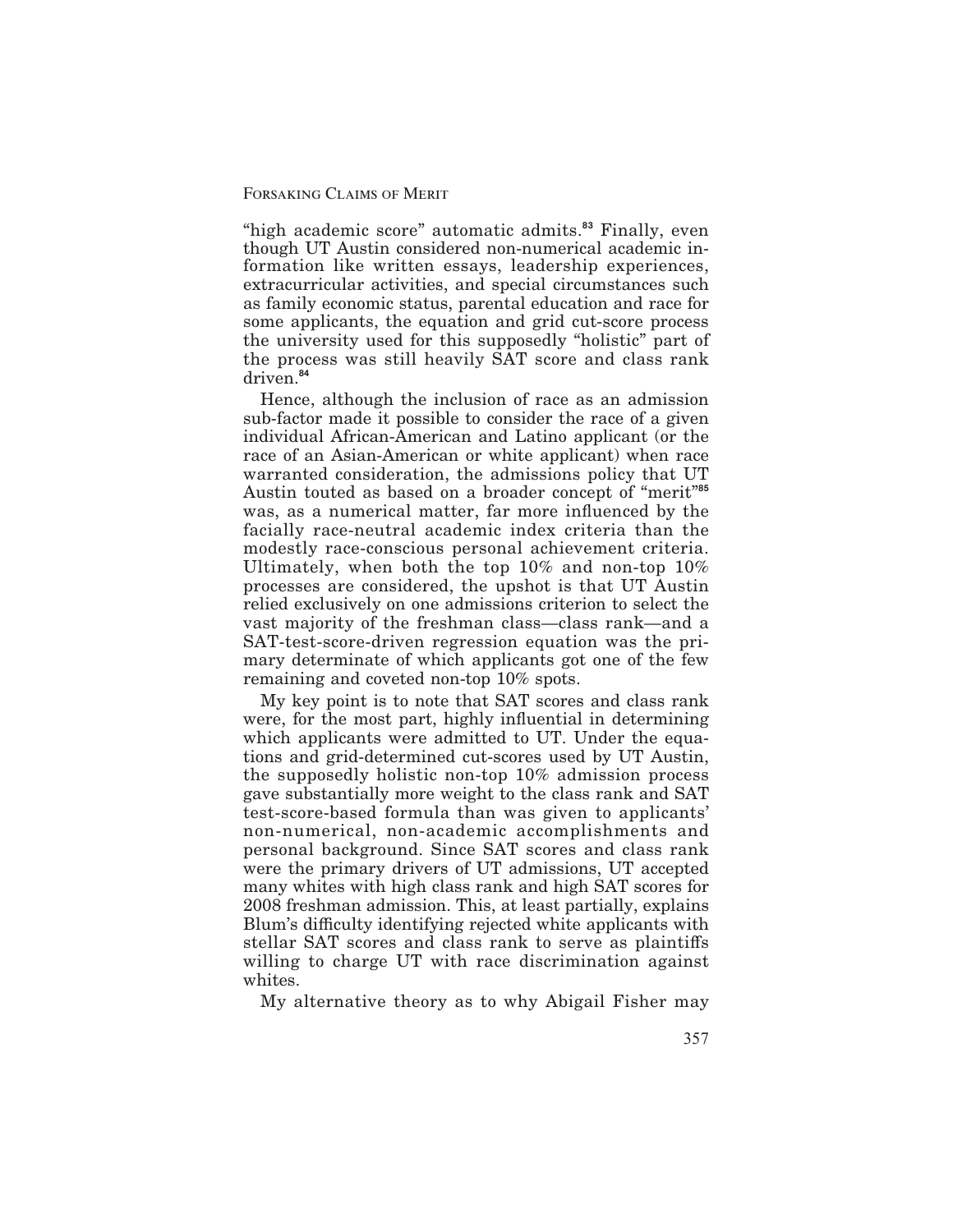have been chosen is that she satisfied Blum's objectives for suing UT Austin better than it seems at first blush. It is quite possible that the fact that Fisher lacked outstanding admissions credentials made her a more than satisfactory plaintiff to disentangle the affirmative-action-hurtsmore-deserving-whites argument from the race-basedpolicies-are-inherently-harmful-to-whites argument that Blum wished the *Fisher* case to advance.

To the extent that the legal objective of *Fisher* has been seen as trying to end race-based affirmative action, I think those analyzing the objection of the opponents of racebased affirmative action may have mistaken the "short game" for the ultimate goal of those backing the *Fisher* lawsuit. The "give away" is the irrelevance of merit in Abigail Fisher's narrative as to why she was harmed by the UT admissions process. The fact that the *Fisher* case failed to demonstrate that race-based affirmative action harmed Abigail Fisher's chances of admission is of little consequence if those backing her lawsuit were focused on the "long game"—seeking a far broader change in the Court's equal protection jurisprudence.

Abigail Fisher did not present any evidence supporting her claim that less qualified African-Americans and Latinos essentially took what should have been "her spot" at UT. Yet, to the extent that Blum and his ideological counterparts have identified ending "race-based" policies as their ultimate legal goal, Abigail Fisher was a fine plaintiff. As Blum has explained, he searched unsuccessfully for several years before he eventually found Abigail Fisher.<sup>86</sup> Fisher was likely seen as a viable plaintiff in his eyes because she was white and she was not selected through either the top 10% or non-top 10% paths to UT admission.**<sup>87</sup>** Far more importantly, even though her class rank, grades, test scores, personal achievements and background fell short of stellar, she was willing to unabashedly assert that being denied admission harmed her for intangible reasons.**<sup>88</sup>**

In lieu of purporting to vindicate the right of rejected white students to compete under a race-blind admissions process because such a process would be more "meritocratic," the substantive legal objective in filing the *Fisher* case seems to have been to argue that UT Austin's admis-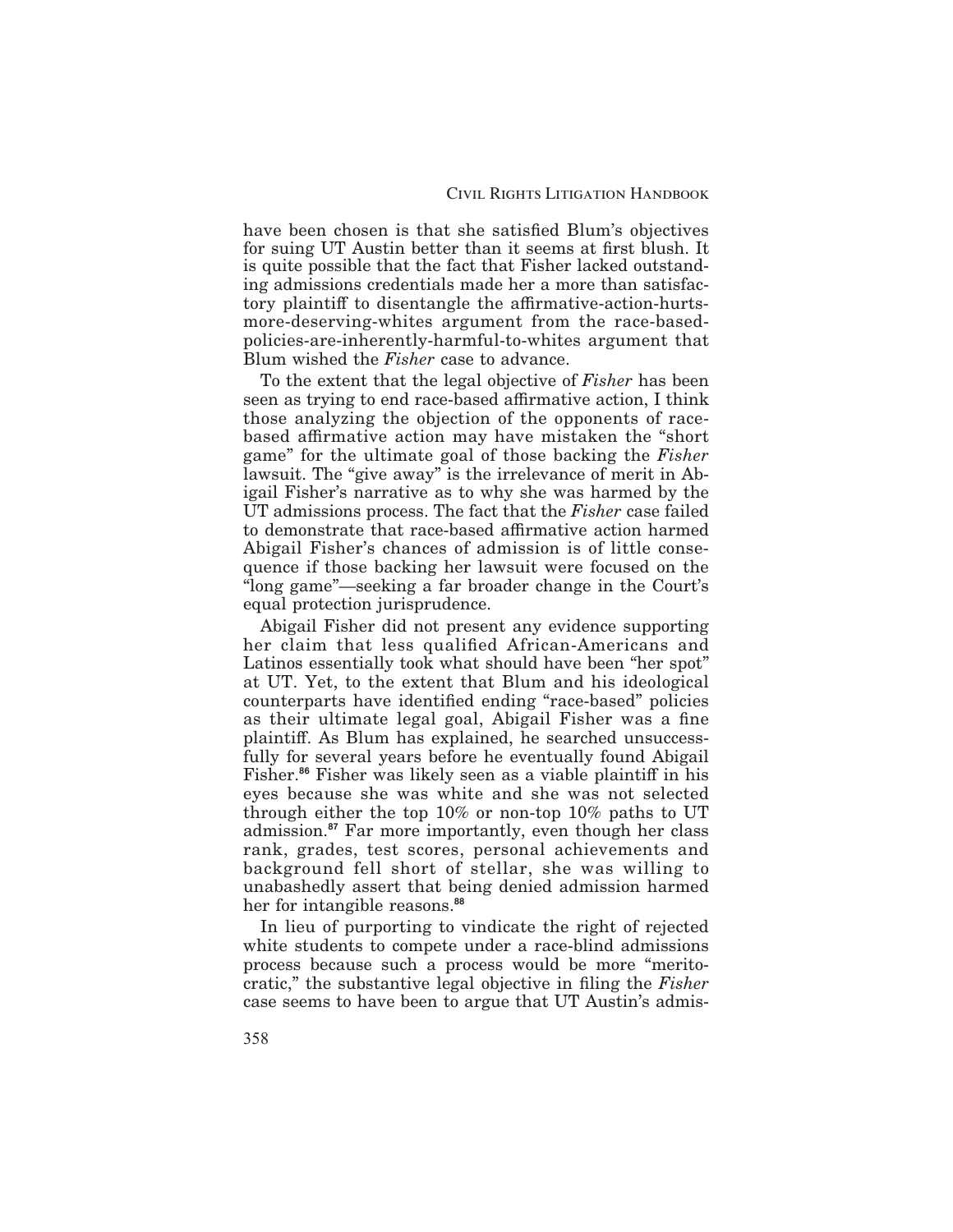sions process should be "wholly race-blind" because that is somehow what the Equal Protection Clause requires. Instead of arguing that fair treatment is central to equal protection, the *Fisher* case thus advanced the argument that "race-blindness" is central to the Constitution's guarantee of equal protection. Unlike previous cases that have challenged race-conscious admissions policies as unfair to white applicants on the theory that the rejected white plaintiff was more qualified based on grades and test scores, Blum's objection to UT's policy was the fact that UT's policy had any race-conscious component whatsoever.

In fact, even Blum's media statements about the case and the arguments made by Fisher's attorneys offer little basis for concluding that the primary concern of Blum and the other strategists behind the *Fisher* case was that the 2008 UT Austin admissions process unfairly diminished the admissions chances of qualified white applicants at the expense of less qualified non-whites. Abigail Fisher said in her public statements that she had a long-standing desire to attend UT Austin, in part, because her father and sister had attended the university, but her legal case did not contend that her accomplishments were stellar as compared to other UT applicants.**<sup>89</sup>** Neither media statements nor case filings on behalf of Fisher argued that Fisher's academic accomplishments were of the caliber that she "deserved" to be admitted to UT Austin. This is what leads me to posit that it seems more likely that the ultimate goal of the *Fisher* case was to move the Supreme Court one step closer to holding that the Equal Protection Clause guarantees some sort of race-blindness requirement.

In the past, anti-affirmative "reverse discrimination" cases have typically contended that using race as a means to increase racial diversity had the side effect of unfairly harming more qualified whites. Essentially, the longstanding argument has been that, even if a university demonstrates a compelling interest in diversity sufficient to justify the consideration of race, the use of race is antimeritocratic because it unfairly harms more deserving whites. The essence of that critique was that whites (and Asians) are harmed by affirmative action in higher educa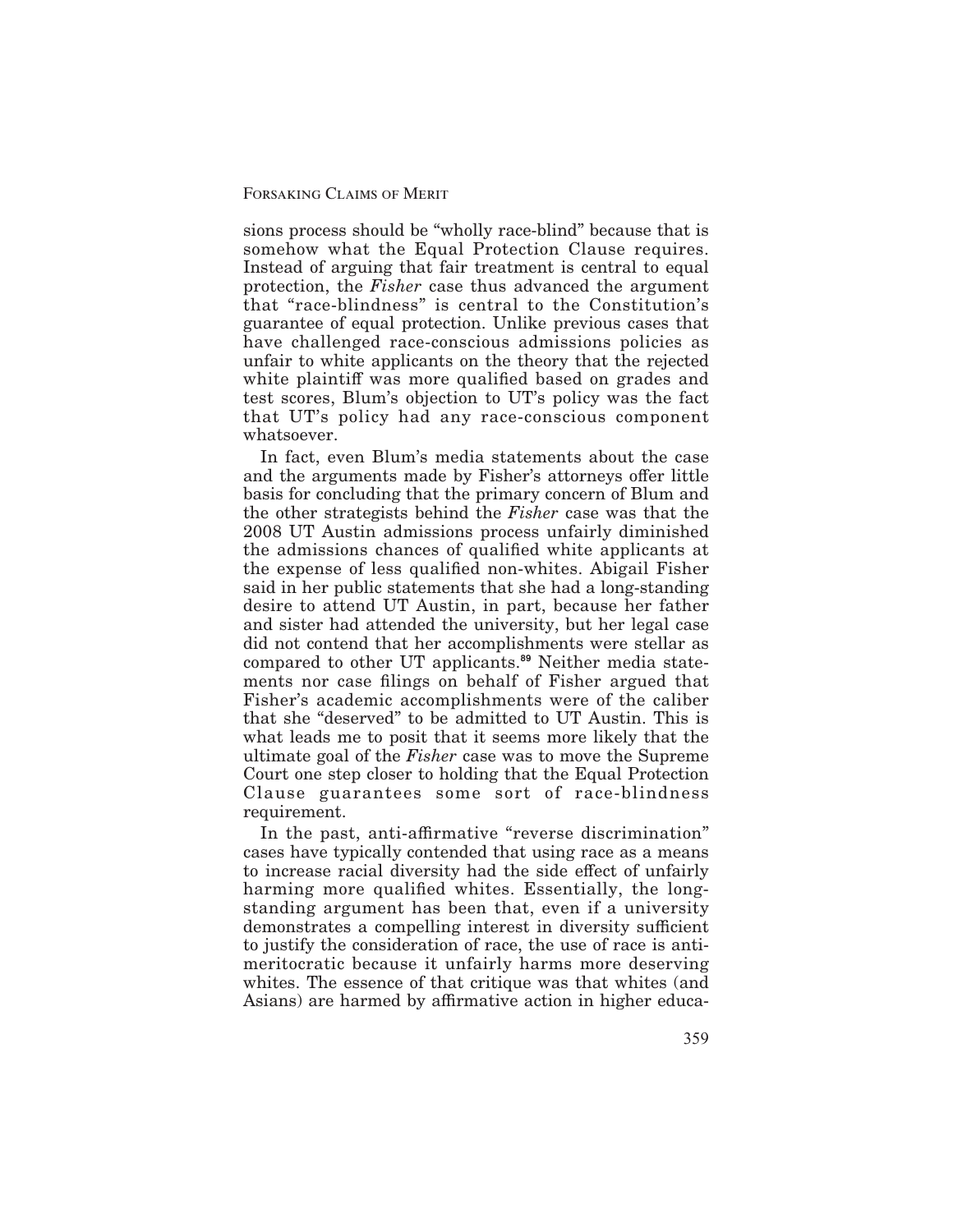tion because "if you are a B or a C student, and if you are white or Asian, you would be wasting your time and your money" applying to an elite university.**<sup>90</sup>** "But if you have the same record and are black or Hispanic, your chances for admission to one of these schools are vastly better."**<sup>91</sup>** Finally, the critique continues, "whatever your academic record may be, if you are black or Hispanic, you have a very significant advantage in the competition for prized admission slots."**<sup>92</sup>**

As a doctrinal matter, rejected white applicants have often contended that a university's use of race was not "narrowly tailored" on the grounds that it resulted in rejection of white applicants with a particular combination of test scores and grades but resulted in almost certain selection of virtually any underrepresented minority applicant who applied with the same test scores and grades.**<sup>93</sup>** Under the Supreme Court's affirmative action jurisprudence, opponents of race-based affirmative action have utilized this argument to contend that a particular race-based admissions policy fails to satisfy the "narrow tailoring" prong of the "strict scrutiny" equal protection standard of review. However, until *Fisher*, "reverse discrimination" plaintiffs have not typically advanced the theory that the Equal Protection Clause entitled them to a thoroughly race-blind admissions process.

In the pre-*Fisher* "reverse discrimination" cases, a key legal strategy of the opponents of affirmative action was to frame their opposition to race-consciousness as driven by a deep commitment to academic meritocracy. Accordingly, it was argued that Allan Bakke, Cheryl Hopwood, Barbara Grutter and Jennifer Gratz, all plaintiffs in prior challenges to affirmative action in higher education, were more deserving of admission than nonwhites admitted under race-conscious affirmative action policies.<sup>94</sup> These "reverse" discrimination" plaintiffs usually attempted to substantiate their equal protection claims by identifying racial differences in admissions outcomes for African-American and Latino applicants with similar numerical tests scores and grades.**<sup>95</sup>**

As an example, the rejected white plaintiff in *Gratz v*. *Bollinger,* Jennifer Gratz, contended that based on her particular grades and test scores, she would have been a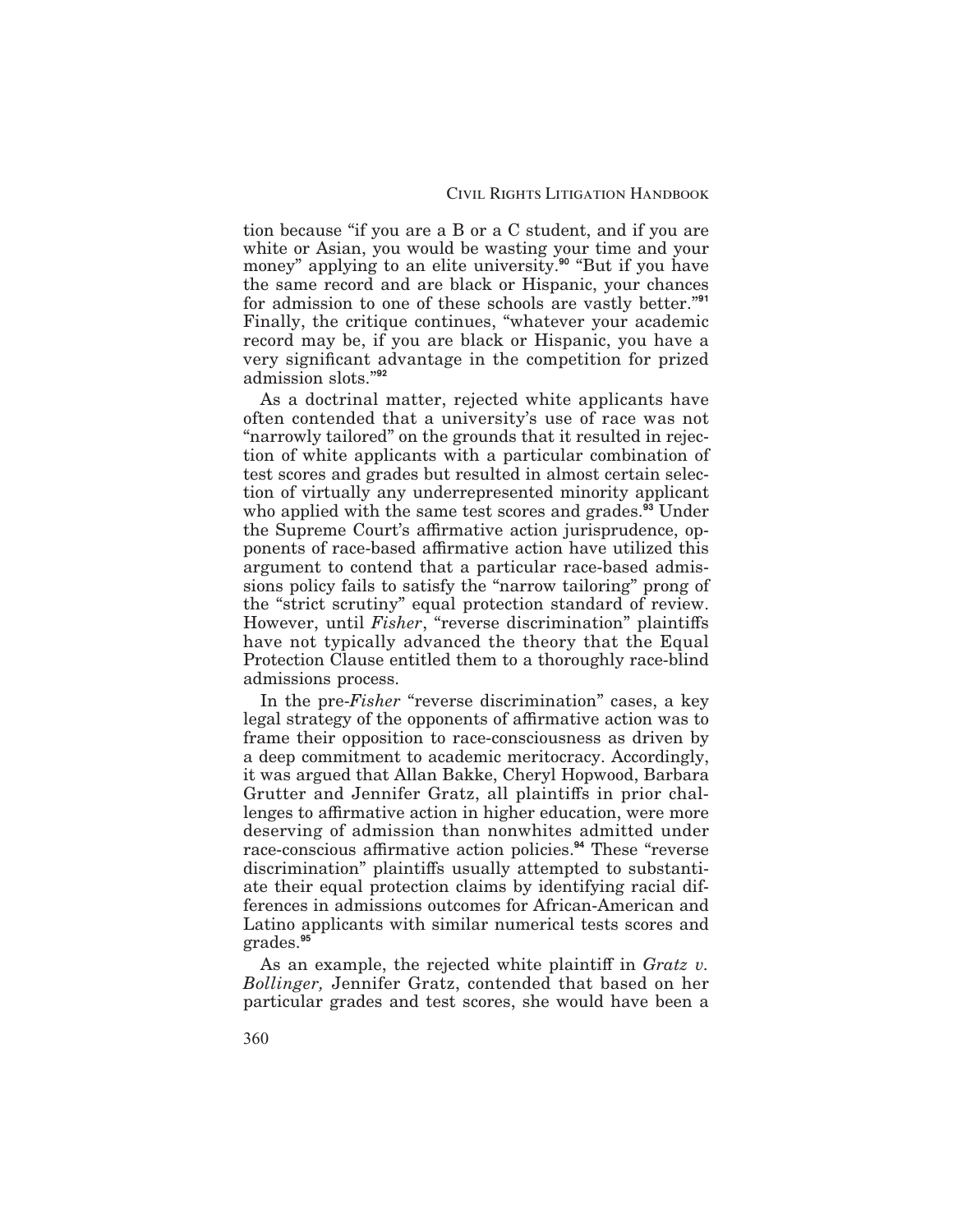virtual shoo-in for admission to the University of Michigan had she been African-American or Latino because one hundred percent of the "underrepresented minority" applicants with grades and test scores comparable to her were selected for admission.**<sup>96</sup>** Similarly, Barbara Grutter, the rejected white plaintiff in *Grutter v. Bollinger*, contended that whites were subjected to tougher admissions standards at the Michigan Law School because the law school routinely placed less emphasis on the law school admission test (LSAT) scores of underrepresented minority students.**<sup>97</sup>** Likewise, in *Bakke v. Univ. of California Board of Regents,* Allan Bakke's case challenging the University of California Davis Medical School's admissions policy hinged on Bakke's contention that the average underrepresented minority student admitted under the school's special admissions program had grades and test scores "inferior to those of Bakke and of the average student admitted under the regular procedure."**<sup>98</sup>**

Claiming that race-consciousness so unfairly tipped the scales that the white plaintiff would almost certainly have been accepted if he or she had been African-American or Latino has been historically one of the most compelling arguments offered by whites challenging race-based affirmative action in higher education admissions. In fact, the "reverse discrimination" case that gave the opponents of race-based affirmative action their first major victory after the *Bakke* case was a challenge to Cheryl Hopwood's rejection by a University of Texas graduate school—the University of Texas School of Law. Not only was Hopwood's personal story quite compelling,**<sup>99</sup>** she claimed that 90– 100% of African-American and Latino applicants to the law school were admitted with test and grade index scores that would have resulted in almost certain rejection had those applicants been white like Cheryl Hopwood. Like Bakke, Grutter, and Gratz, Cheryl Hopwood was a rejected white applicant who claimed that the affirmative action policy she challenged violated the Equal Protection Clause because it resulted in the selection of less-deserving nonwhites and denied her an opportunity to compete on equal terms because of her race.**<sup>100</sup>**

The facts and data analysis presented here show that Abigail Fisher differed from these prior "reverse discrimi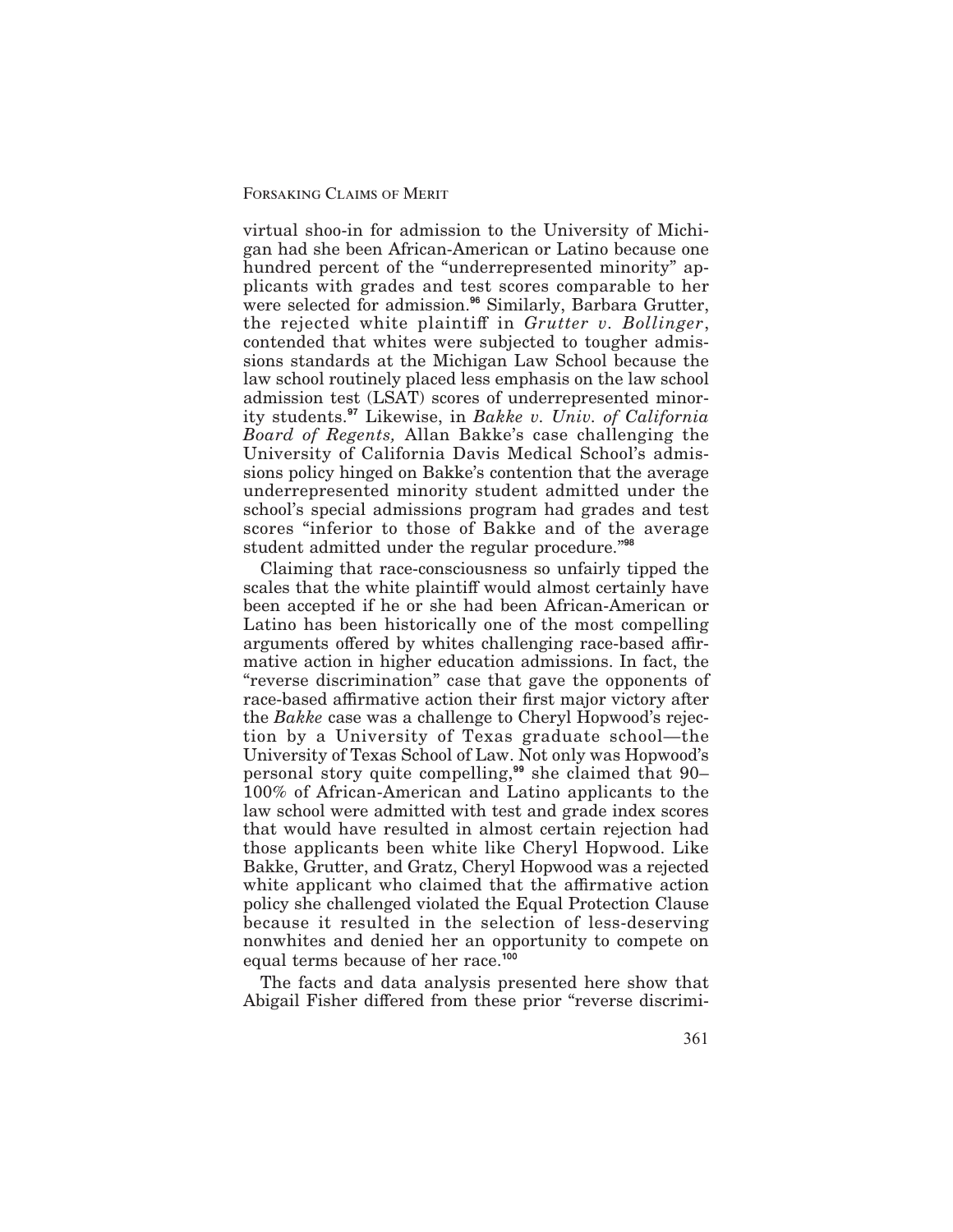nation" plaintiffs. Due to the stiff competition for the small number of non-top 10% admission slots, Fisher's less than stellar standardized test scores and high school grades, not her race, made her admission to UT Austin an uphill battle from the beginning. If Abigail Fisher had been Black or Latino, her chances of admission would, in all likelihood, have been diminished. Far from conferring a racial "preference" on African-Americans and Latinos, UT Austin adopted a very constrained factoring of race. The 42 *different* white applicants, 1 Black, and 4 Latino applicants (with admissions scores either identical to or lower than those of Abigail Fisher) who were admitted demonstrated that non-racial admissions criteria played a significant role in why Fisher was rejected. Instead of suggesting that racial preferences in favor of nonwhites caused Fisher's rejection, it seems more likely that the cause of her rejection was that she failed to satisfy UT's high test score standards yet lacked sufficiently impressive non-test score achievements to stand out for selection amongst the numerous other lower-scoring non-top 10% applicants.**<sup>101</sup>**

## *Conclusion*

Although Fisher's complaint in *Fisher v. Univ. of Texas* made the perfunctory I-would-have-been-admitted-if-I-had been-a-minority type allegation, I have set forth in this Article how the evidentiary record in the *Fisher* case did not fit this narrative.<sup>102</sup> So, in this significant sense, the *Fisher* case broke the traditional "reverse discrimination" case mold. It lays bare an aspect of the opposition to racebased affirmative action that was only implicit in prior "reverse discrimination" cases: that the opposition to the use of race does not seem sincerely or even primarily rooted in concern that Abigail Fisher's personal admission chances were individually harmed by it or rooted in concern that less qualified nonwhites got an admissions spot Fisher had earned. Blum essentially conceded there is no proof of such.**<sup>103</sup>**

Instead, the primary concern of Blum and his ideological counterparts seems to be that whites, as a racial group, are harmed in a different way by government efforts to be racially inclusive. While the exact nature of this harm has not been fully articulated, it appears to be some type of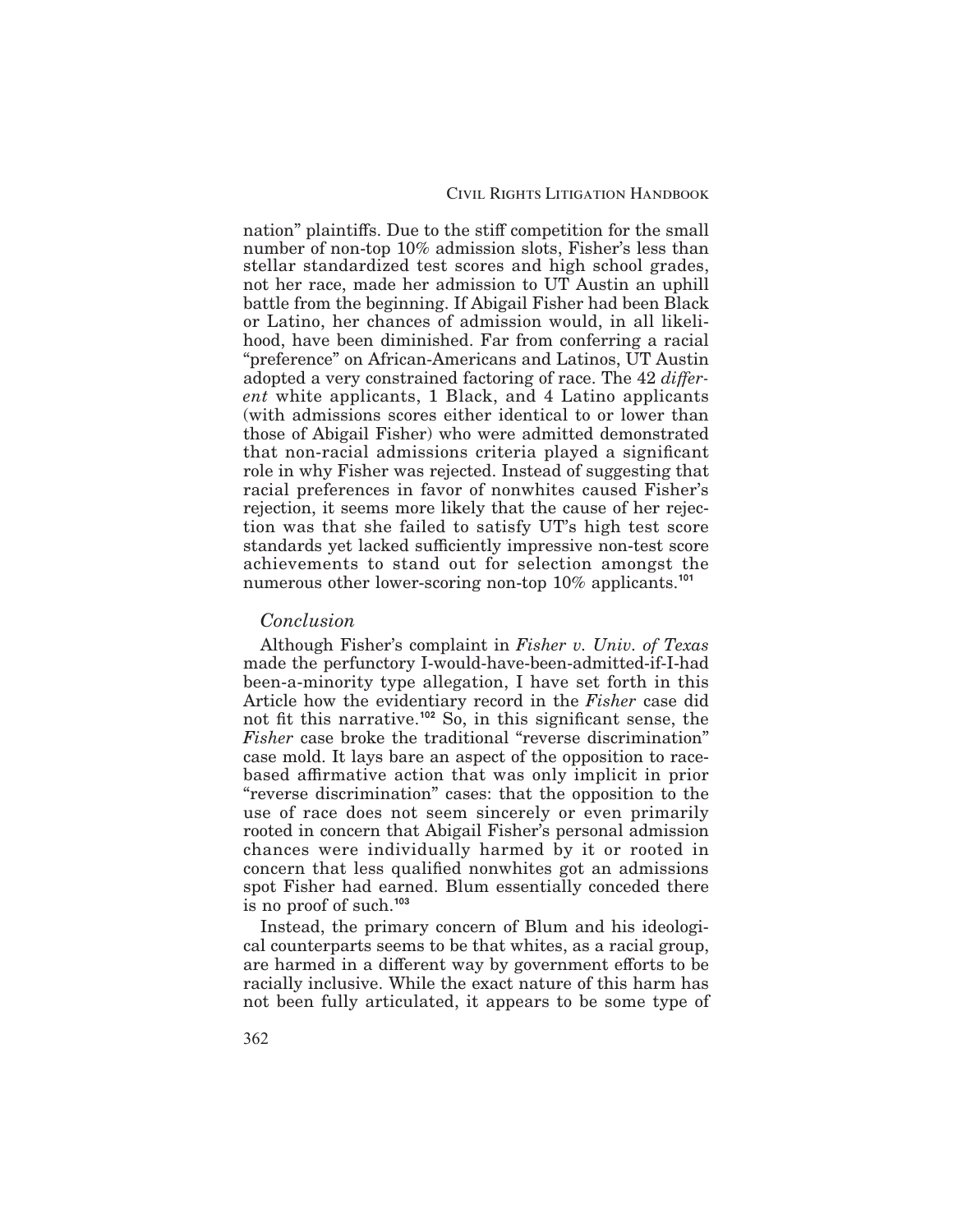psychological (as opposed to a material harm) that rejected white applicants can suffer *irrespective of their admissions qualifications*. Under this novel and, in my view, erroneous, theory of equal protection, an applicant could be harmed by the mere fact that UT Austin failed to be "raceblind" in its admissions process. Thus, more than any other prior anti-affirmative action case, *Fisher* reveals the ultimate goal of the staunchest proponents of a "colorblindness" ideology—they seek an interpretation of the Equal Protection Clause requiring "race-blindness" by the government in order to challenge the legality of any and all government policies intended to increase racial inclusion, whether those policies be affirmative action policies or civil rights laws.**<sup>104</sup>**

As a matter of strategy, in this battle against "racebased policies,"**<sup>105</sup>** it seems of little consequence that the facts in *Fisher* failed to show that UT's race-consciousness disrupted meritocracy or resulted in unfair outcomes. This failure actually seems to have made Fisher a good plaintiff to claim that whites are harmed by race-based policies even if the race-consciousness has no concrete impact on them. If the goal of those who conceived the *Fisher* case was to advocate for a constitutional right to a "race-blind" admissions process, this objective was well served by Abigail Fisher—a rejected white plaintiff with a weak meritocratic claim. Earlier "reverse discrimination" cases explicitly embraced race-blindness as a means to an end to race discrimination (against whites).**<sup>106</sup>** In contrast, the core of the *Fisher* case was not the allegation that Abigail Fisher was the victim of racial "preferences" in favor of nonwhites. Actually and disingenuously, the *Fisher* case sidelines the issue of race discrimination altogether. Raceblindness is an end, in and of itself—irrespective of and, perhaps, *because of* how much race discrimination it leaves unseen.

## **NOTES:**

## **1** 133 S. Ct. 2411 (2013).

**2** UT's inclusion of a race-conscious personal achievement subcomponent was prompted in 2003 by the Supreme Court's reaffirmation of the constitutionality of the narrowly-tailored consideration of race as one of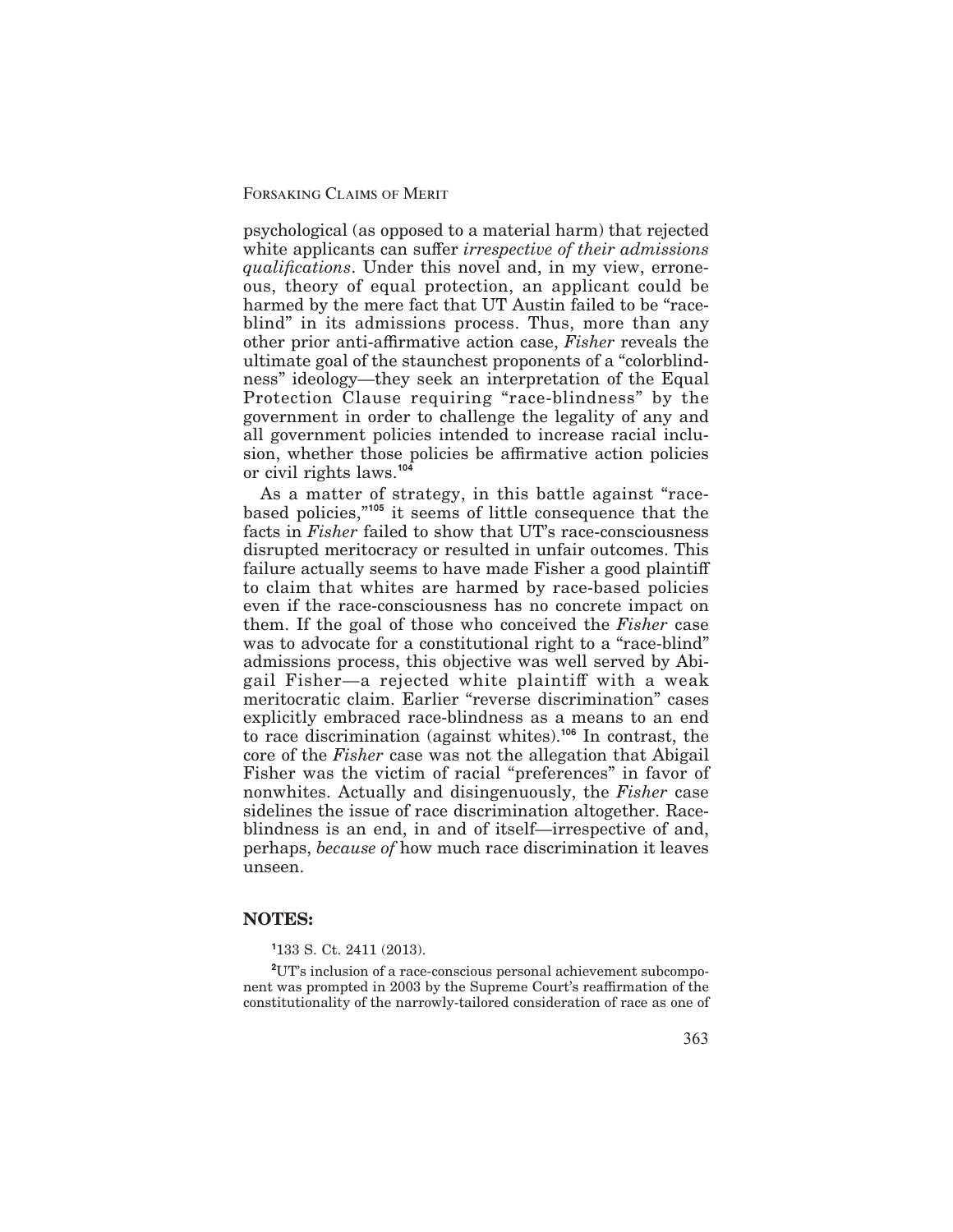many factors in a higher education admissions policy. *See* Grutter v. Bollinger, 539 U.S. 306 (2003).

**3** Before it began relying heavily on standardized tests as an admissions criterion, the University of Texas facially discriminated against nonwhites in admissions on the basis of race under *de jure* segregation for nearly 100 years after its establishment in the late 1800s. Brief for Respondents at 3, Fisher v. Univ. of Tex. at Austin, 133 S.Ct. 2411 (2013) (No. 11-345) [hereinafter Brief for Respondents] (noting "[d]uring the first 70 plus years of its existence, UT was racially segregated by law."). Texas state law explicitly prohibited nonwhites from attending the University of Texas. *See* Tex. Const., Art. VII, §§ 7, 14; Tex. Rev. Civ. Stat. (Vernon, 1925), Arts. 2643b (Supp. 1949), 2719, 2900. *See also Sweatt v. Painter,* 339 U.S. 629, 631 n.1 (1950). "Until 1969, the Texas Constitution required "separate schools . . . for the white and colored children." Brief for Respondents, *supra* at 4 n.1 (citing Tex. Const. art. VII, § 7 (repealed 1969).

**4** *See* Univ. of Tex. at Austin Oce of Admissions, *Implementation and Results of the Texas Automatic Admissions Law (HB 588) at the University of Texas at Austin, Demographic Analysis of Entering Freshmen Fall 2008, Report 11*, 2 (2008), *at* http://www.utexas.edu/student/ admissions/research/HB588-Report11.pdf [hereinafter *UT Freshmen Fall 2008 Report*].

In an overview of freshman admissions at UT, the admissions of fice states:

"In 1996, UT Austin carefully reviewed its admissions process. At the time, merit, when applied at an admission decision, consisted of high standardized test scores and high class rank. In 1997, the Texas State Legislature exerted its own definition of merit through the "Texas Top 10% Automatic Admissions Law." . . . The UT Austin admissions routine for students *not* automatically admitted is elaborate and entails a broader concept of merit. Beginning with the entering class of 1997, for those not automatically admitted, the idea of merit was expanded from class rank and test scores exclusively to the inclusion of [a combination of Academic Index (AI) and Personal Achievement Index (PAI)] factors[.]"

*Id.*

**5** Prior to 1996, UT's law school considered race as an admissions criteria for the purpose of increasing the admission rate of African-American and Latino applicants. S*ee* Hopwood v. Texas, 78 F.3d 932 (5th Cir. 1996). In 1992, Cheryl Hopwood, a white applicant denied admission to the University of Texas School of Law, sued the law school contending its consideration of race to benefit nonwhite applicants violated her rights under the Equal Protection Clause. *Id.* UT completely eliminated race as an admissions criterion after the Fifth Circuit Court of Appeals ruled that the law school's consideration of race in admissions constituted a "racial preference" in violation of the Equal Protection Clause, *see id.* at 962.

**6** *See* HB 588 (Tex. 1997).

**7** *Id.*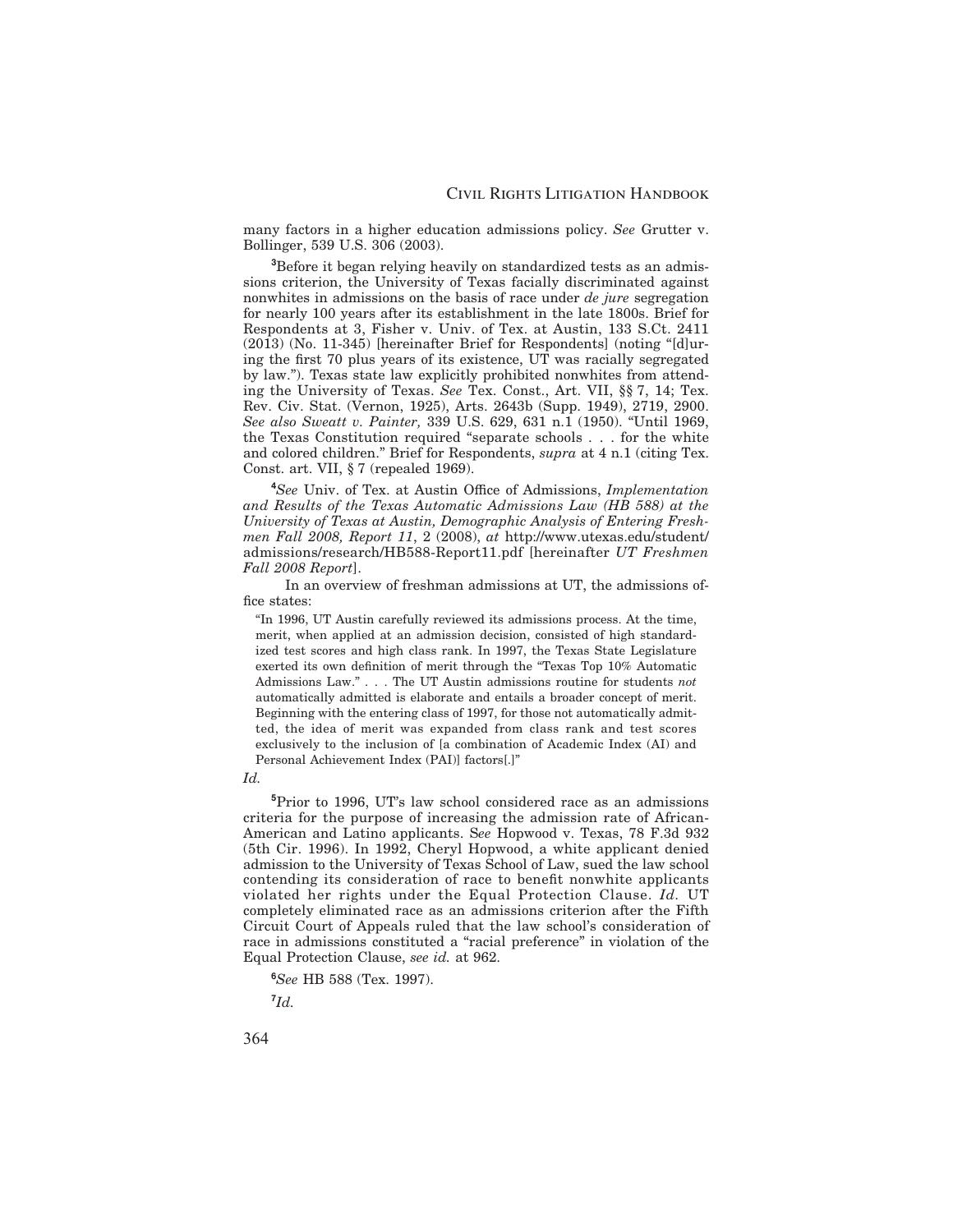## **8** *UT Freshmen Fall 2008 Report*, *supra* note 4 at 2.

**9** UT relied on either the SAT Reasoning Test or the ACT Assessment to predict applicants' first year grades at the university. See id. at 5, n. 5.

**<sup>10</sup>**The academic index score could range from 0 to 4.1 and included a potential score increase by 0.1 based upon the high school curriculum an applicant completed. *See UT Freshmen Fall 2008 Report*, *supra* note 4 at 3.

**<sup>11</sup>***Id.* at 3 (academic index scores and personal achievement index scores "are then plotted on an admissions grid" and "[a]dmissions liaisons, and/or representatives of Deans' office or faculty, then make decision as to which cells [of the admissions decision grid] to select as admitted students").

**<sup>12</sup>**The personal achievement index score could range from 1 to 6. *See UT Freshmen Fall 2008 Report*, *supra* note 4 at 3.

**<sup>13</sup>**The two essay scores could each range from 1 to 6. *See UT Freshmen Fall 2008 Report*, *supra* note 4 at 3.

**<sup>14</sup>**The personal achievement score—a sub-score used in conjunction with the two essay scores to calculate the overall personal achievement index score—could range from 1 to 6. *See UT Freshmen Fall 2008 Report*, *supra* note 4 at 3.

**<sup>15</sup>***Id.* (explaining that "[t]he Personal Achievement Index (PAI) is UT Austin's *holistic* approach to admissions" and that an applicant's overall personal achievement index score is calculated based on an equation that "gives slightly more weight to the personal achievement score that the [two] essays"—"PAI=[(personal achievement score \*4)+(mean essay\*3)]/7") (emphasis added).

**<sup>16</sup>**"Thus, [for UT Austin] merit includes the ambition to tackle rigorous high school coursework, the production of quality prose, and the desire to make a difference in one's school, home, or community. Evidence of employability (work), and some sense of having excelled in any number of areas are also considered. Moreover, admissions officials placed these attributes in the context of the circumstances under which the student lived." *Id.*

<sup>17</sup>UT Austin argued that its use of race was effective in increasing racial diversity yet confined to only a small portion of its admission process:

Moreover, although petitioner claims that the consideration of race in holistic admissions has had an "'infinitesimal' " (at 10) impact on diversity at UT, the record shows otherwise. Of the 728 African-Americans offered admission to the 2008 class, 146—or 20%—were admitted through full file review. That figure was 15% for Hispanic students admitted. Id.; see infra at 36–38. Petitioner notes (at 9) that race is listed on the front page of the application. But to be clear, the only place where race is considered in the admissions process is in the calculation of the PAS [personal achievement] score as described above. Race plays no role in the calculation of AI. And petitioner has conceded that race has "no influence" in scoring essays, or in deciding whether to admit or deny a cell.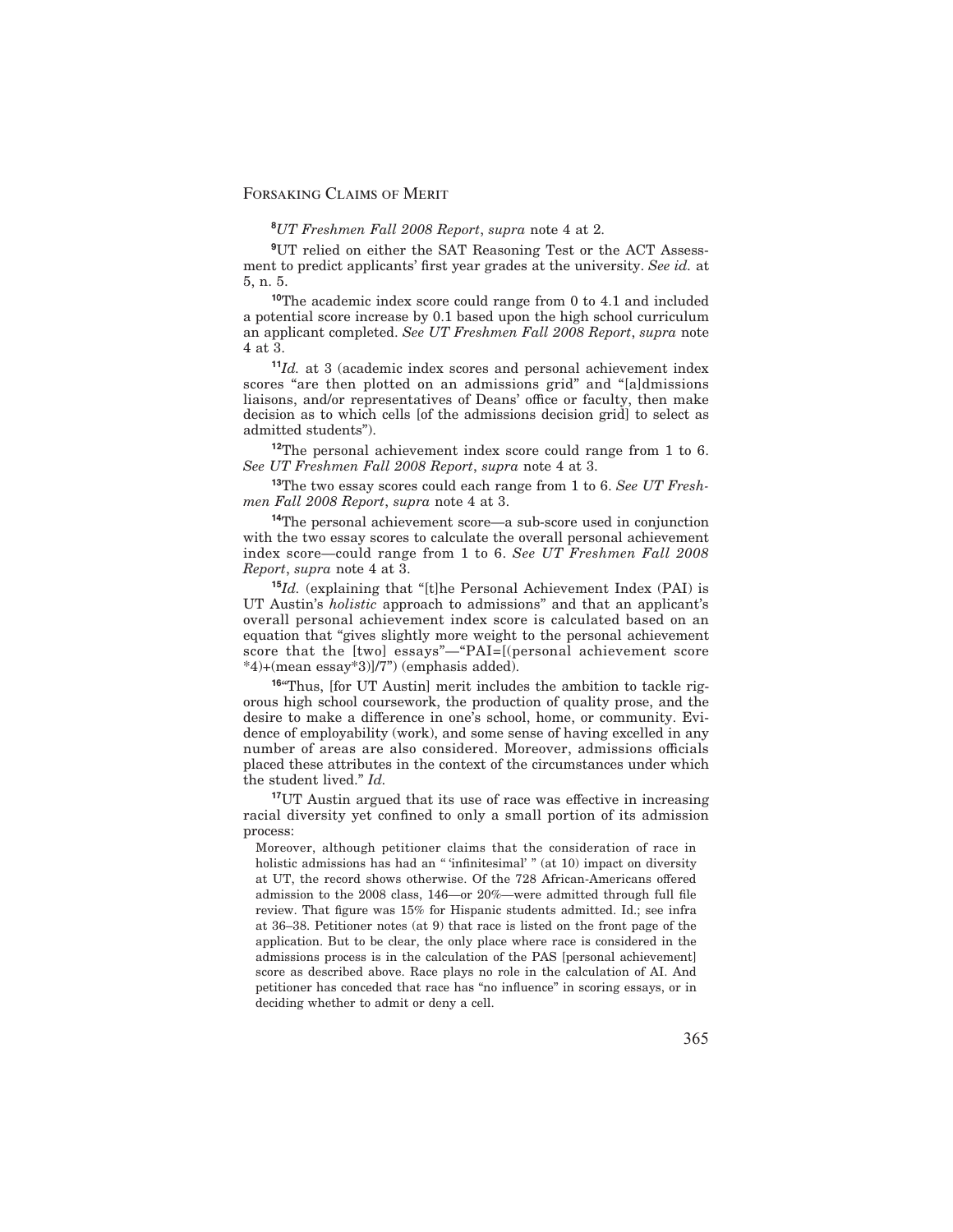#### Brief for Respondents, *supra* note 3, at 13–15.

**<sup>18</sup>***See, e.g.,* Nikole Hannah-Jones, *A Colorblind Constitution: What Abigail Fisher's A-rmative Action Case is Really About,* Propublica, (Mar. 18, 2013, 12:25 PM), http://www.propublica.org/article/acolorblind-constitution-what-abigail-fishers-affirmative-action-case-is-r at 3 (quoting Edward Blum, founder of the Project on Fair Representation as follows: "An argument can be made that it is simply impossible to tease out down to the last student who would have been admitted, and who would have not been admitted, had they been a different skin color," Blum said. "What we know is skin color is weighed and ethnicity is weighed by the University of Texas in their admissions process, that alone is enough to strike down the plan.").

**<sup>19</sup>***See, e.g.,* Brief Amicus Curiae in Support of Richard Sander and Stuart Taylor, Jr. in Support of Neither Party at 3–4, Fisher v. Univ. of Tex. at Austin, 133 S.Ct. 2411 (2013) (No. 11-345) (contrasting the racial group average SAT scores of whites and Asians with the racial group average scores of African-Americans and Latinos to support unproven inference that African-American and Latino applicants to UT Austin enjoyed "very large preferences" in admissions); Lino A. Graglia, 54 J. of Urban & Contemp. L. 31, 35–38 (1998) (describing dierences in racial group average scores to support contention that "the size of [racial] preferences [in higher education admissions] is so large that their use cannot operate to increase racial equality or respect"). Notably, Graglia makes explicit what typically goes unsaid in claims of white racial entitlement. He observes, "blacks are not in fact 'underrepresented,' but rather 'overrepresented'—that is, their numbers are disproportionately high—in institutions of higher education once IQ scores are taken into account." *Id.* (citing RICHARD J. HERNSTEIN & Charles Murray, The Bell Curve 319–20 (1994). *See also* Stephan Thernstrom & Abigail Thernstrom, America in Black and White 386–422 (1997). *But see* Brief of Kimberly West-Faulcon as Amicus Curiae in Support of Respondent at 6, Fisher v. Univ. of Tex. at Austin, 133 S.Ct. 2411(2013) (No. 11-345) (explaining the debunking of the "mean test score fallacy" and noting that "[f]or decades, differences in the average test scores of racial groups, particularly the differences in black and white average group scores, have been misconceived as strong evidence of widespread race discrimination against whites—'reverse discrimination' in selective higher education admissions").

**<sup>20</sup>**Again, as the term "mean test score fallacy" indicates, this would have been a fallacious argument if Fisher had invoked it. A numerical difference in racial group average scores of admitted freshman is not proof that race factored in the admissions process. *See id*. "It is a fallacy that the existence of black-white difference in mean test scores of admitted students proves reverse discrimination against whites because social science research has shown definitively that *averages* of blackwhite racial group scores also differ when admissions are completely race-blind." *Id*. "Since UT [did] not require all applicants have the same SAT score, irrespective of UT's policy on considering race in admissions, mathematics would dictate that the black racial group SAT score average at selective universities will differ from the white racial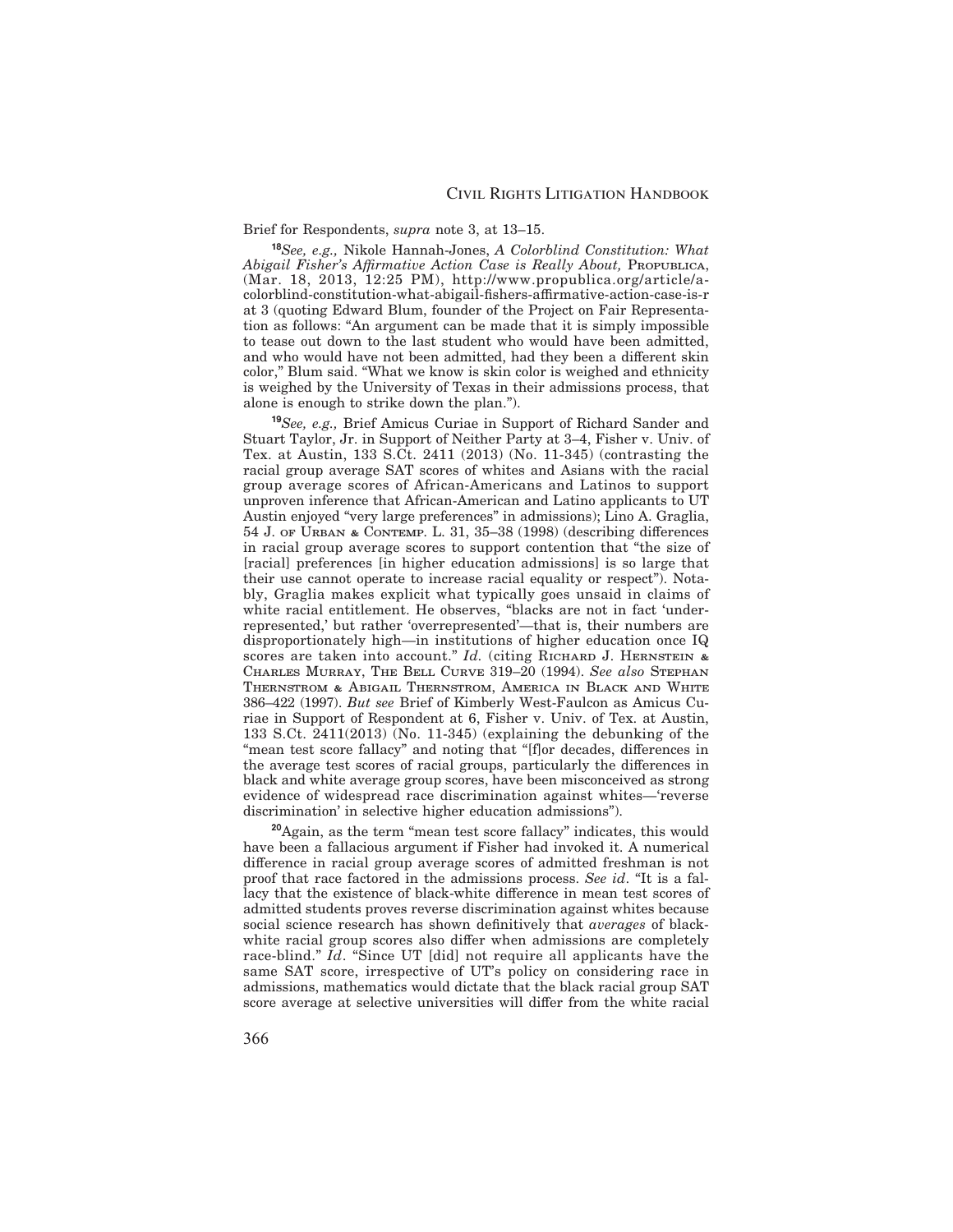group average until the differences in black-white racial group averages in the general population are narrowed by use of more theoretically-sound mental tests." *Id.* at 13.

There is an additional mathematical reason that differences in the average SAT score of admitted black and the white admits average SAT score are not evidence of the existence of racial preferences in favor of nonwhites nor it is evidence of the magnitude of weight placed on race in a selective admissions process. Simply put, even when a university maintains extremely high academic selection standards, those African-Americans who meet or exceed those standards are more likely to do so based upon their non-test-score qualifications. Among the black test-takers who score high enough to be qualified for admission to selective universities, their SAT scores, on average, will be lower than as compared to qualified white applicants because black applicants are less likely to qualify *because of* their SAT.

*Id.* at 14.

**<sup>21</sup>**Abigail Fisher's SAT score was 1180 whereas the average SAT score of *enrolled* non-top 10% applicants who applied in 2008 was 1285. UT has not made public the average SAT score of 2008 UT *applicants*. *See UT Freshmen Fall 2008 Report, supra* note 4, at 9. However, as I have observed elsewhere, due to the measurement limitations of standardized tests, the single fact that an applicant's SAT is lower than the average SAT score of either admitted or enrolled students does not, it itself, prove that applicant is less deserving of admission. *See,* Kimberly West-Faulcon, *More Intelligent Design: Testing Measures of Merit*, 13 U. PA. J. CONST. L. 1235, (2011) (observing that "the SAT college admissions test, considered alone, explains approximately 13% of the variation in a test-taker's college grades" and leaves 87% of the difference in freshman grades "unaccounted for and unexplained by consideration of applicants' SAT score by itself"). Despite the reality of the limitations of the SAT's predictive power, Abigail Fisher's lawyers mentioned Fisher's SAT score only in passing and offered no challenge to the fairness of UT's heavy reliance on SAT scores to assess Fisher's application. *Cf.* Second Amended Complaint at 22 Fisher v. Univ. of Tex. at Austin, 645 F. Supp.2d 587 (W.D. Tex. 2009) (No. 08-00263-SS) [hereinafter Second Amended Complaint] (asserting that Fisher's SAT scores "are competitive").

**<sup>22</sup>**Again, it is worth noting that nothing in the 2008 UT admissions policy prohibited admissions officers from according Abigail Fisher positive consideration for her actual race—if, as a white applicant, Fisher's race had been relevant to assessing Fisher's "personal achievement," an admissions reader could have awarded her such consideration. *See* Brief of Respondents, *supra* note 3, at 26 ("any applicant—of any race can benefit from UT's contextualized consideration of race").

<sup>23</sup>Atypical for "reverse discrimination" plaintiffs, Fisher's Supreme Court brief touted the fact that "many" of the accepted African-American and Latino who enrolled at UT Austin would have been admitted "without regard to their race." Brief of Petitioner at 9, Fisher v. Univ. of Tex. at Austin, 133 S.Ct. 2411(2013) (No. 11-345) [hereinafter Brief of Petitioner]. Fisher's brief also noted that "some [minority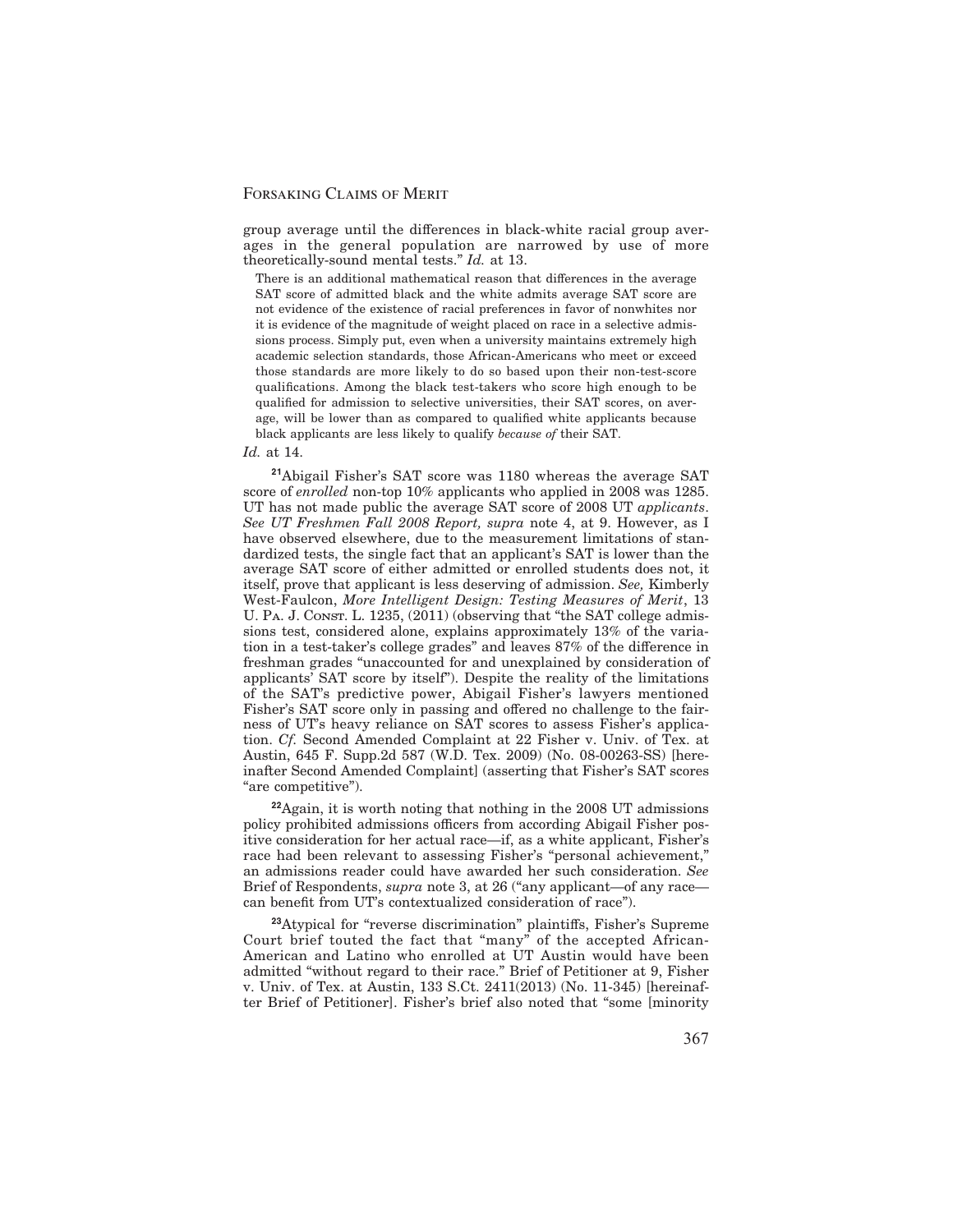enrollees] were admitted based solely on high AI [academic index] scores" and that "many more" would have been admitted under the non-automatic admissions process without their race being considered at all. *Id.*

**<sup>24</sup>**Also, as I have explained elsewhere, evidence that the average SAT score of admitted African-American and Latino students was lower than the average SAT scores of white students would not prove that UT Austin had held white applicants to a higher SAT score standard or that race had played a role in their selection. *See* Brief of Kimberly West-Faulcon as Amicus Curiae in Support of Respondent, *supra* note 19 at 7 (explaining that "the reason for differences in the *average* SAT scores of black and white admits is not race discrimination against whites in the form of racial preferences for nonwhites") (emphasis added). It would only have proven that SAT scores were not the admissions criterion that was the primary basis for the institution's decision to select those particular African-American and Latino applicants over other applicants. *Id.* at 15 (noting that "even when a university maintains extremely high academic standards, those African-Americans who meet or exceed those standards are more likely to do so based upon their non-test-score qualifications").

**<sup>25</sup>**Brief for Respondents, *supra* note 3, at 16 n.6 (UT Austin responding to petitioner Fisher's assertion that her "academic credential exceeded those of many admitted minority applicants" and correcting the district court's incorrect statement that 64 minority applicants with lower AI scores than petitioner were *admitted* to the Liberal Arts major).

**<sup>26</sup>**Brief for Respondents, *supra* note 3, at 16 n.6. Only one African-American and four Latino students with lower scores than Fisher were offered admission. *Id.* 

**<sup>27</sup>***See id.* at 8. This meant the vast majority of all admission slots were awarded based on class rank alone. *See supra* Table 4. "In 2008, 81% of all freshmen, and 92% of all Texas residents admitted as freshmen, were Top Ten Percent applicants, leaving only 841 slots to be -lled by Non-Top Ten Percent applicants." Brief of the United States at 8, Fisher v. Univ. of Tex. at Austin, 133 S. Ct. 2411(2013) (No. 11-345). "The portion of the class admitted pursuant to the top 10% law has ranged from roughly 60 to 80%." Brief for Respondents, *supra* note 3, at 8.

**<sup>28</sup>**Fisher's complaint alleges she ranked 82 out of 674 students who attended her high school. Second Amended Complaint, *supra* note 21, at 3. UT's answer states she was 81 out of 680 students in her class. Answer of Defendants to Plaintiffs' Amended Complaint, *supra* note 55, at 3, Fisher v. Univ. of Tex. at Austin, 133 S. Ct. 2411(2013) (No. 11- 345).

**<sup>29</sup>***See* Memorandum in Support of Defendant's Cross-Motion for Summary Judgment and in Opposition to Plaintiff's Motion for Partial Summary Judgment at 8, *Fisher v. Univ. of Tex. at Austin*, 645 F.Supp.2d 587 (W.D. Tex. 2009) (No. 08-00263-SS) [hereinafter Defendant's Cross-Motion for Partial Summary Judgment]; *See also*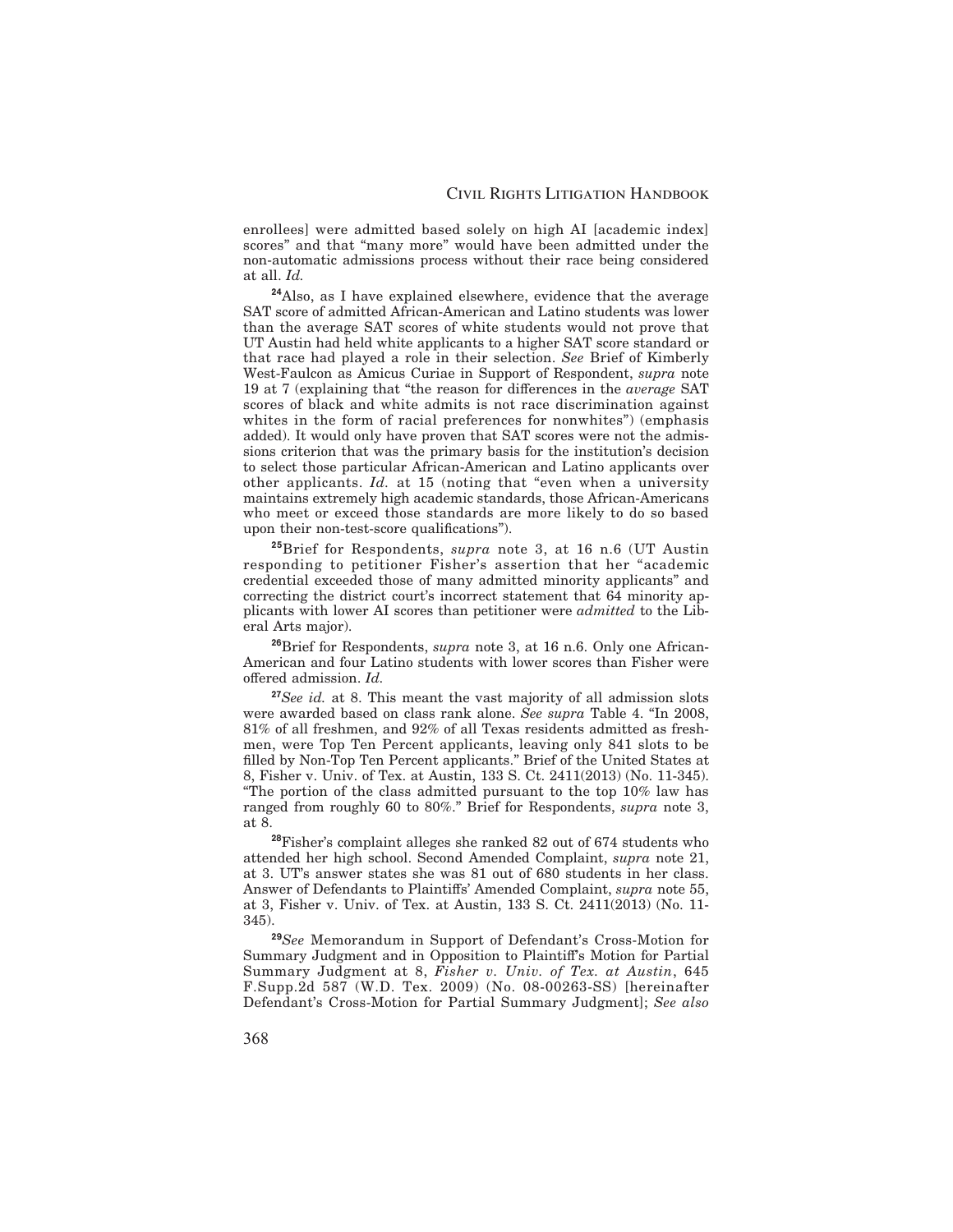Plaintiff's Statement of Facts in Support of Motion for Partial Summary Judgment at 19, *Fisher v. Univ. of Tex. at Austin,* 645 F.Supp.2d  $587$  (W.D. Tex.  $2009$ ) (No.  $08-00263-SS$ ) [hereinafter Plaintiff's Statement of Facts in Support of Motion for Partial Summary Judgment] ("Some number of non-Top Ten Percent Law applicants may be automatically admitted to a particular academic program based solely on their high AI [academic index] score . . . . UT Austin does not appear to maintain admission figures for the number of applicants admitted based on high AI [academic index] scores.").

## **<sup>30</sup>***UT Freshmen Fall 2008 Report*, *supra* note 4, at 2.

**<sup>31</sup>***See, e.g.,* Kimberly West-Faulcon, *The River Runs Dry: When* Title VI Trumps State Anti-Affirmative Action Laws, 157 U. PA. L. Rev. 1075, 1109–11 (2009).

**<sup>32</sup>**I have explained the rationale behind and various critiques of universities' reliance on such formulas. *See, e.g., id.* Members of the Supreme Court have recognized the folly of viewing test scores as perfectly precise measures of test-takers' admissions-related "merit." Justice Douglas is among the justices who have most explicitly questioned the typical "folk" assumption that reliance on non-testscore-driven criteria is, by its very nature, a deviation from a "true" academic merit-based standard. In reference to tests designed to predict performance in law school, Justice Douglas observed:

Certainly the tests do seem to do better than chance. But they do not have the value that their deceptively precise scoring system suggests. The proponents' own data show that, for example, most of those scoring in the bottom 20% on the test do better than that in law school—indeed six of every 100 of them will be in the *top* 20% of their law school class. And no one knows how many of those who were not admitted because of their test scores would in fact have done well were they given the chance.

DeFunis v. Odegaard, 416 U.S. 312, 329 (1974) (Douglas, J., dissenting) (internal citation omitted).

**<sup>33</sup>**Fisher's score on the verbal/reading section of the SAT was 500 and her score on the math section was 680. Second Amended Complaint, *supra* note 21, at 22. Only 33.3% of the students admitted for non-top 10% fall admission the year before Fisher applied had SAT scores as low as or lower than Fisher's 1180. The UNIVERSITY OF TEXAS at Austin Office of Admissions, *THE PERFORMANCE OF STUDENTS ATTEND-ING THE UNIVERSITY OF TEXAS AT AUSTIN AS A RESULT OF THE COORDINATE ADMISSION PROGRAM (CAP) STUDENTS APPLYING AS FRESHMAN 2007*, Report 7 (Feb. 8, 2010) at Table 5 at 4 [hereinafter *APPLYING AS FRESHMAN 2007*]. The percentage was even lower for 2007 Summer Freshman admissions—only 29.3% had SAT scores of 1190 or lower. *Id.*

<sup>34</sup>See Plaintiff's Statement of Facts in Support of Motion for Partial Summary Judgment, *supra* note 29, at 19.

**<sup>35</sup>***See* Brief for Respondents, *supra* note 3, at 15 ("The summary judgment record is uncontradicted that—due to the stiff competition in 2008 and petitioner's relatively low AI score—petitioner would not have been admitted to the Fall 2008 freshman class even if she had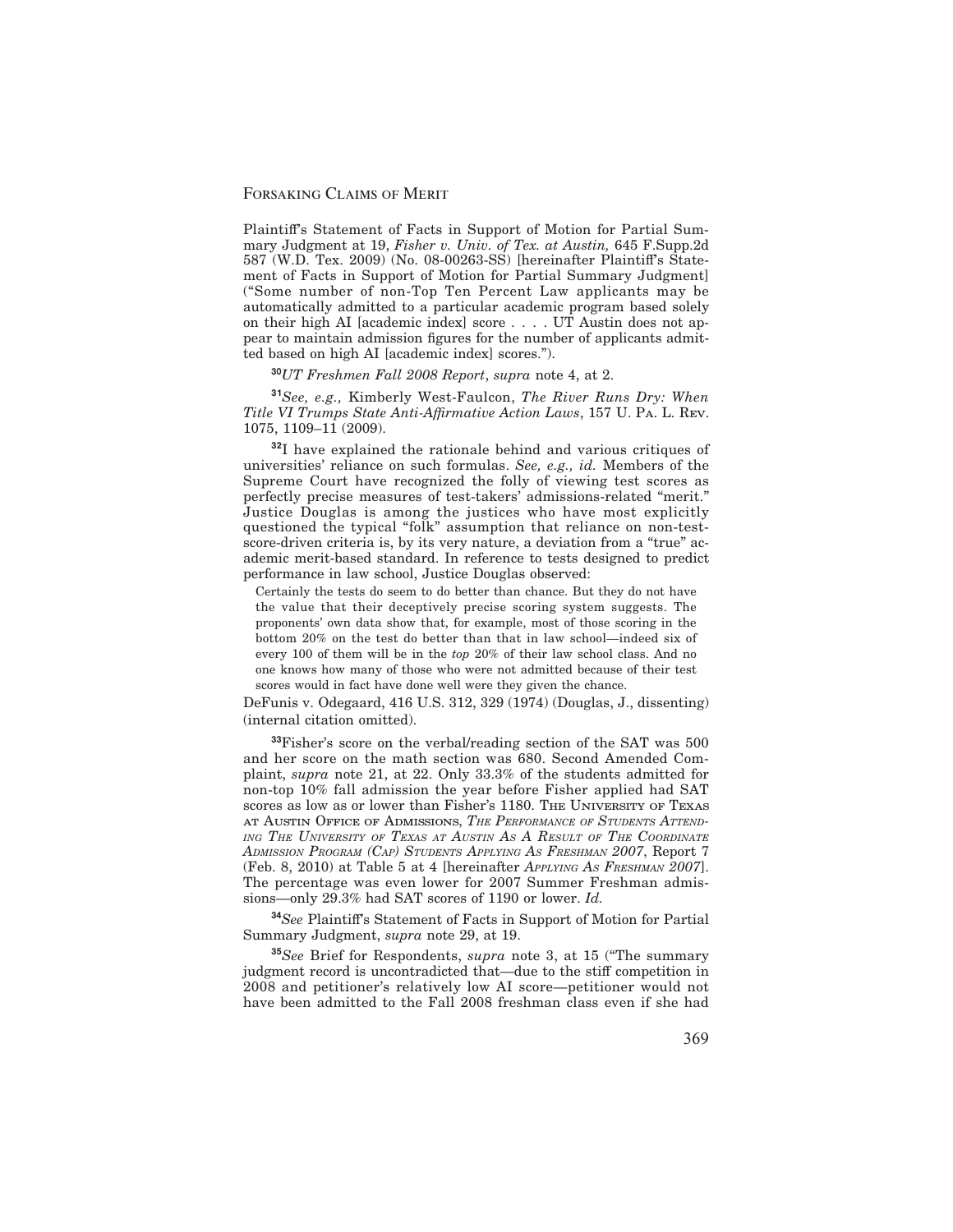received "a 'perfect' PAI score of 6 [the score that includes race as a possible factor].").

**<sup>36</sup>***Cf.* Second Amended Complaint, *supra* note 21, at 22 (asserting that Fisher's SAT scores "are competitive with the historical SAT scores of student who enroll at UT Austin's undergraduate program" by noting only that Fisher's score of 1180 was between the 25th and 75th percentiles for students who enrolled at UT in 2006). The average SAT score of enrolled students is most certainly lower than the average SAT score of applicants *accepted* for admission to UT.

**<sup>37</sup>***See supra* text accompanying notes 12–16.

**<sup>38</sup>***UT Freshmen Fall 2008 Report, supra* note 4, at 2.

**<sup>39</sup>***Id.*

**<sup>40</sup>***Id.*

**<sup>41</sup>**The six equally-weighted personal achievement factors were: (1) leadership experience, (2) extracurricular activities, (3) awards and honors, (4) work experience, (5) community service and (6) a "special circumstances" factor, which was itself based on seven possible personal background circumstances. *Id.* The seven special circumstances subfactors were:

1) the socio-economic status of the student's family, 2) whether the student lived in a single-parent home, 3) the language spoke at the student's home, 4) the student's family responsibilities, 5) the socio-economic status of the student's high school, 6) how the student's SAT or ACT score compared to the average score for the student's high school, or 7) the student's race.

*Id.*

**<sup>42</sup>**Six of the seven special circumstances personal achievement score sub-factors could be said to correlate to socioeconomic status—three explicitly, and the rest implicitly. *See UT Freshmen Fall 2008 Report, supra* note 4, at 2. As an aside, since more of the special circumstances sub-factors were related to socioeconomic status than were related to race, it could reasonably be argued that Abigail Fisher's personal achievement score would have been likely to increase more if her family had been relatively less wealthy than if she had been Black or Latino.

**<sup>43</sup>**In its brief to the Supreme Court, UT Austin explained the raceconsciousness of the special circumstances sub-factor as follows:

The "special circumstances" factor is broken down into seven attributes, including socioeconomic considerations, and—as of 2005—an applicant's race. Race is one of seven components of a single factor in the PAS [personal achievement] score, which comprises one third of the PAI [personal achievement index score], which is one of two numerical values (PAI and AI [personal achievement index score and achievement index score]) that places a student on the admissions grid, from which students are admitted raceblind in groups. In other words, race is "a factor of a factor of a factor of a factor" in UT's holistic review. No automatic advantage or value is assigned to race or any other PAS [personal achievement score] factor. Each applicant is considered as a whole person, and race is considered "in conjunc-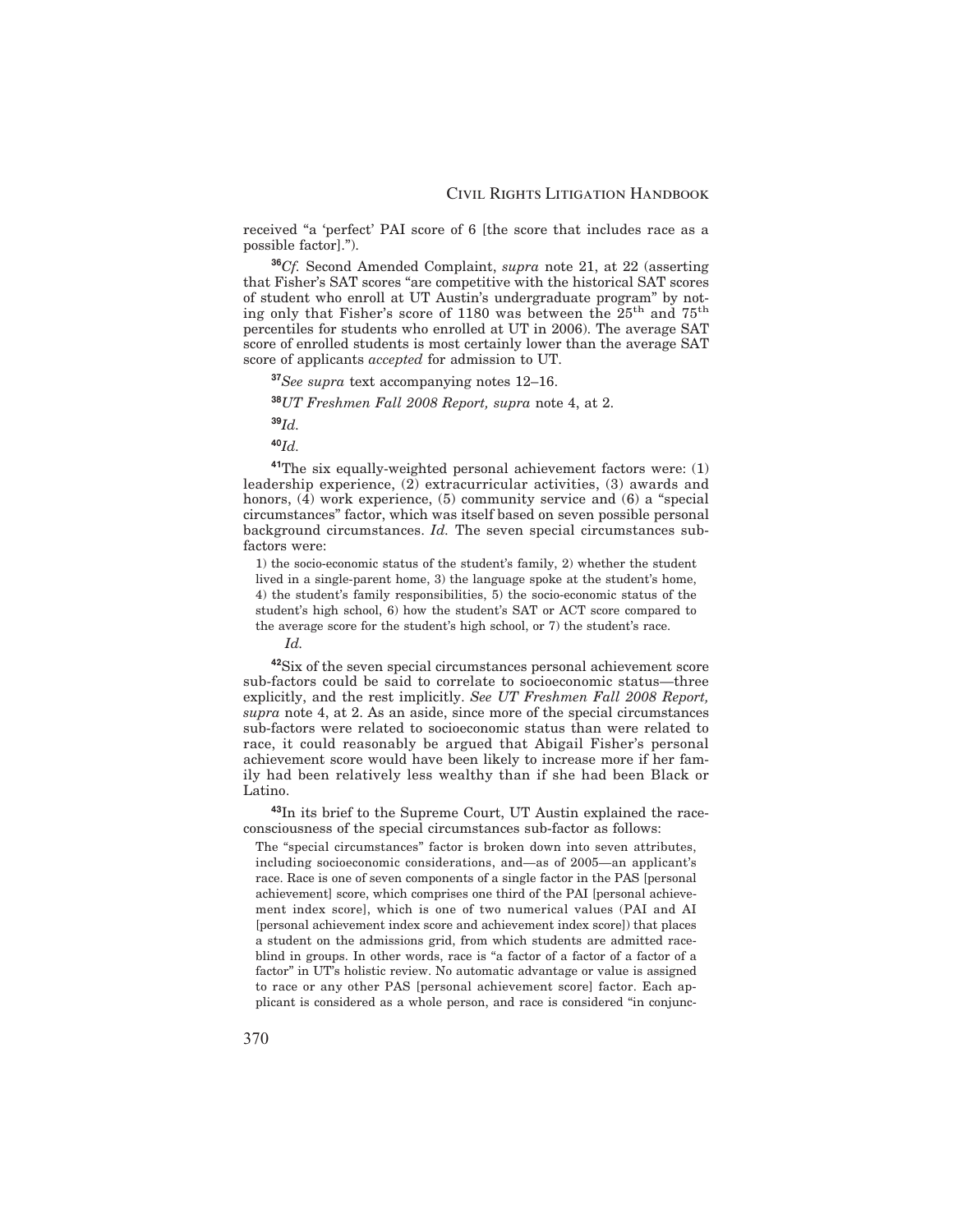tion with an applicant's demonstrated sense of cultural awareness," not in isolation. "Race is contextual, just like every other part of the applicant's file," and "[t]he consideration of race helps [UT] examine the student in 'their totality.' " Adding race to the mix in whole-file review "increases the chance" that underrepresented minorities will be admitted. But because of the contextualized way in which race is considered, it is undisputed that consideration of race may benefit any applicant (even non-minorities)—just as race ultimately "may have no impact whatsoever" for any given applicant (even an underrepresented minority). Consistent with the holistic and modest way in which race is considered, it is impossible to tell whether an applicant's race was a tipping factor for any given admit. But it is undisputed that "race is a meaningful factor and can make the difference in the evaluation of a student's application."

#### Brief for Respondents, *supra* note 3, at 13–15.

**<sup>44</sup>***See* Brief for Respondents, *supra* note 3, at 15.

**<sup>45</sup>**The personal achievement score, itself a sub-score used in the UT equation that calculates an applicant's personal achievement index (PAI) score, is a score assigned at the admission reader's discretion on a scale of 1 to 6 based on consideration of six personal achievement sub-factors. The overall personal achievement index (PAI) score is calculated based on the following equation: PAI=[(personal achievement score \*4)+(mean essay\*3)]/7. *UT Freshmen Fall 2008 Report, supra* note 4, at 3.

<sup>46</sup>The UT Austin Office of Admissions acknowledges that test scores play "a large role" it the non-top 10% admissions process. *See, e.g., AP-PLYING AS FRESHMAN 2007, supra* note 33, at 4 ("[i]t is not surprising that the groups with the highest mean scores are the Non-Top 10% and the Summer Freshman group. These students competed for slots and test scores played a large role in their admission.").

**<sup>47</sup>**According to UT, Fisher's 3.1 academic index score was so low as compared to the other non-top10% applicants being considered under the non-automatic admissions process that Fisher would not have been admitted even if she had been assigned a perfect—6 (of 6 possible points)—personal achievement index score. UT's Supreme Court brief states: "The summary judgment record is uncontradicted that—due to the stiff competition in 2008 and petitioner's relatively low AI score petitioner would not have been admitted to the Fall 2008 freshman class even if she had received "a 'perfect' PAI score of 6 [the score that includes race as a possible factor]." Brief for Respondents, *supra* note 3, at 15.

**<sup>48</sup>***See* Statement of Facts in Support of Motion for Partial Summary Judgment, *supra* note 29, at 20. That it takes ten times a difference in overall personal achievement score—1.0—to make a difference in an applicant's ultimate admissions decision demonstrates how much greater an applicant's academic score impacts admissions than their personal achievement score. *Id.* ("One-tenth of an AI [academic index score] point or one PAI [personal achievement index score] point can be determinative as to whether an applicant is admitted or not admitted.").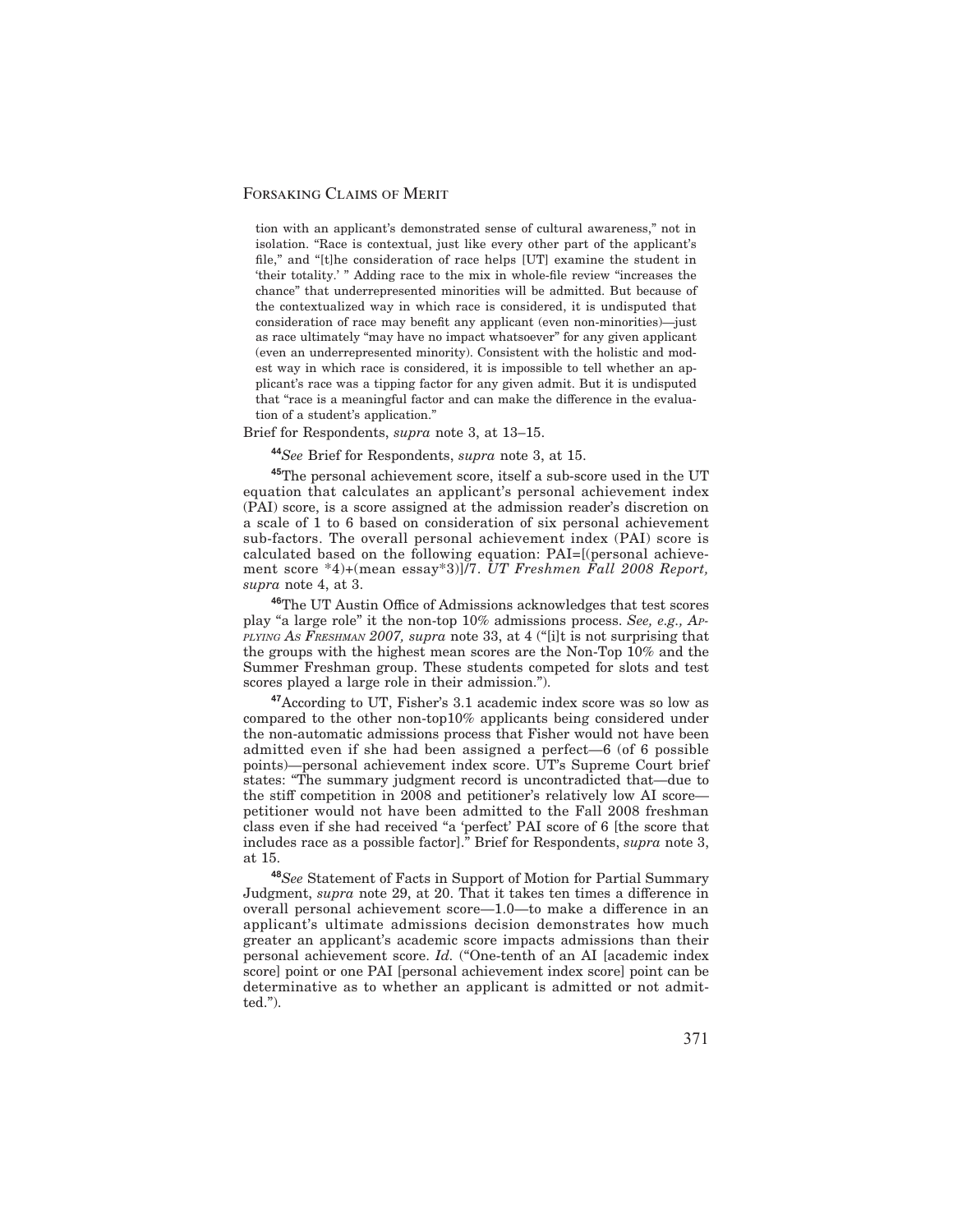**<sup>49</sup>**Brief for Respondents, *supra* note 3, at 9.

**<sup>50</sup>***Id.* My instinct is to think that this was because SAT scores had a large impact on admissions for non-top 10% applicants.

**<sup>51</sup>***Id.*

**<sup>52</sup>***See, e.g.,* Elise Boddie, *Commentary on Fisher: The Importance of Diversity Within Diversity*, SCOTUS BLOG (Oct. 11, 2012, 10:50 AM), http://www.scotusblog.com/2012/10/commentary-on--sher-theimportance-of-diversity-within-diversity/.

**<sup>53</sup>**Though Fisher alleged "on information and belief" in the Second Amended Complaint that "but for" being white she would have been admitted to UT Austin, *see* Second Amended Complaint, *supra* note 21, at 25. Apparently, the evidence produced in discovery did not support this contention. Fisher's lawyers made no such allegations in their briefs to the U.S. Supreme Court and Fifth Circuit Court of Appeals, adding to the litany of reasons the *Fisher* case should have been dismissed. For others, see Adam D. Chandler, *How (Not) To Bring an A-rmative-Action Challenge*, 122 Yale L.J. Online 85 (2012), http:// yalelawjournal.org/2012/10/01/chandler.html.

**<sup>54</sup>***See supra* note 53 and accompanying text.

**<sup>55</sup>**Second Amended Complaint, *supra* note 21, at 22.

**<sup>56</sup>**UT Austin's report on the 2008 UT admissions does not include data on the racial composition of the international student applicants and admits. *See generally UT Freshmen Fall 2008 Report, supra* note 4.

**<sup>57</sup>**The data presented in Figure 1 is based upon my analysis of publicly available UT Austin admissions data. *See UT Freshmen Fall 2008 Report*, *supra* note 4, at 6, 8.

**<sup>58</sup>**Of the 2,620 international students who applied, 536 international students were admitted. *See infra* Figure 1.

**<sup>59</sup>***See supra* note 6 and accompanying text. Admission to UT Austin—the flagship campus in the University of Texas system—is guaranteed to Texas residents graduating with a class rank in the top 10% or better from a Texas high school and for Texas students ranking in the top 10% who attended a school outside the United States operated by the U.S. Department of Defense. *Id.* In this important sense the fact that the Texas Ten Percent Law guarantees top ranked high school students admission to the state's most selective university, the Texas law differs from other state university admissions "percentage plans." Significantly, the admissions percentage plans of states like California and Florida do not guarantee admission to those states' university systems' most selective and prestigious undergraduate universities. Instead, students ranking at the top of their high school classes in those states are guaranteed admission to *one of* the campuses in the university *system* but not guaranteed admission to their state's flagship campuses. *See, e.g.,* CATHERINE L. HORN & STELLA M. FLORES, Percent Plans in College Admissions: A Comparative Analysis of THREE STATES' EXPERIENCES (2003) at 20 (describing difference between Texas percentage plan and California and Florida percentage plans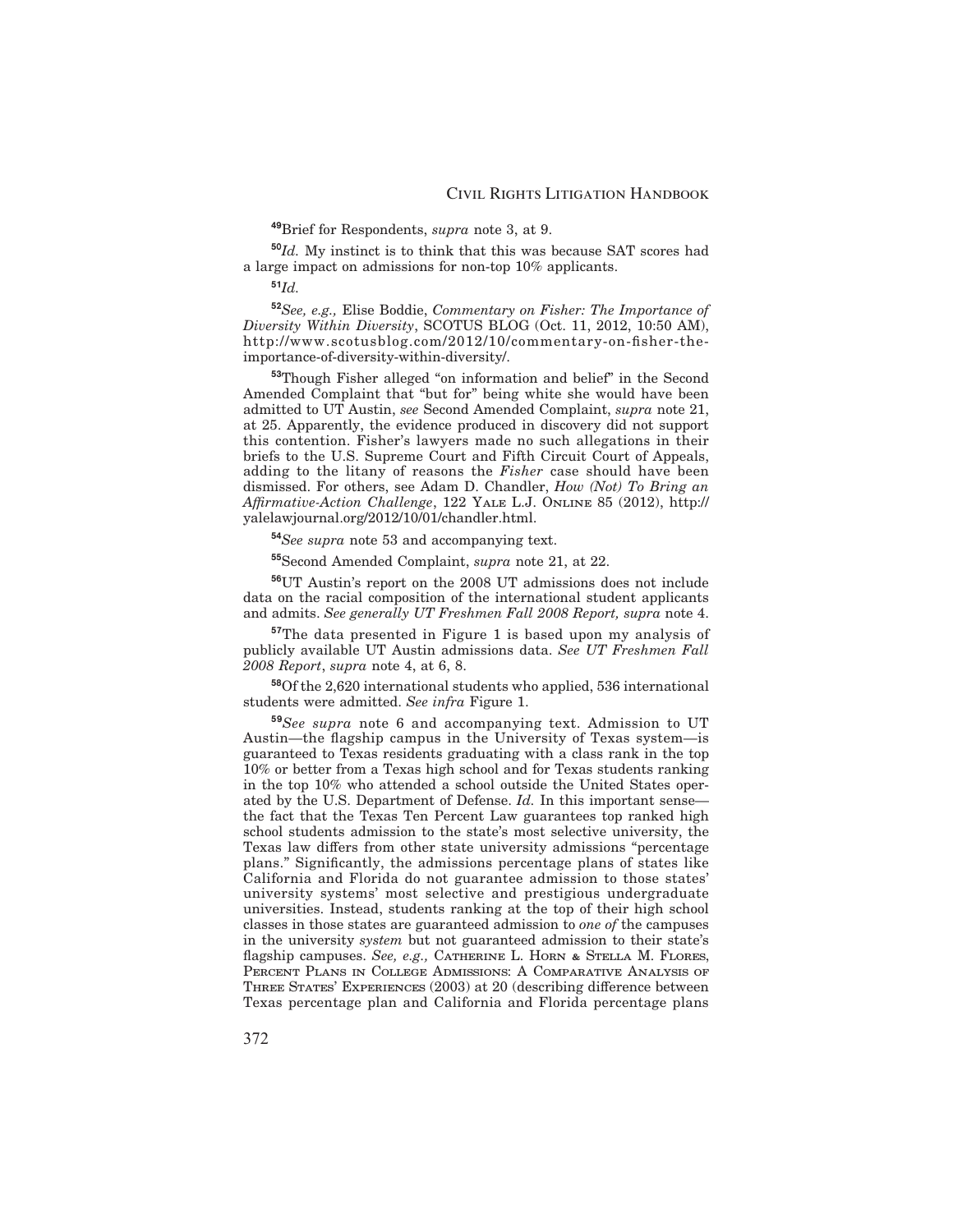that guarantee only admission to the University of California *system*, not admission to its most selective campuses, to the top 4 percent of each California's high school's graduates and only admission to the Florida State University *system*, again not to its most selective campuses, to the top 20 percent of each Florida high school class). Again, in contrast, Texas top 10% students are guaranteed admission to UT Austin—the most selective university in the Texas system.

**<sup>60</sup>**The data presented in Figure 2 is based upon my analysis of publicly available UT Austin admissions data. *See UT Freshmen Fall 2008 Report*, *supra* note 4, at 6, 8.

**<sup>61</sup>***See infra* note 56. Of the 2,386 non-top 10% international applicants, 302 were accepted as 2008 freshmen. *See supra* Figure 2.

**<sup>62</sup>**All 234 of the top 10% international student applicants were also accepted for admission. *See id.*

**<sup>63</sup>**Of the 2,386 non-top 10% international applicants, 302 were accepted as 2008 freshmen. *Id.*

**<sup>64</sup>**The sum of the 146 African-American non-top 10% admits, 403 Latino non-top 10% admits, and 565 Asian-American non-top 10% admits is 1,114, which is a little over half of the 2,142 total number of white non-top 10% admits.

**<sup>65</sup>**All top 10% applicants of all races were accepted. So, the top 10% admission rate for all races was 100%. *See* Report 11 at 8. %. *See UT Freshmen Fall 2008 Report*, *supra* note 4, at 8.

**<sup>66</sup>**Texas' racially segregated high schools create a unique demographic scenario such that the numbers of non-whites with class rank above the top 10% class rank cut-off is large enough to create a pool of applicants of each racial group that numerically resembles that number of applicants of each race sufficient to produce applicant numbers similar to what UT Austin has had over the past several decades. *See, e.g.,* Michelle Adams, *Isn't It Ironic? The Central Paradox at the Heart of "Percentage Plans,"* 62 Ohio St. L.J. 1729 (2001) (explaining that percentage plans function effectively to diversify higher education only if secondary education remains firmly racially segregated).

**<sup>67</sup>**The data presented in Figure 3 is based upon my analysis of publicly available UT Austin admissions data. *See UT Freshmen Fall 2008 Report*, *supra* note 4, at 6, 8.

**<sup>68</sup>***See infra* note 56.

**<sup>69</sup>**The white non-top 10% admissions rate was also almost 10 percentage points higher than the admissions rate for international nontop 10% applicants. *Id.*

**<sup>70</sup>**The 12.7% admission rate for non-top 10% international students was higher than the 8.8% African-American admission rate and the 10.4% Latino admission rate. *Id.*

#### **<sup>71</sup>***See infra* note 56.

**<sup>72</sup>**The data presented in Figure 4 is based upon my analysis of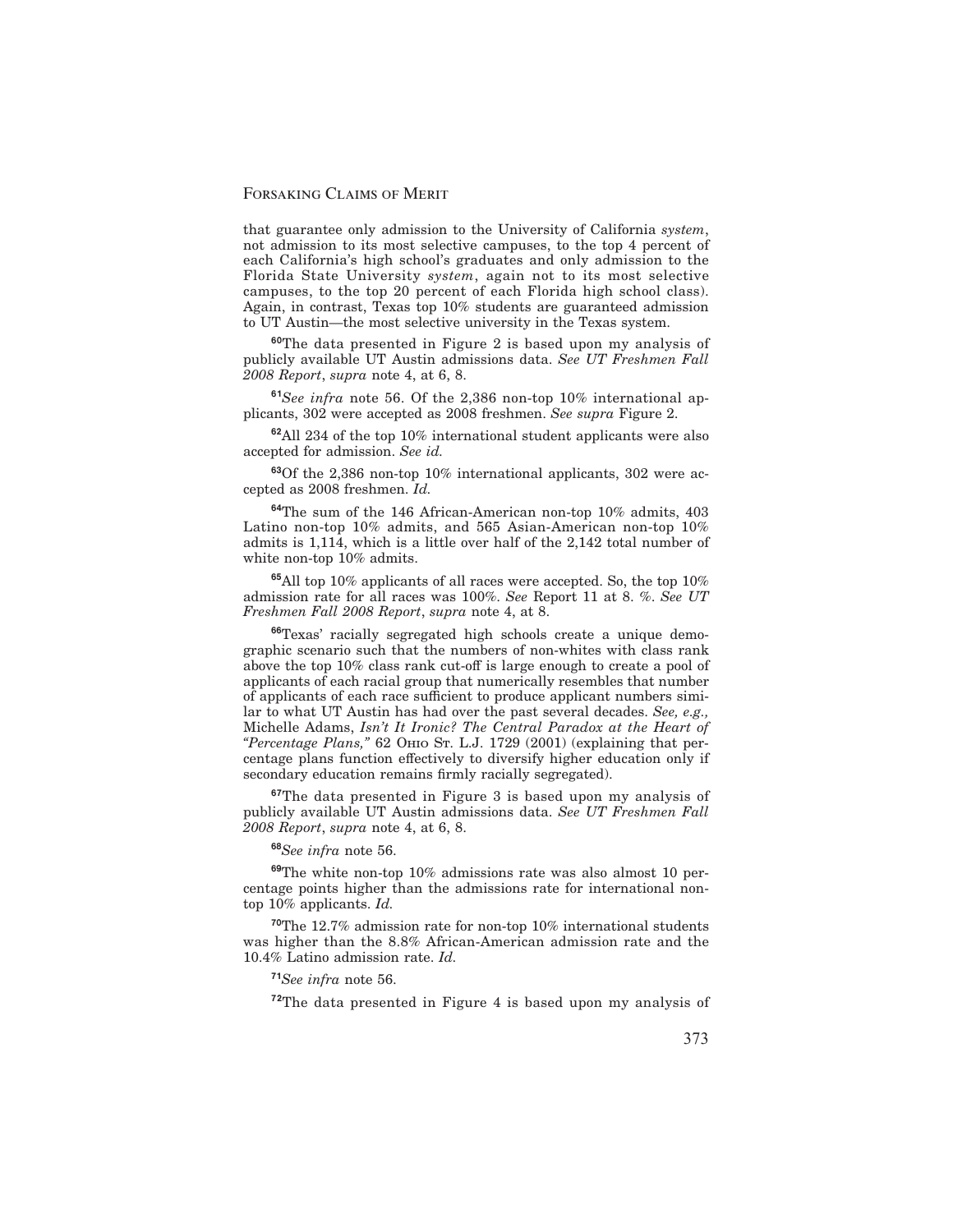publicly available UT Austin admissions data. *See UT Freshmen Fall 2008 Report*, *supra* note 4, at 6, 8.

## **<sup>73</sup>***See infra* note 56.

**<sup>74</sup>**As would be expected, most, 56.3% of international admission slots were awarded to non-top 10% students. *See supra* Figure 4.

**<sup>75</sup>**My point here is that the *Fisher* case does not make an explicit claim of merit-based superiority of whites as a racial group. This is atypical for reverse discrimination plaintiffs and it is a key feature of many critiques of race-based affirmative action. *See supra* note 19.

<sup>76</sup>Edward Blum procured both the financial funding and the named plaintiff for the *Fisher* case. See Joan Biskupic, *Special Report: Behind* U.S. Race Cases, A Little-Known Recruiter, REUTERS, Dec. 4, 2012, at 2–3 *available at* http://www.reuters.com/article/2012/12/04/us-usacourt-casemaker-idUSBRE8B30V220121204. Blum, a 1973 graduate of the University of Texas at Austin (UT Austin) with a long history of work for conservative groups, is the founder of the Project on Fair Representation, a non-profit legal organization he formed in 2005 and a current fellow with the American Enterprise Institution in Washington, D.C. *Id.* From 2000 to 2006, he spent several years as a senior fellow with the Washington-based conservative Center for Equal Opportunity. *Id.* The Project on Fair Representation describes its focus as challenging racial and ethnic "distinctions" and "preferences" in voting, education, contracting and employment. *See* Project on Fair Representation, home page *available at* http://www.projectonfairrepresentation.org/.

**<sup>77</sup>**In *Grutter,* the Court held that a university's use of race as a factor in a "holistic" admissions process is constitutional. *See* Grutter v. Bollinger, 539 U.S. 306 (2003).

**<sup>78</sup>***See supra* text accompanying note 2.

**<sup>79</sup>**As UT has explained:

The use of race-neutral policies and programs has not been successful in achieving a critical mass of racial diversity at The University of Texas at Austin. While the number of African-American and Hispanic students has risen slightly above 1996 levels, these students still represent only 3% and 14%, respectively, of the entering freshman class. The race-neutral efforts have failed to improve racial diversity within the classroom. In fact . . ., for Fall 2002, there were *more* classes with no or only one African-American or Hispanic students than there had been in Fall 1996. With so few underrepresented minorities in the classroom, the University is less able to provide an educational setting that fosters cross-racial understanding, provides enlightened discussion and learning, and prepares students to function in an increasingly diverse workforce and society.

*See* Defendant's Cross-Motion for Partial Summary Judgment, *supra* note 29, at 24–25.

80Fisher's attorneys said the impact of race was "infinitesimal." Brief of Petitioner, *supra* note 23, at 9.

<sup>81</sup>Blum's task was made all the more difficult by the fact that the route to admission that considered applicants' "personal achievement"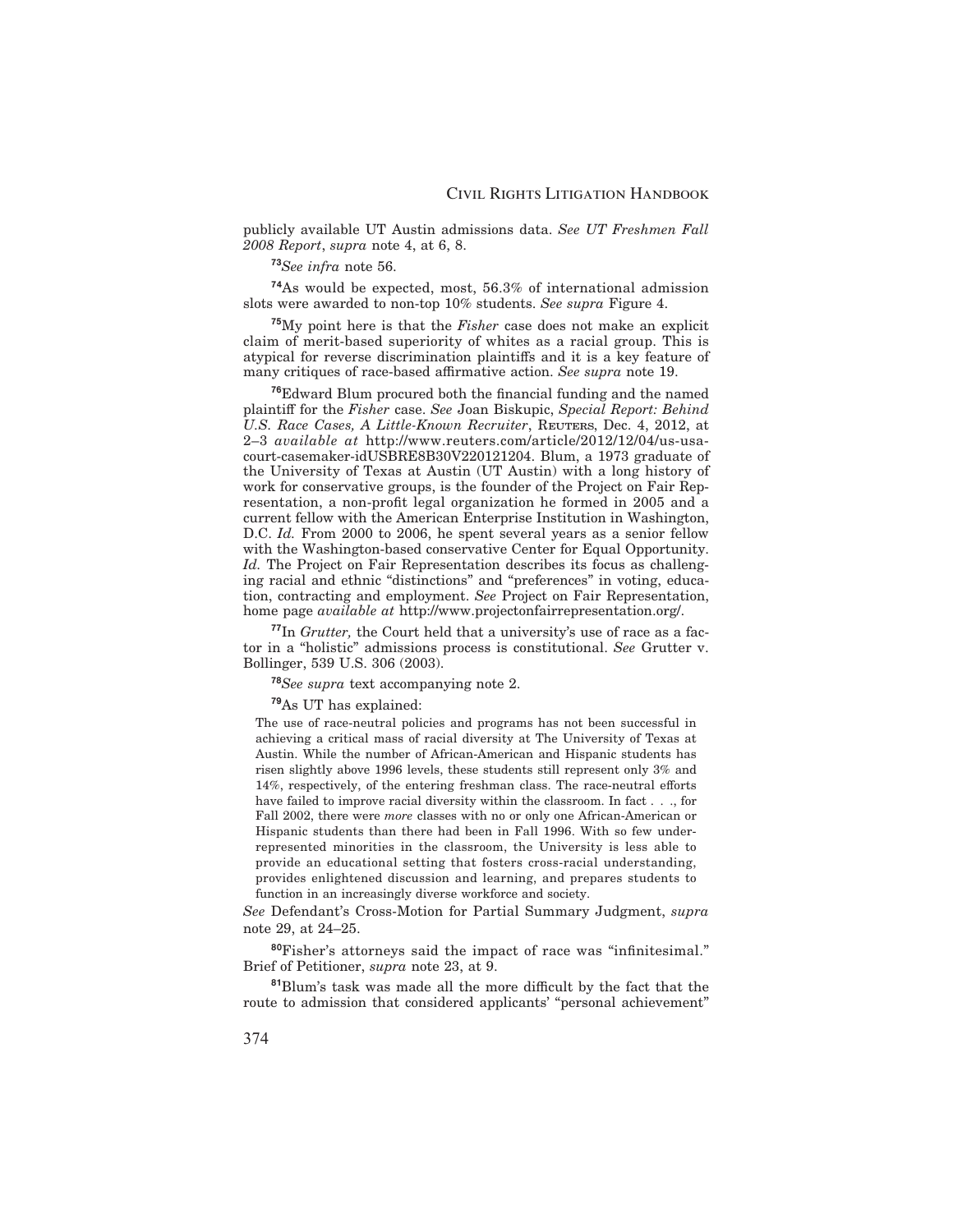admitted white applicants with lower test scores and grades based on a broad range of criteria that permitted consideration of their academic and non-academic accomplishments based on the students family background and socio-economic status. Thus, stellar white students who overcame personal obstacles or excelled in non-academic ways were also admitted to UT Austin and hence unavailable to serve as Blum's plaintiff.

**<sup>82</sup>***See* Brief for the United States as Amicus Curiae Supporting Appellees at 8, Fisher v. Univ. of Tex. at Austin, 631 F.3d 213 (5th Cir. 2011) (No. 09-50822).

**<sup>83</sup>***See supra* text accompanying note 29.

**<sup>84</sup>***See supra* text accompany notes 12–16.

85As described by UT Austin, the institution defines "merit" to include "the ambition to tackle rigorous high school coursework, the production of quality prose, and the desire to make a difference in one's school, home, or community." To evaluate an applicant's personal achievement, "[e]vidence of employability (work), and some sense of having excelled in any number of areas are also considered." "Moreover, according to UT Austin, "admissions officials place these attributes in the context of the circumstances under which the student lived." *See UT Freshmen Fall 2008 Report*, *supra* note 4 at 2.

<sup>86</sup>A 2012 Reuters profile described the process as follows:

[Edward Blum] set up a Web address, utnotfair.org, which asked spurned University of Texas students to contact Blum and relate their experiences. He gave speeches to the Young Conservatives of Texas and similar groups, and hounded everyone he knew in the state.

"I could bump into people in restaurants and bars that I knew from high school in Houston that had kids graduating from high school," he recalled. "And I was such a noodge: 'If she doesn't get in, I want to represent her.' "

He says he heard from many students, but after two and a half years, none still seemed right. Someone might have had strong grades, he said, but didn't seem like a person he could work with for a long period or "expose to the press." Then, in March 2008, Blum got a call from his old friend Richard Fisher. Blum had met Fisher, an accountant, through business even before Fisher's daughter Abigail, then 18, was born. The Blums and Fishers had socialized together over the years and Blum attended the wedding of Abigail's older sister. Fisher, also a Republican with what he says are strong conservative views, knew of his friend's search.

Fisher told Blum that Abigail had just received a rejection notice from the University of Texas and was heartbroken. He described her scores, and the men agreed that she might make a strong candidate to challenge the Texas admissions system . . . . Blum retained the Wiley Rein firm again [as he had as a plaintiff in the *Bush v. Vera* case, and within a couple of weeks, the lawsuit now known as *Fisher v. University of Texas at Austin* was filed at the U.S. District Court in Austin. The lower court sided with the university in 2009, upholding the affirmative action plan. A panel of the Fifth Circuit Court of Appeals later agreed. Abigail, meanwhile, had enrolled at her second-choice school, Louisiana State University.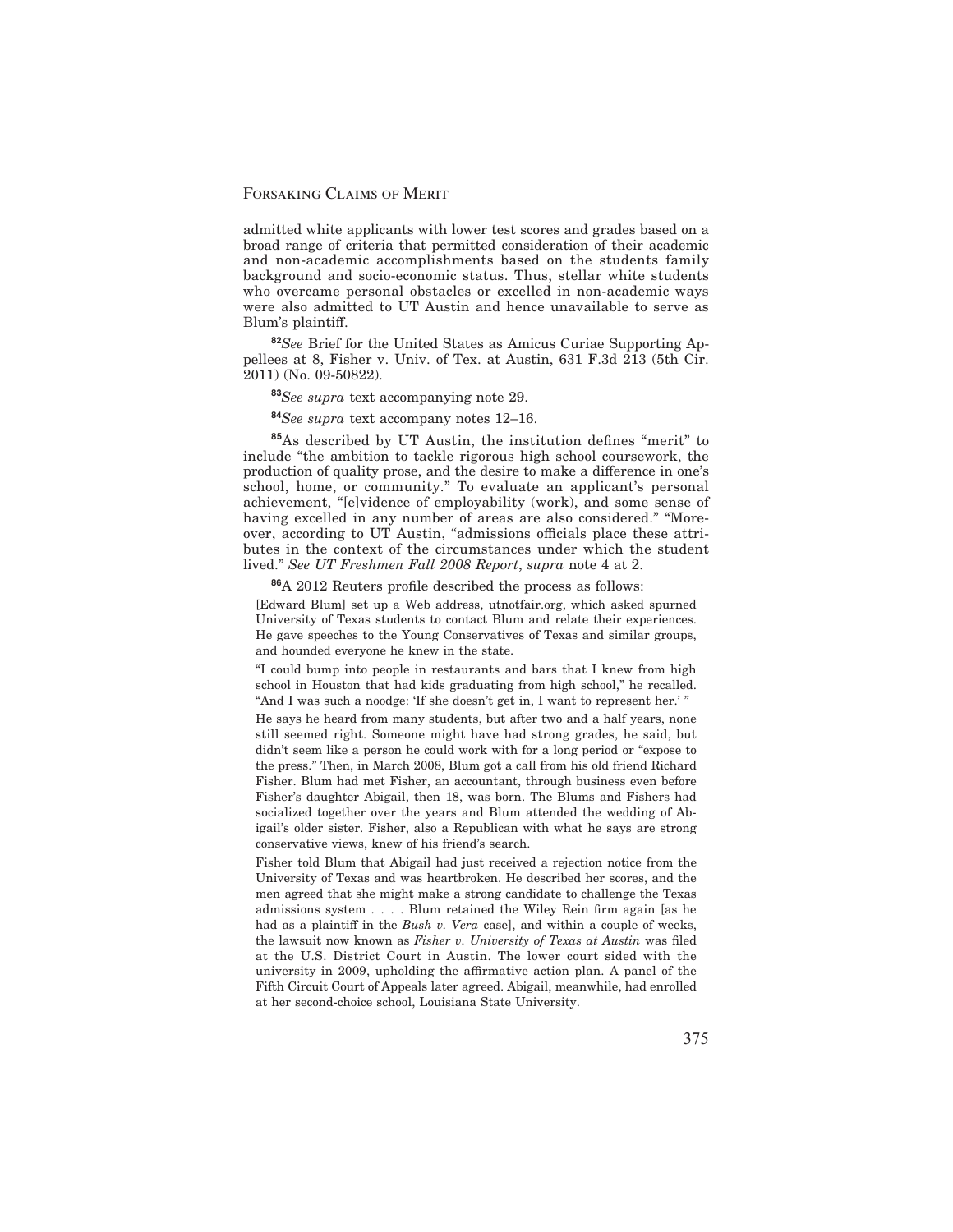#### *See* Joan Biskupic, *supra* note 76, at 3.

**<sup>87</sup>**Since the personal achievement index score was the only portion of UT Austin's admission policy that permitted the consideration of race, Edward Blum needed to find a rejected white student ranked too low to qualify her for automatic admission under the Top Ten Percent Law and whose SAT score was too low to qualify her for automatic admission based on the UT test-score-based regression formula. Abigail Fisher fit the bill. Having graduated in the 81st class rank place in her class of 680 students at Stephen F. Austin High School with a cumulative average of 3.59, Fisher was not a top 10% applicant. Additionally, Fisher's combined SAT score of 1180 out of 1600 did not qualify her for automatic admission based on her calculated academic credentials score.

**<sup>88</sup>**This, in fact, has subjected Fisher to some harsh criticism by some. See, e.g., Evette Dionne, *An Open Letter to Abigail Fisher*, CLUTCH Magazine, Oct. 11, 2012, at 3 *available at* http:// www.clutchmagonline.com/2012/10/an-open-letter-to-abigail-fisher/.

89 See, e.g., Michael Persson, *A Profile of Ex-Student Who's Challenging University's Affirmative Action Policy, CNN, Jun. 24, 2013 avail*able at http://www.cnn.com/2012/10/10/us/affirmative-action-profile/.

**<sup>90</sup>**Carl Cohen, *Race, Lies and Hopwood,* Commentary, Jun. 1996, at 42.

**<sup>91</sup>***Id.*

**<sup>92</sup>***Id.*

**<sup>93</sup>**That said, such claims by rejected whites have often been erroneous. *See* West-Faulcon, *More Intelligent Design*, *supra* note 21, at 1292– 93.

**<sup>94</sup>**For a persuasive refutation of Bakke's contention that the raceconsciousness component of the admissions policy adopted by the University of California at Davis Medical School was the cause of his rejection, see Goodwin Liu*, The Causation Fallacy:* Bakke *and the Basic Arithmetic of Selective Admissions,* 100 Mich. L. Rev. 1045 (2002).

**<sup>95</sup>***See, e.g.,* West-Faulcon, *More Intelligent Design*, *supra* note 21, at 1283.

**<sup>96</sup>**Petition for Writ of Certiorari at 7–8, Gratz v. Bollinger, 539 U.S. 244 (2003) (No. 02-516).

**<sup>97</sup>**Petition for Writ of Certiorari at 4, Grutter v. Bollinger, 539 U.S. 306 (2003) (No. 02-241).

**<sup>98</sup>**Brief for Respondent at 12, Regents of the Uni. of Cal. v. Bakke, 438 U.S. 265 (1978) (No. 76–811).

**<sup>99</sup>**The following is one account of why Cheryl Hopwood was an ideal (and sympathetic) plaintiff to challenge race-based affirmative action:

She was admitted to Princeton University as an undergraduate but couldn't afford to attend because she had to pay for her own education. Instead, she